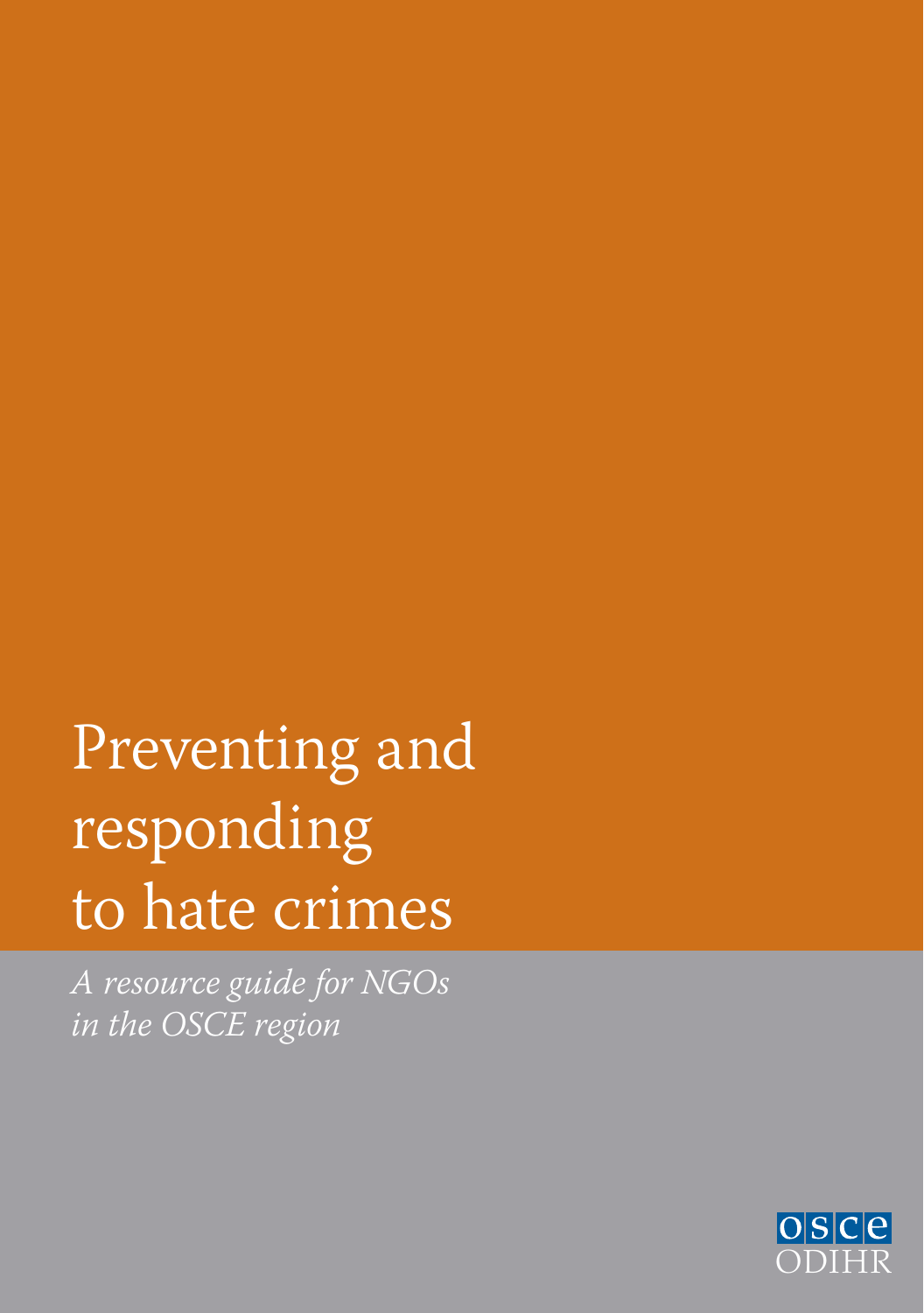Published by the OSCE's Office for Democratic Institutions and Human Rights (ODIHR) Aleje Ujazdowskie 19 00-557 Warsaw Poland www.osce.org/odihr

© OSCE/ODIHR 2009

ISBN 978-92-9234-767-3

All rights reserved. The contents of this publication may be freely used and copied for educational and other non-commercial purposes, provided that any such reproduction is accompanied by an acknowledgement of ODIHR as the source.

Designed by Nona Reuter

Printed in Poland by Poligrafus Andrzej Adamiak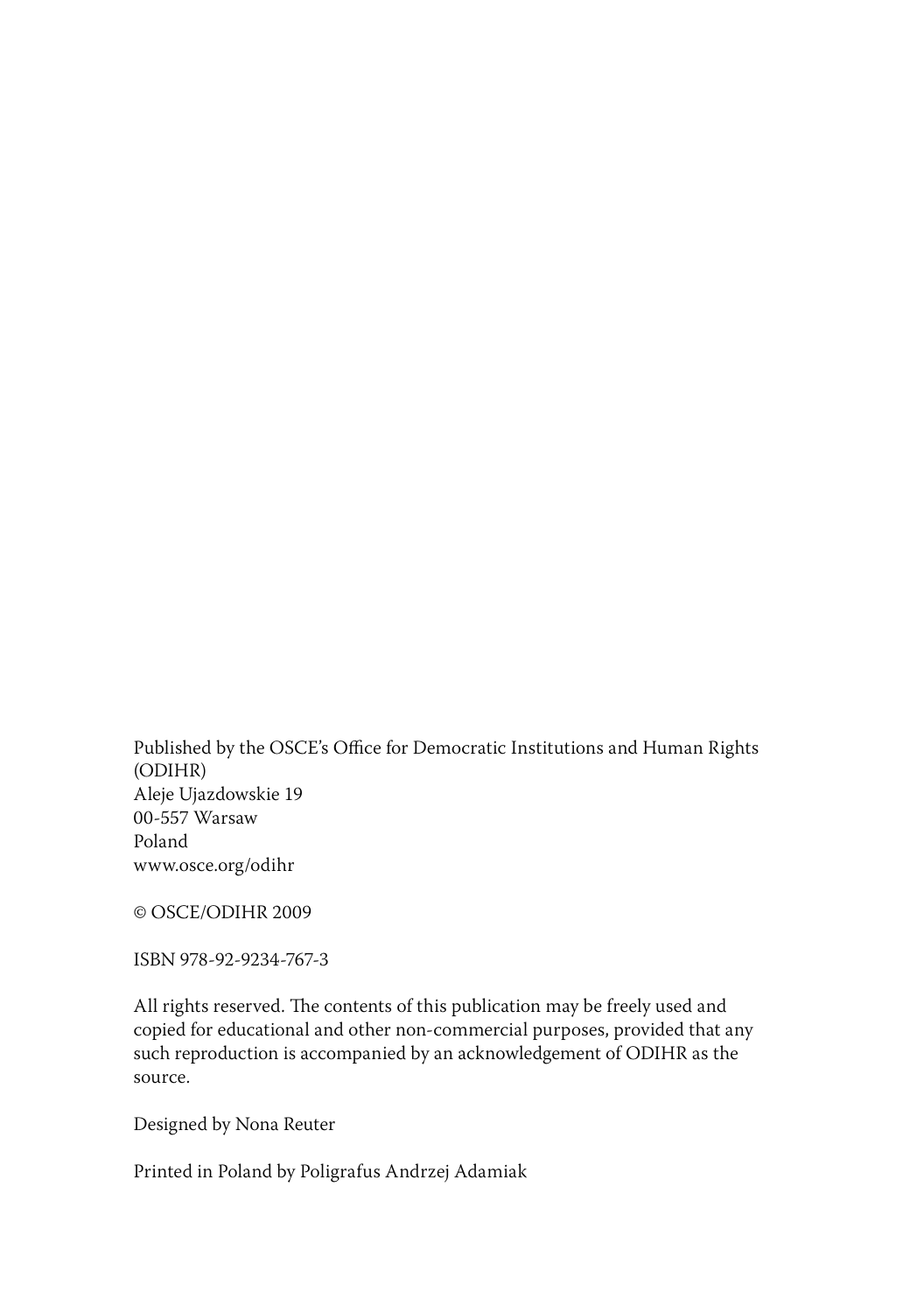# Preventing and responding to hate crimes

*A resource guide for NGOs in the OSCE region*

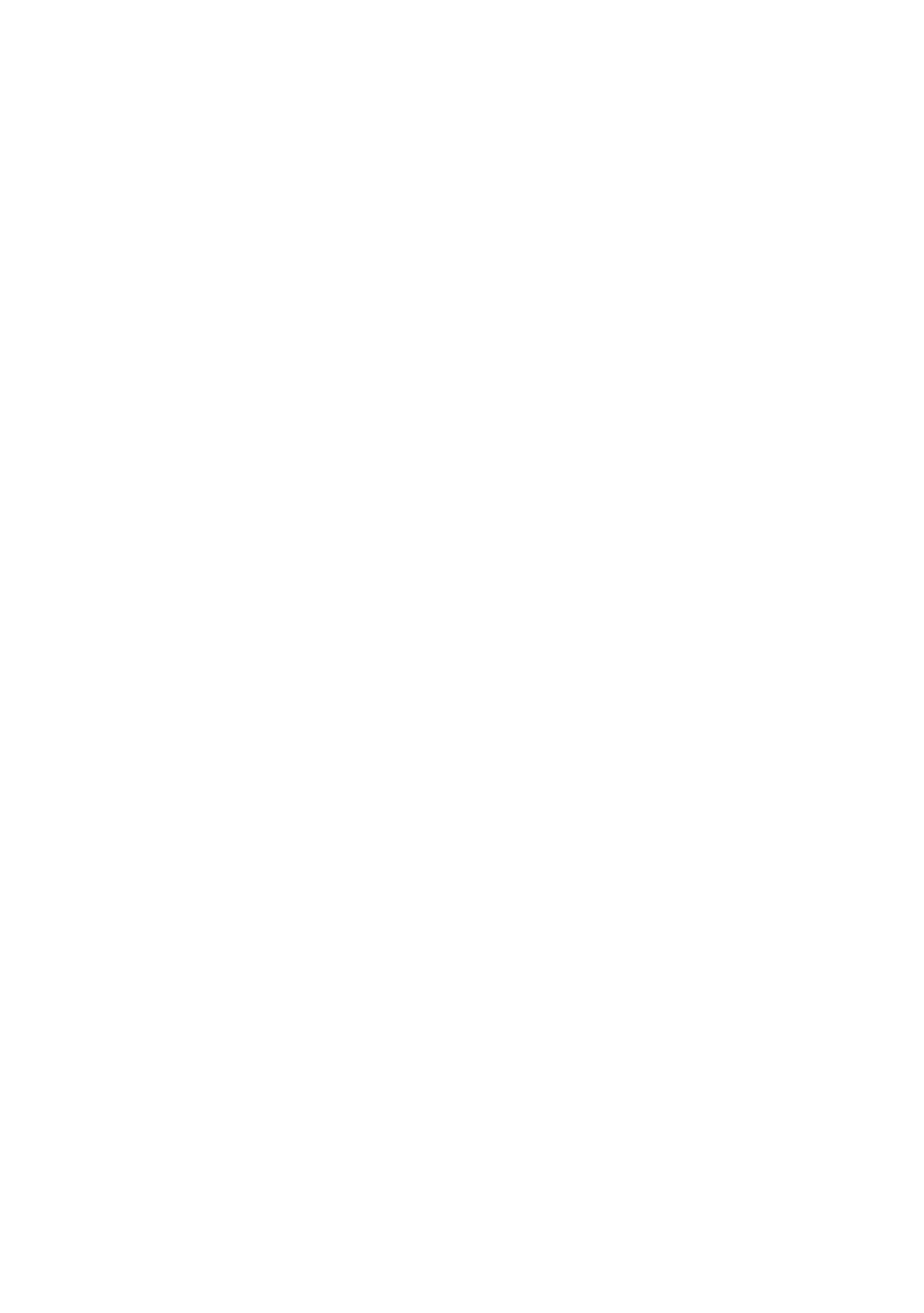# **Contents**

| Acknowledgements                                     | 7  |
|------------------------------------------------------|----|
| Foreword                                             | 9  |
| Introduction                                         | 11 |
| Background                                           | 11 |
| The role of ODIHR                                    | 12 |
| The Role of NGOs                                     | 12 |
| Human Rights Defenders                               | 13 |
| The Resource Guide                                   | 13 |
| <b>Chapter 1: Key concepts and arguments</b>         | 15 |
| Hate Crimes: Understanding the Phenomenon            | 15 |
| Hate-Motivated Incidents                             | 16 |
| Hate Crime and Hate Speech                           | 17 |
| Why Are Hate Crimes Different from Other Crimes?     | 17 |
| <b>Legal Perspectives</b>                            | 18 |
| Hate Crime Laws                                      | 18 |
| Arguments for Hate Crime Laws                        | 19 |
| <b>Chapter 2: Recognizing hate crimes</b>            | 21 |
| Hate Crime Indicators                                | 22 |
| Mixed Motives                                        | 22 |
| The Nature of the Violence                           | 23 |
| Chapter 3: Working with the criminal justice system  | 27 |
| Responses of the Criminal Justice System             | 27 |
| The Role of Police                                   | 27 |
| Enforcement, Response and Prevention                 | 28 |
| <b>Improving Community-Police Relations</b>          | 29 |
| Committees that Bridge the Police-Community Divide   | 30 |
| NGOs and Police Training                             | 31 |
| Chapter 4: Data collection, monitoring and reporting | 33 |
| What official information is collected?              | 33 |
| Obstacles to Obtaining Reliable Hate Crime Data      | 33 |
| How Can NGOs Improve Recording of Hate Crimes?       | 36 |
| Collecting Information on Hate Crimes                | 37 |
| Monitoring Individual Cases                          | 40 |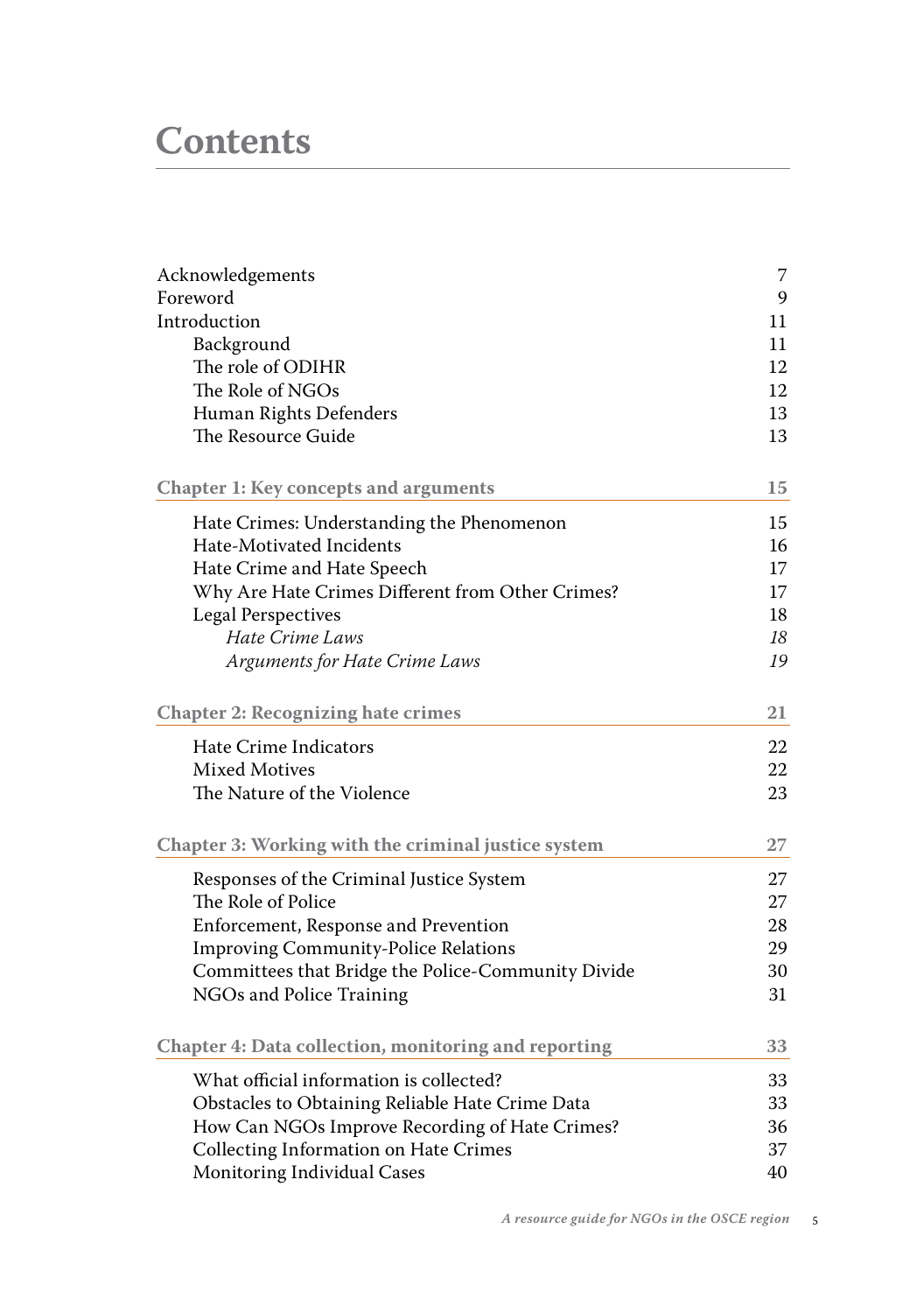| Helping Victims to Report Hate Crimes<br>43<br>Meeting with Victims: Listen, Validate, Refer<br>46<br><b>Taking Notes</b><br>47<br><b>Ensure Confidentiality</b><br>49<br>Preserve Physical Evidence<br>49<br>Overcome Language Barriers<br>49<br>Cultural Awareness<br>50<br>Community Outreach as Hate Crime Prevention<br>50<br><b>Chapter 6: Strategies to combat hate speech</b><br>53<br>53<br>Hate Speech and the Law<br>Monitoring<br>54<br>Politicians<br>55<br>Hate Speech and Intolerance in Football<br>55<br>Hate on the Internet: What You Need to Know<br>55<br>What can NGOs do?<br>56<br>Chapter 7: The NGO role in raising awareness and lobbying<br>61<br>The Public Response to Hate Crimes: Involving the Community<br>61<br><b>Building Coalitions</b><br>65<br>Working With the Media<br>67<br><b>Education and Training</b><br>71<br>Chapter 8: NGO advocacy: an international framework<br>73<br>Inter-governmental Organizations<br>73<br><b>Treaty Monitoring Bodies</b><br>74 | <b>Chapter 5: NGOs Supporting victims</b> | 43 |
|-----------------------------------------------------------------------------------------------------------------------------------------------------------------------------------------------------------------------------------------------------------------------------------------------------------------------------------------------------------------------------------------------------------------------------------------------------------------------------------------------------------------------------------------------------------------------------------------------------------------------------------------------------------------------------------------------------------------------------------------------------------------------------------------------------------------------------------------------------------------------------------------------------------------------------------------------------------------------------------------------------------|-------------------------------------------|----|
|                                                                                                                                                                                                                                                                                                                                                                                                                                                                                                                                                                                                                                                                                                                                                                                                                                                                                                                                                                                                           |                                           |    |
|                                                                                                                                                                                                                                                                                                                                                                                                                                                                                                                                                                                                                                                                                                                                                                                                                                                                                                                                                                                                           |                                           |    |
|                                                                                                                                                                                                                                                                                                                                                                                                                                                                                                                                                                                                                                                                                                                                                                                                                                                                                                                                                                                                           |                                           |    |
|                                                                                                                                                                                                                                                                                                                                                                                                                                                                                                                                                                                                                                                                                                                                                                                                                                                                                                                                                                                                           |                                           |    |
|                                                                                                                                                                                                                                                                                                                                                                                                                                                                                                                                                                                                                                                                                                                                                                                                                                                                                                                                                                                                           |                                           |    |
|                                                                                                                                                                                                                                                                                                                                                                                                                                                                                                                                                                                                                                                                                                                                                                                                                                                                                                                                                                                                           |                                           |    |
|                                                                                                                                                                                                                                                                                                                                                                                                                                                                                                                                                                                                                                                                                                                                                                                                                                                                                                                                                                                                           |                                           |    |
|                                                                                                                                                                                                                                                                                                                                                                                                                                                                                                                                                                                                                                                                                                                                                                                                                                                                                                                                                                                                           |                                           |    |
|                                                                                                                                                                                                                                                                                                                                                                                                                                                                                                                                                                                                                                                                                                                                                                                                                                                                                                                                                                                                           |                                           |    |
|                                                                                                                                                                                                                                                                                                                                                                                                                                                                                                                                                                                                                                                                                                                                                                                                                                                                                                                                                                                                           |                                           |    |
|                                                                                                                                                                                                                                                                                                                                                                                                                                                                                                                                                                                                                                                                                                                                                                                                                                                                                                                                                                                                           |                                           |    |
|                                                                                                                                                                                                                                                                                                                                                                                                                                                                                                                                                                                                                                                                                                                                                                                                                                                                                                                                                                                                           |                                           |    |
|                                                                                                                                                                                                                                                                                                                                                                                                                                                                                                                                                                                                                                                                                                                                                                                                                                                                                                                                                                                                           |                                           |    |
|                                                                                                                                                                                                                                                                                                                                                                                                                                                                                                                                                                                                                                                                                                                                                                                                                                                                                                                                                                                                           |                                           |    |
|                                                                                                                                                                                                                                                                                                                                                                                                                                                                                                                                                                                                                                                                                                                                                                                                                                                                                                                                                                                                           |                                           |    |
|                                                                                                                                                                                                                                                                                                                                                                                                                                                                                                                                                                                                                                                                                                                                                                                                                                                                                                                                                                                                           |                                           |    |
|                                                                                                                                                                                                                                                                                                                                                                                                                                                                                                                                                                                                                                                                                                                                                                                                                                                                                                                                                                                                           |                                           |    |
|                                                                                                                                                                                                                                                                                                                                                                                                                                                                                                                                                                                                                                                                                                                                                                                                                                                                                                                                                                                                           |                                           |    |
|                                                                                                                                                                                                                                                                                                                                                                                                                                                                                                                                                                                                                                                                                                                                                                                                                                                                                                                                                                                                           |                                           |    |
|                                                                                                                                                                                                                                                                                                                                                                                                                                                                                                                                                                                                                                                                                                                                                                                                                                                                                                                                                                                                           |                                           |    |
|                                                                                                                                                                                                                                                                                                                                                                                                                                                                                                                                                                                                                                                                                                                                                                                                                                                                                                                                                                                                           |                                           |    |
|                                                                                                                                                                                                                                                                                                                                                                                                                                                                                                                                                                                                                                                                                                                                                                                                                                                                                                                                                                                                           |                                           |    |
|                                                                                                                                                                                                                                                                                                                                                                                                                                                                                                                                                                                                                                                                                                                                                                                                                                                                                                                                                                                                           |                                           |    |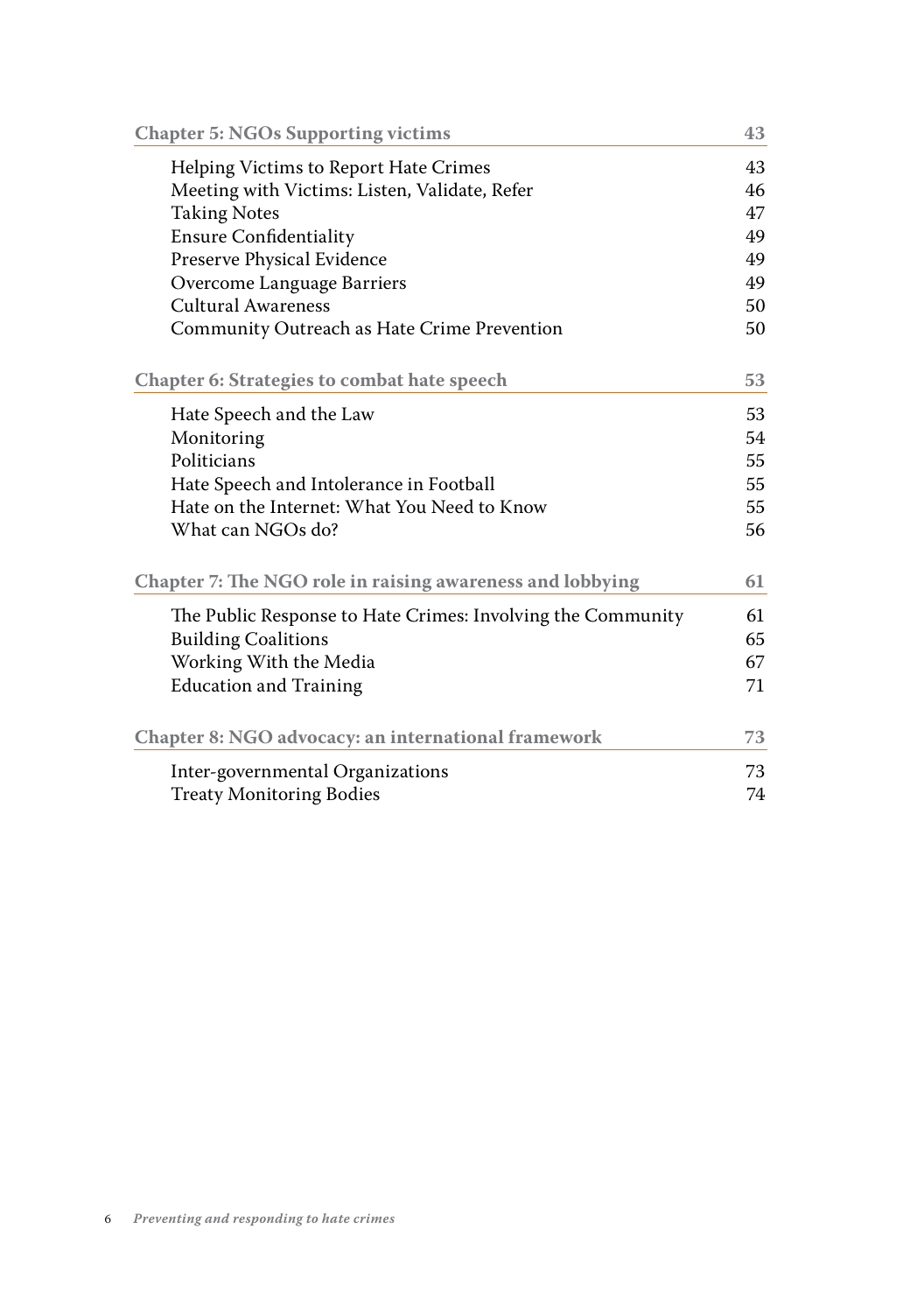# **Acknowledgements**

This resource guide was prepared by the OSCE's Office for Democratic Institutions and Human Rights (ODIHR) and co-authored by Steve Wessler, Director of the Center for the Prevention of Hate Violence (United States).

ODHIR is grateful to all those who participated and generously contributed their time to this project. Special thanks are extended to Stacy Burdett, of the Anti Defamation League, and Michael McClintock, of Human Rights First (both in the United States). The publication of this guide was made possible thanks to a generous financial contribution by the government of France.

ODIHR would like to thank the following for their feedback and input at roundtables where earlier drafts of the guide were presented and discussed: Azad Ali, Muslim Safety Forum (United Kingdom); Aleksander Axelrod, Tolerance Foundation (Russian Federation); Suzette Bonkhorst, International Network Against Cyber Hate (Netherlands); Mohammed Boudjenane, Candian Arab Federation (Canada); Ronald Eissens, Magenta Foundation (Netherlands); Valentin Gonzales, Movimiento contra la Intolerancia (Spain); Maria Grjasnow, Kulturburo Sachsen (Germany); Suresh Grover, The Monitoring Group (United Kingdom); Anhelita Kamiska, Human rights Center Latvia (Latvia); Ivan Kuzminovic, Helsinki Committee for Human Rights in Serbia (Serbia); Paule LeGendre, Human Rights First (United States); Christine Loudes, International Lesbian and Gay Association-Europe (Belgium); Marian Mandache, Romani CRISS (Romania); Larry Olomoofe, European Roma Rights Centre (Hungary); Rafal Pankowski, Never Again/Collegium Civitas (Poland); Khatuna Tsitntsadze, The Union "21 Century" (Georgia); Aleksander Verkhovsky, Centre for Information and Analysis-SOVA, (Russian Federation); Kay Wendel, Opferperspektive e.V. (Germany).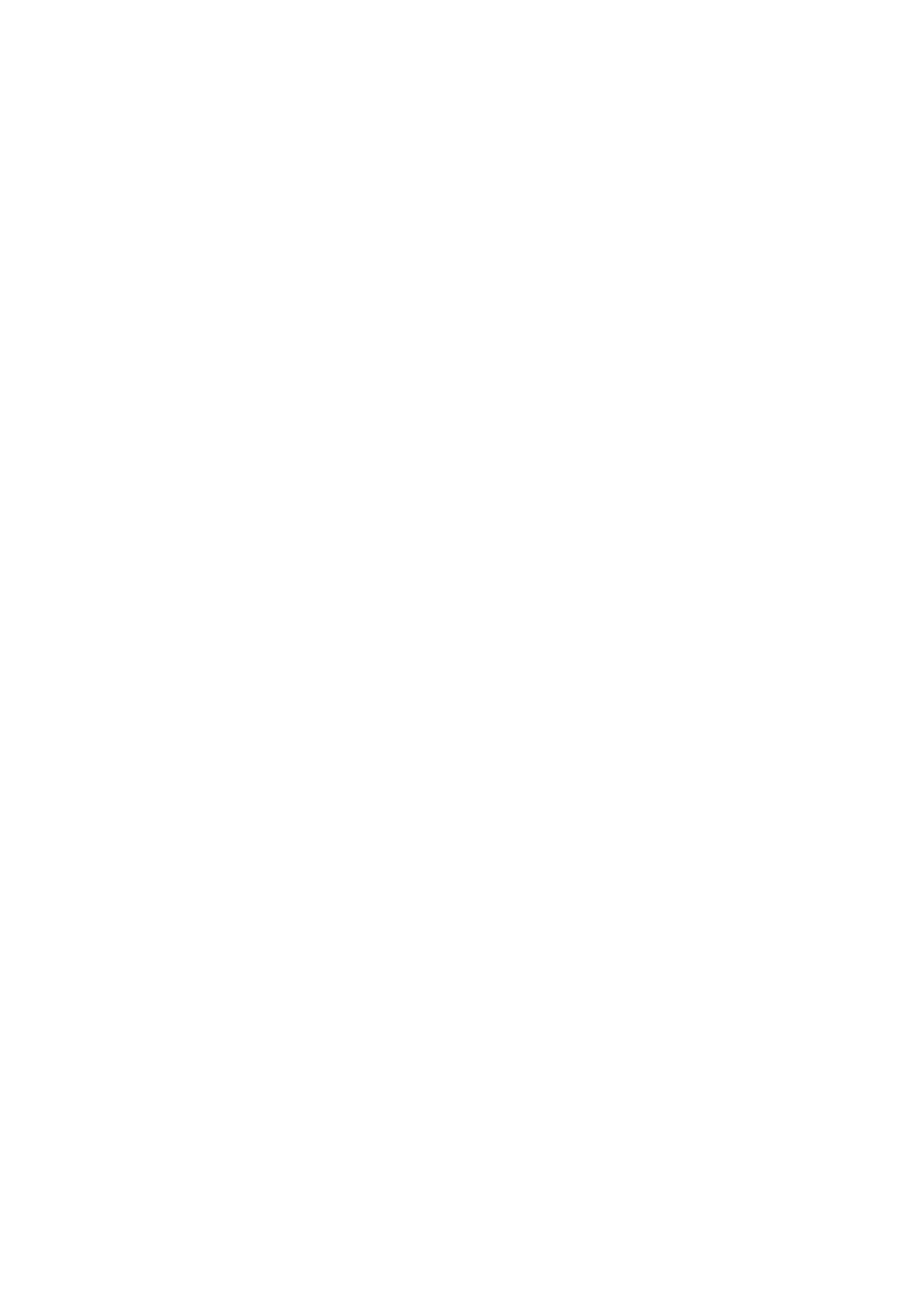# **Foreword**

Every year, thousands of people in the OSCE area are victims of violent manifestations of intolerance. Individuals are threatened, insulted and attacked because of their perceived affiliation with a group that shares a particular characteristic, such as "race", language, religion or any other similar aspect. Cemeteries, religious buildings and memorials are desecrated because they are identified with one or more of these groups.

Hate-motivated crimes and incidents have a stronger impact on victims than "ordinary" crimes: They send a message to entire communities. The message is that these communities should be denied the right to be part of society. Hate crimes instil fear far beyond the boundaries of a municipality or state and, therefore, have the potential to escalate and lead to larger-scale conflicts.

In recognition of this phenomenon and the danger it poses, OSCE participating States have strengthened their commitments and developed instruments to ensure a more robust and effective response in combating such crimes and incidents. While acknowledging that the responsibility for combating hate crimes lies primarily with state authorities, the OSCE has also recognized the crucial role civil society can play in this endeavor.

Civil society has often been at the forefront of recognizing the early signs of and fighting against intolerance and discrimination. Since civil society representatives live in the midst of communities, they are able to witness acts of intolerance before they are reported to the police; they can provide assistance to victims while the authorities have yet to set up appropriate mechanisms. Civil society leaders have also often reminded state authorities of their duties to report and respond to hate crimes and to protect everyone. In some states, civil society has been instrumental in empowering communities to induce social change and inspire legal reforms.

Supporting civil society in its efforts to combat discrimination and foster a climate of peace lies at the core of ODIHR's mandate. The ODIHR Resource Guide on Preventing and Responding to Hate Crimes is thus part of a wider programme aimed at supporting civil society to devise, develop and implement adequate strategies against hate crimes. Hoping that this publication will become a standard reference, I encourage all users to send to ODIHR any feedback or information they feel will benefit future editions.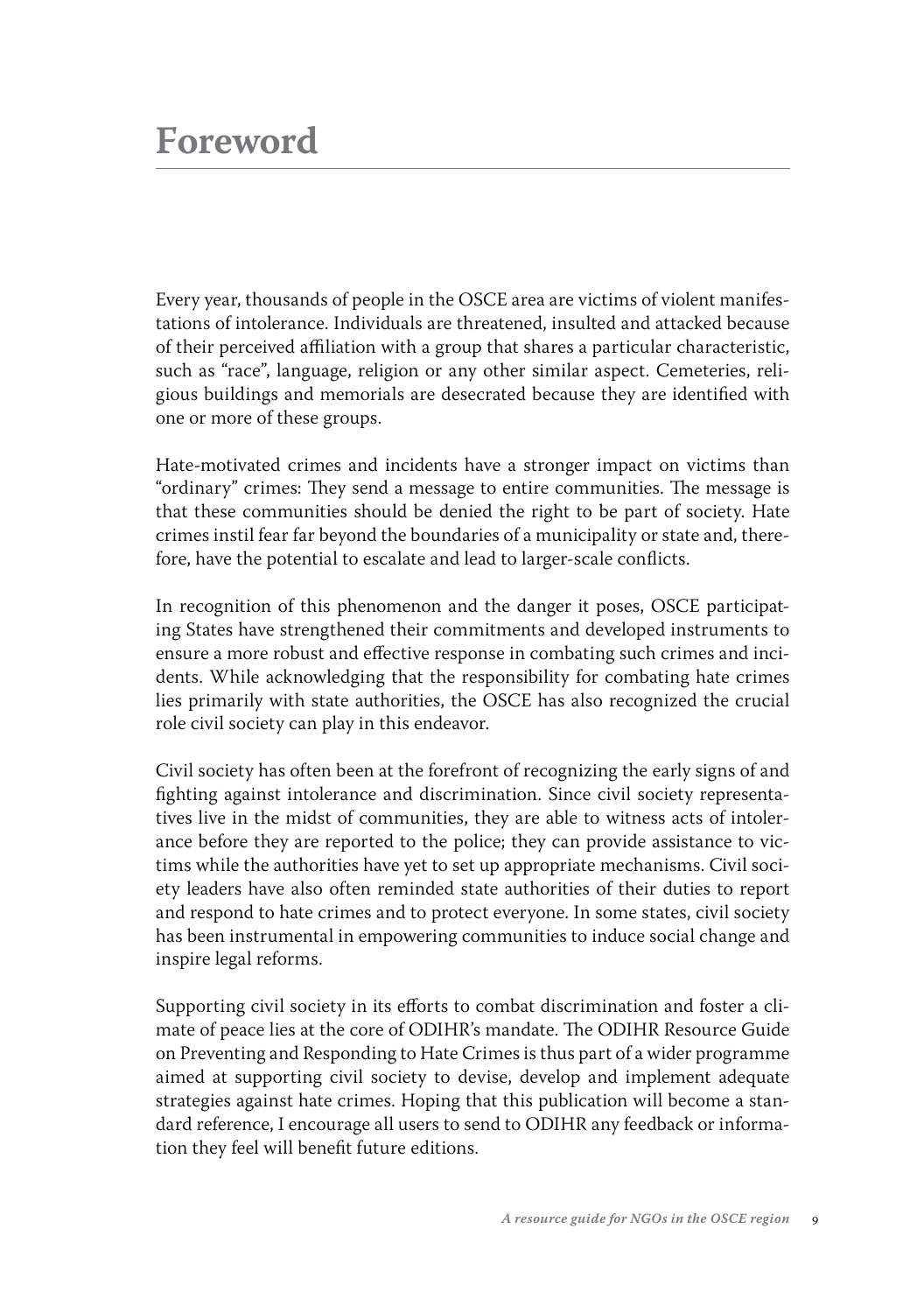The publication of the ODIHR Resource Guide on Preventing and Responding to Hate Crimes would not have been possible without the expertise civil society has generously shared with ODIHR. I wish to thank warmly all those who have contributed to the development of the Guide.

*Ambassador Janez Lenarčič Director of the OSCE Office for Democratic Institutions and Human Rights*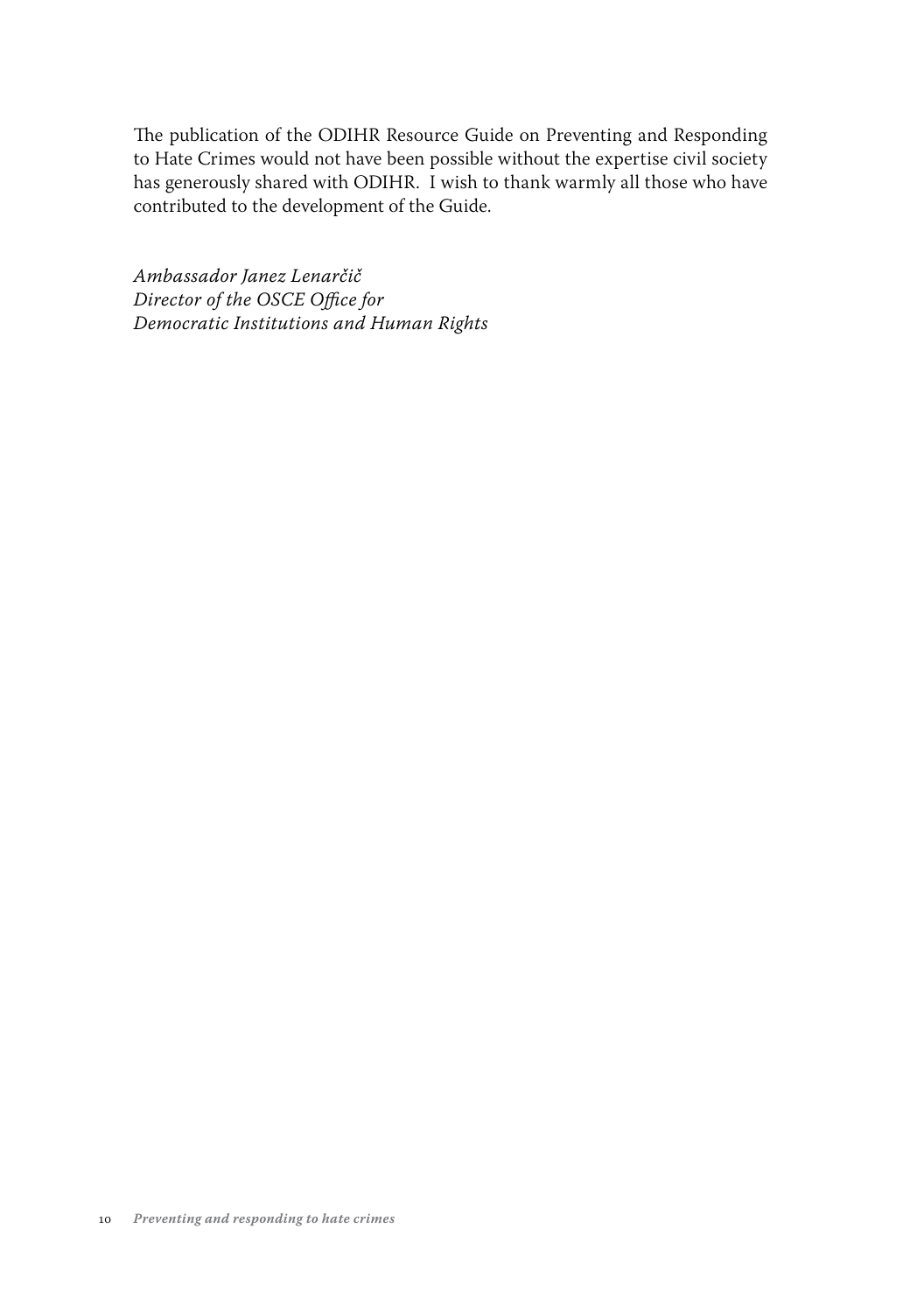# **Introduction**

Crimes motivated by prejudice, also known as hate crimes or bias crimes, occur all over the world.

Respect and equal rights for all are necessary foundations to any stable society. Crimes motivated by prejudice against people because of their identity are incompatible with these values. For governments, hate crimes that go unchecked pose a serious security challenge, as individual acts can spiral into civil unrest. In the most extreme situations, they can lead to wars within and across national borders.

Although the primary responsibility for preventing and punishing hate crimes must lie with the state, NGOs have proven they have an important part to play in breaking this cycle of violence.

This resource guide aims to assist NGOs working to prevent and respond to hate crimes in the OSCE region by providing essential tools for their work in a simple but comprehensive document.

The guide provides information on hate crimes in the OSCE region, measures by governments and civil society to combat them, and examples of strategies that NGOs have found useful and effective.

# **Background**

Hate crimes are destructive to both individual freedoms and community safety. Where they go unpunished, hate crimes challenge the rule of law. Governments have increasingly recognized that violent hate crimes can be a threat to international security and, to this end, the 56 OSCE participating States have made numerous commitments to combat intolerance and discrimination.

The OSCE has given particular attention to hate crimes, on the grounds that they are among the most dangerous manifestations of intolerance. The OSCE's Ministerial Council has repeatedly reaffirmed the threat hate crimes pose to the security of individuals and to social cohesion, as well as their potential to lead to conflict and violence on a wider scale.1

<sup>1</sup> See, for example, OSCE Ministerial Council Decision No. 10/07, "Tolerance and Understanding, Promoting Mutual Respect and Understanding", Madrid, 30 November 2007, <http://www.osce.org/documents/ mcs/2007/12/28629\_en.pdf>.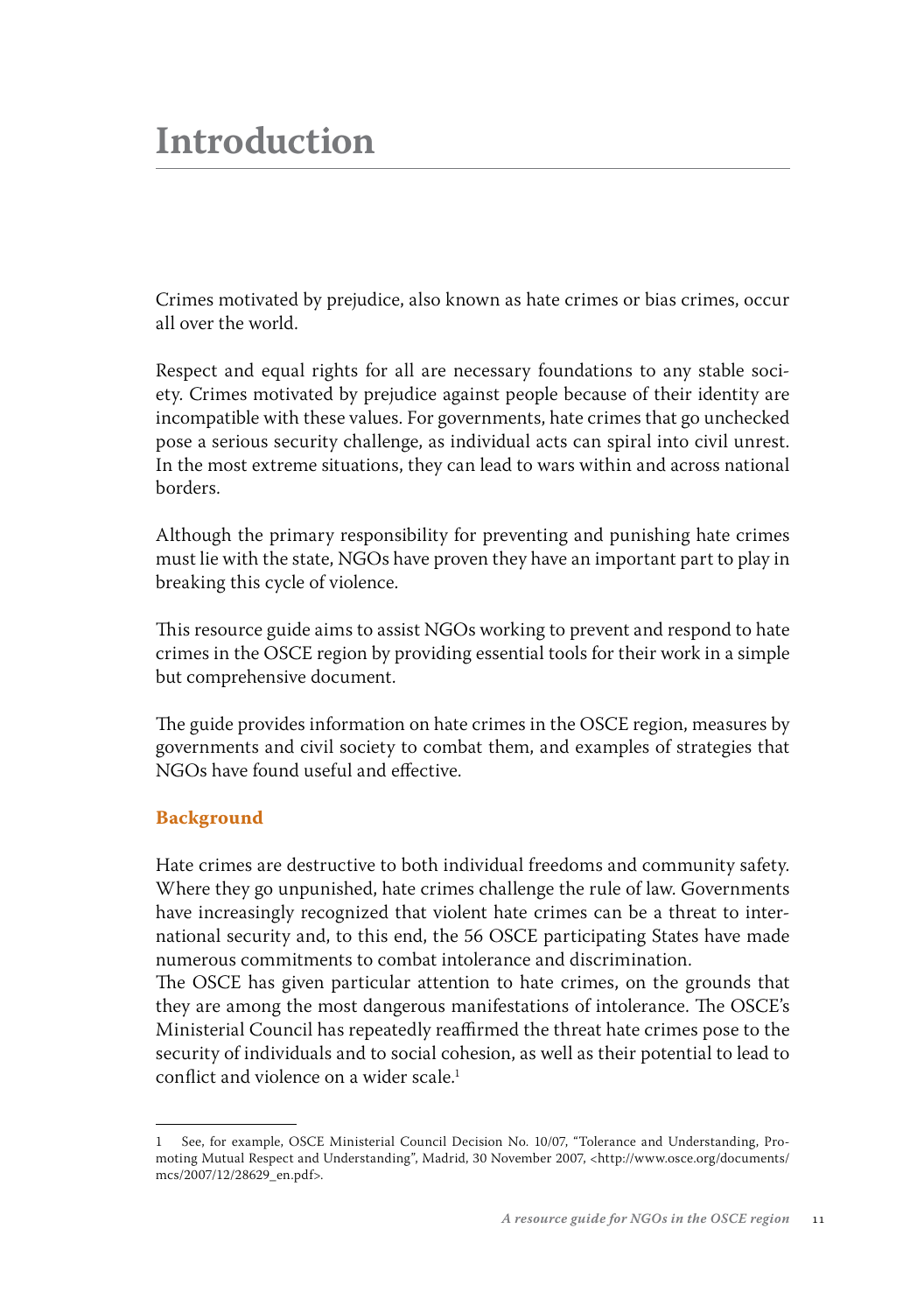The OSCE's Office for Democratic Institutions and Human Rights (ODIHR) has been tasked with supporting state and civil society actors in their efforts to prevent and respond to hate crimes.<sup>2</sup> The unique geographical and political scope of the OSCE enables ODIHR to bring together people and ideas from Europe, Central Asia and North America. Increasingly, governments and civil society in the OSCE region have worked in coalition to develop and implement a number of groundbreaking efforts to combat hate crimes.

### **The role of ODIHR**

ODIHR monitors and reports on hate crimes and responses in the OSCE region as part of its mandate, with the goal of assisting participating States in responding more effectively to hate-motivated crimes and incidents. An annual report is prepared on the basis of data submitted by participating States, international organizations, NGOs and media reports.3

ODIHR has developed programmes to assist participating States in combating hate crimes more effectively. These range from undertaking workshops with government ministries responsible for data collection and criminal-justice matters, to training law enforcement agencies and prosecutors, and providing teaching materials for educators. Developing links with and supporting civil society organizations is an important element of this work. ODIHR has developed training programmes and other activities for the prevention and combating of hate crime.

ODIHR also maintains two publicly accessible Internet resources. Legislationline4 contains legislative resources from OSCE countries relating to areas of ODIHR activities, including hate crimes. In addition, TANDIS,<sup>5</sup> the Tolerance and Non-Discrimination Information System, provides easy access to information on issues related to tolerance and non-discrimination throughout the OSCE region. Both sites have English and Russian interfaces. Through TANDIS, NGOs are able to submit information on hate crimes and incidents, as well as on civil society and government initiatives. Many of the additional resources mentioned in this guide can be found on TANDIS.

<sup>2</sup> OSCE Ministerial Council, Decision No. 13/06, "Combatting Intolerance and Discrimination and Promoting Mutual Respect and Understanding", Brussels, 5 December 2006, <http://www.osce.org/documents/ mcs/2006/12/22565\_en.pdf>.

<sup>3</sup> For the most-recent publications, see the ODIHR website at <http://www.osce.org/odihr/publications. html>.

<sup>4</sup> <http://www.legislationline.org>.

<sup>5</sup> <http://tandis.odihr.pl>.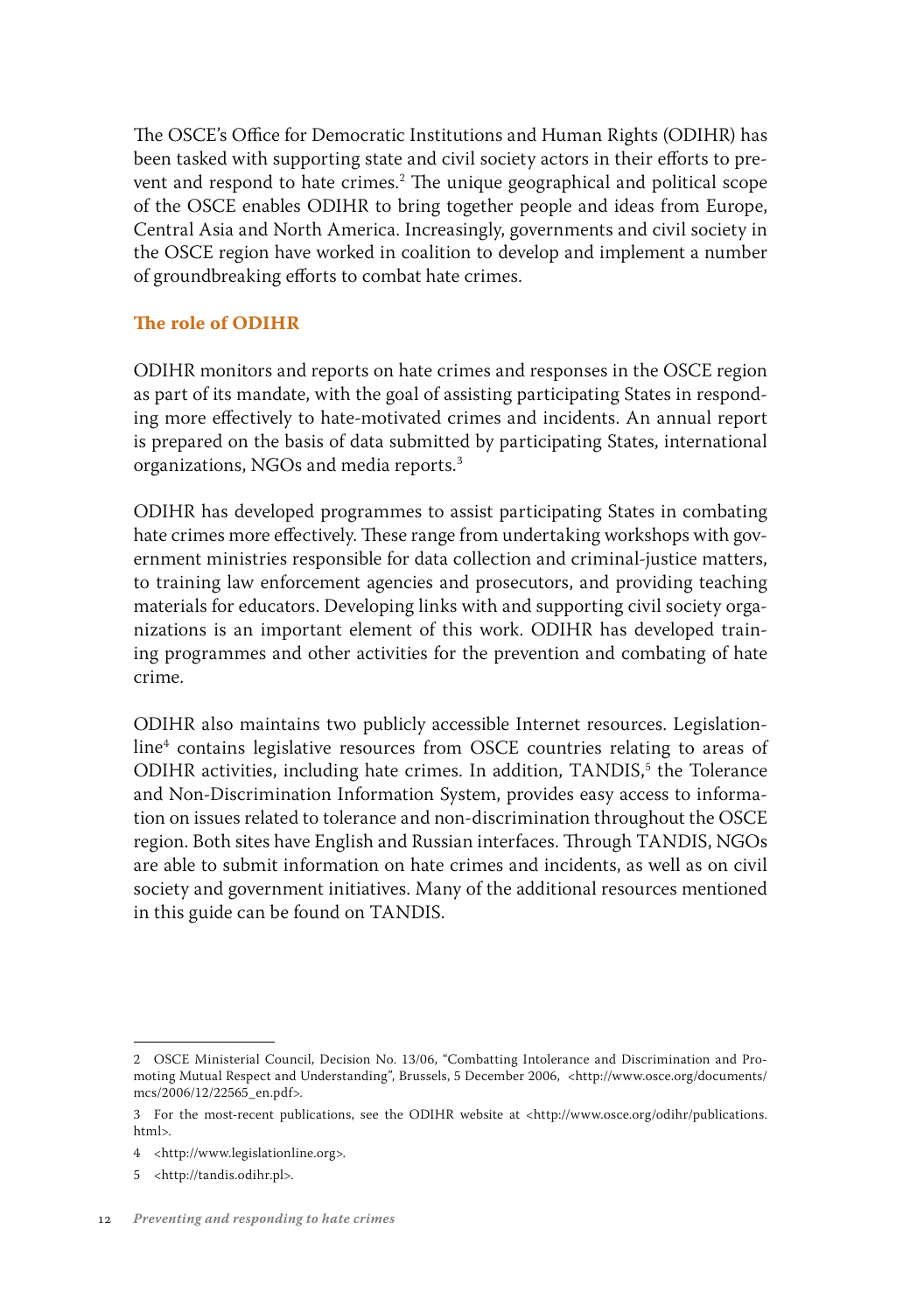# **The Role of NGOs**

Although the primary responsibility to combat hate crimes lies with local and national authorities, NGO action can be decisive in convincing governments to address hate crimes and in guiding their response.

NGOs can combat hate crimes in a number of different ways, such as:

- Working with governments to improve legislation;
- Monitoring and reporting incidents;
- Acting as a voice for victims of hate crimes, especially by serving as intermediaries with the authorities;
- Providing practical assistance to victims of hate crimes, such as legal advice, counselling and other services;
- Raising awareness about the existence of discrimination, intolerance and hate crimes; and
- Campaigning for action to meet the challenge of hate crimes.

# **Human Rights Defenders**

"Human rights defender" is a term applied broadly to a person who acts to promote or protect human rights, individually or in concert with others. Human rights defenders, whether individuals or members of NGOs, are identified, above all, by what they stand for and what they do. Human rights defenders and others who actively oppose discrimination and hatred are also among the victims of hate crimes, as they are sometimes targeted for their association and solidarity with the victims of discrimination. In this context, states have recognized the need to protect human rights defenders. Some hate crime laws are drafted to specify that attacks against human rights defenders in response to their antidiscrimination activities should also be considered hate crimes.

#### **The Resource Guide**

This resource guide was written to assist NGOs in their day-to-day work. It details how and why NGOs can combat hate crime. This guide assumes some prior knowledge of hate crimes. As it is designed as a practical tool, this publication does not contain statistics or technical analysis of hate crimes, nor is it focused on legal issues. NGOs that would find such information useful should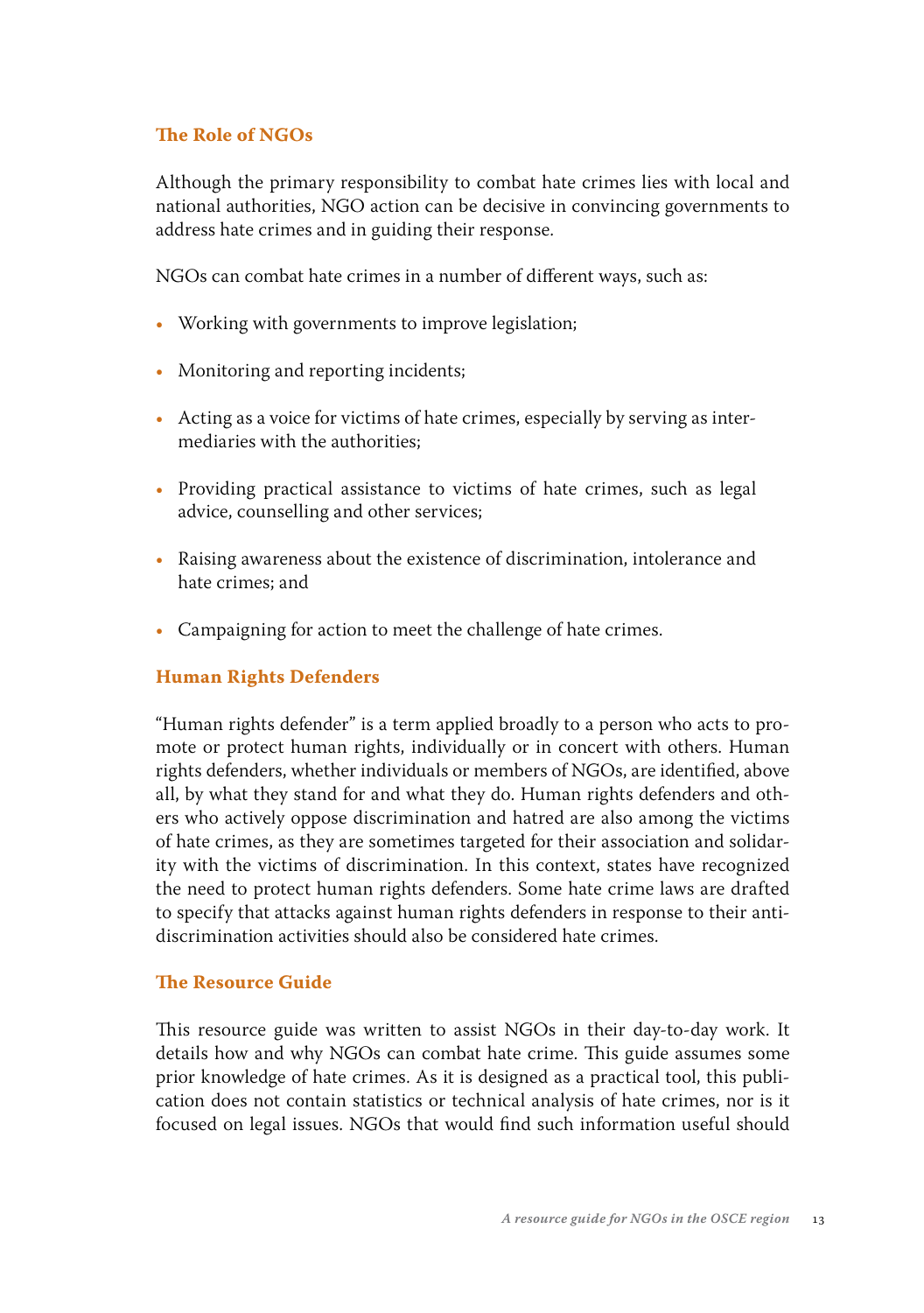refer to the ODIHR annual hate crimes report and the ODIHR publication *Hate Crime Laws: A Practical Guide*. 6

An important element of this guide is the use of examples of successful projects from across the OSCE area.

The guide deals with the key issue areas in which NGOs may be working and, therefore, the chapters are organized in that manner.

<sup>6</sup> Available on line at <http://www.osce.org/odihr/item\_11\_36671.html>.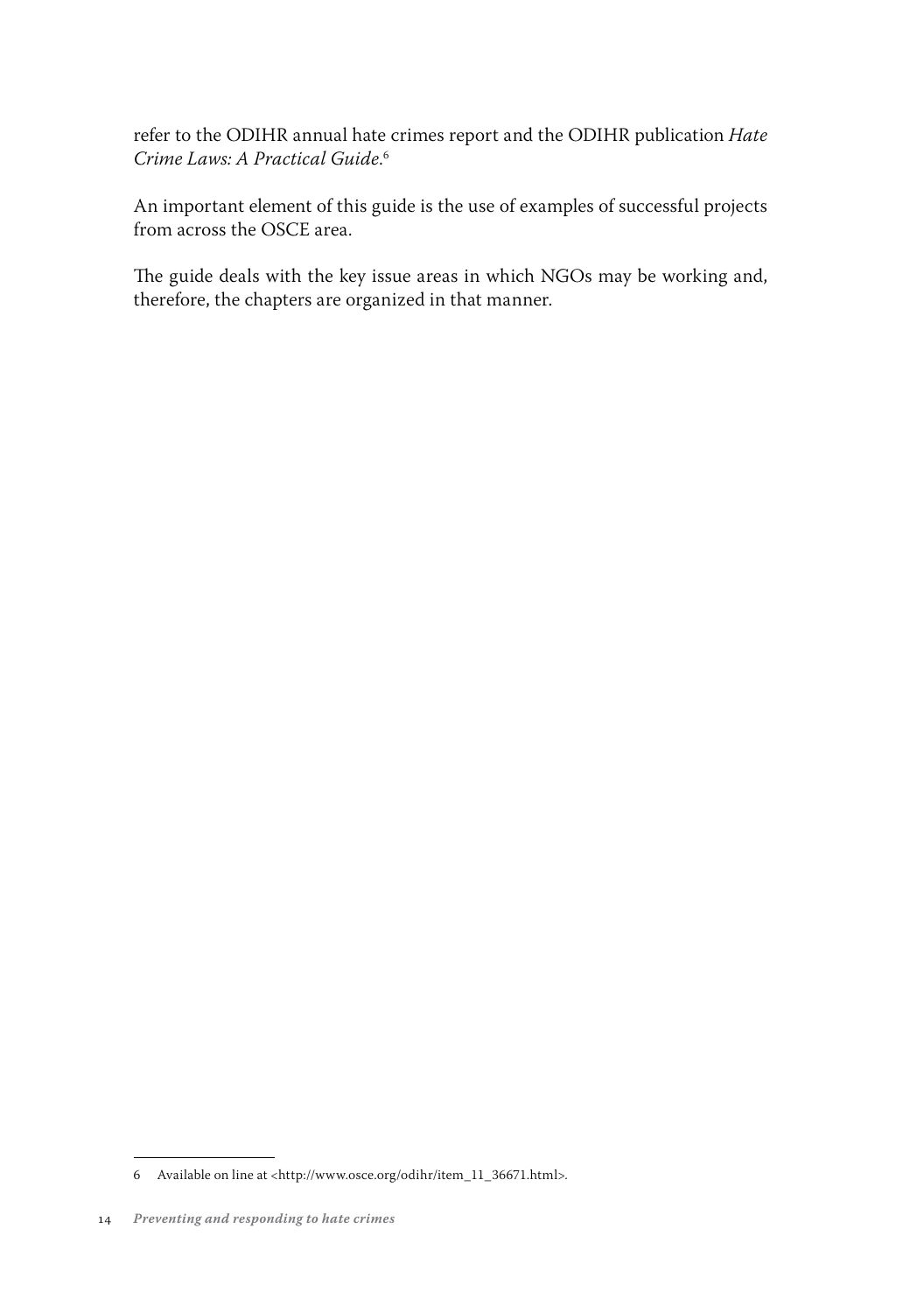# **Chapter 1**

# Key Concepts and Arguments

#### **Hate Crimes: Understanding the Phenomenon**

Hate crimes are criminal acts motivated by bias or prejudice towards particular groups of people.

A hate crime therefore comprises two distinct elements:

- It is an act that constitutes an offence under criminal law; and
- In committing the crime, the perpetrator acts on the basis of prejudice or bias.

Thus, the perpetrator of a hate crime selects the victim based on the victim's *membership or perceived membership* of a particular group. Where the crime involves damage to property, the property is chosen because of its association with a victim group and can include such targets as places of worship, community centres, vehicles or family homes.

*Prejudice or bias* can be broadly defined as preconceived negative opinions, intolerance or hatred directed at a particular group. The group must share a common characteristic that is immutable or fundamental, such as "race", ethnicity, language, religion, nationality, sexual orientation, or other characteristic.7

Hate crimes occur even in countries without hate crime laws: The term describes a phenomenon, not a legal concept and, for that reason, laws that deal with this issue vary widely across the OSCE.8 Many governments believe there are no hate crimes being committed in their countries, so there is no need to take action to

<sup>7</sup> It is important to note that there remains no clear consensus among OSCE participating States about the specific inclusion of this ground for discrimination within the OSCE commitments and that not all participating States officially recognize the category of "sexual orientation" within their national legislation.

<sup>8</sup> This, along with the constituent elements of hate crime laws, is described in more detail in *Hate Crime Laws: A Practical Guide,* (Warsaw: OSCE Office for Democratic Institutions and Human Rights, 2009), <http:// www.osce.org/odihr/item\_11\_36671.html>.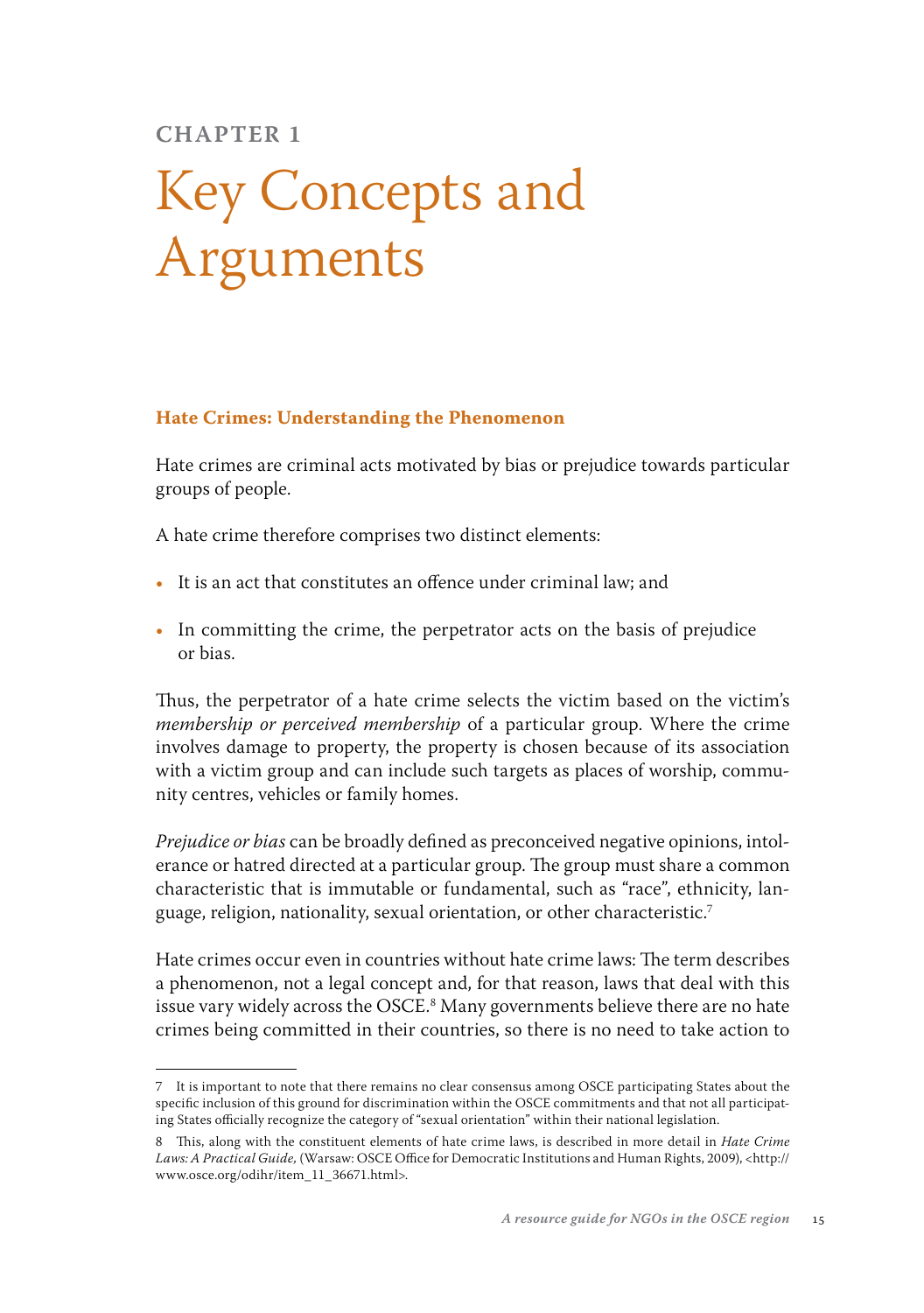combat them. But the available evidence suggests strongly that hate crimes do occur, to a greater or lesser extent, in all countries.<sup>9</sup>

The prejudices or biases at the base of hate crimes vary. People may be targeted for hate crimes because of their "race", religion, sexual orientation or other factors. People with mental or physical disabilities or migrants are frequently the targets of hate crimes. Additionally, it is important to bear in mind that the motives for a hate crime can be mixed with other factors, so a crime may have aspects both of racism and economic gain, for example. A hate crime does not have to involve "hate"; any crime committed with a bias motive is considered a hate crime.

Hate crimes can be committed by people with no record of bias-motivated activities or other criminal behaviour. Despite popular perceptions, hate crimes are not always committed by members of far-right groups or ideological movements. For these reasons, hate crimes are very complex phenomena that can be hard to recognize and respond to.

# **Hate-Motivated Incidents**

An act that involves prejudice and bias of the sort described above but does not amount to a crime is described as a "hate-motivated incident"*.* The term describes acts motivated by prejudice ranging from those that are merely offensive to those constituting criminal acts in which the crime has not been proven. Thus, they share the second but not the first element of a hate crime.

Although hate-motivated incidents do not always involve crimes, such incidents often precede, accompany or provide the context of hate crimes.

The incidents can be precursors to more serious crimes. Records of hate-motivated incidents can be useful to demonstrate not only a context of harassment, but also provide evidence of escalating patterns of violence.

Data on both hate-motivated incidents and hate crimes provide important indicators of the state of public security and actual levels of violence affecting particular communities. For this reason, in some countries hate-motivated incidents are recorded in addition to and separately from hate crimes. This is discussed further in Chapter 4: Data Collection, Monitoring and Reporting.

<sup>9</sup> See Combating Hate Crimes in the OSCE Region: An Overview of Statistics, Legislation and National Initiatives (Warsaw: OSCE Office for Democratic Institutions and Human Rights, 2007), <http://www.osce. org/odihr/item\_11\_33850.html>. The European Crime and Safety Survey 2005 put the average portion of the population of EU countries that had been victim to hate crimes at 3 per cent, with wide variations in numbers between countries.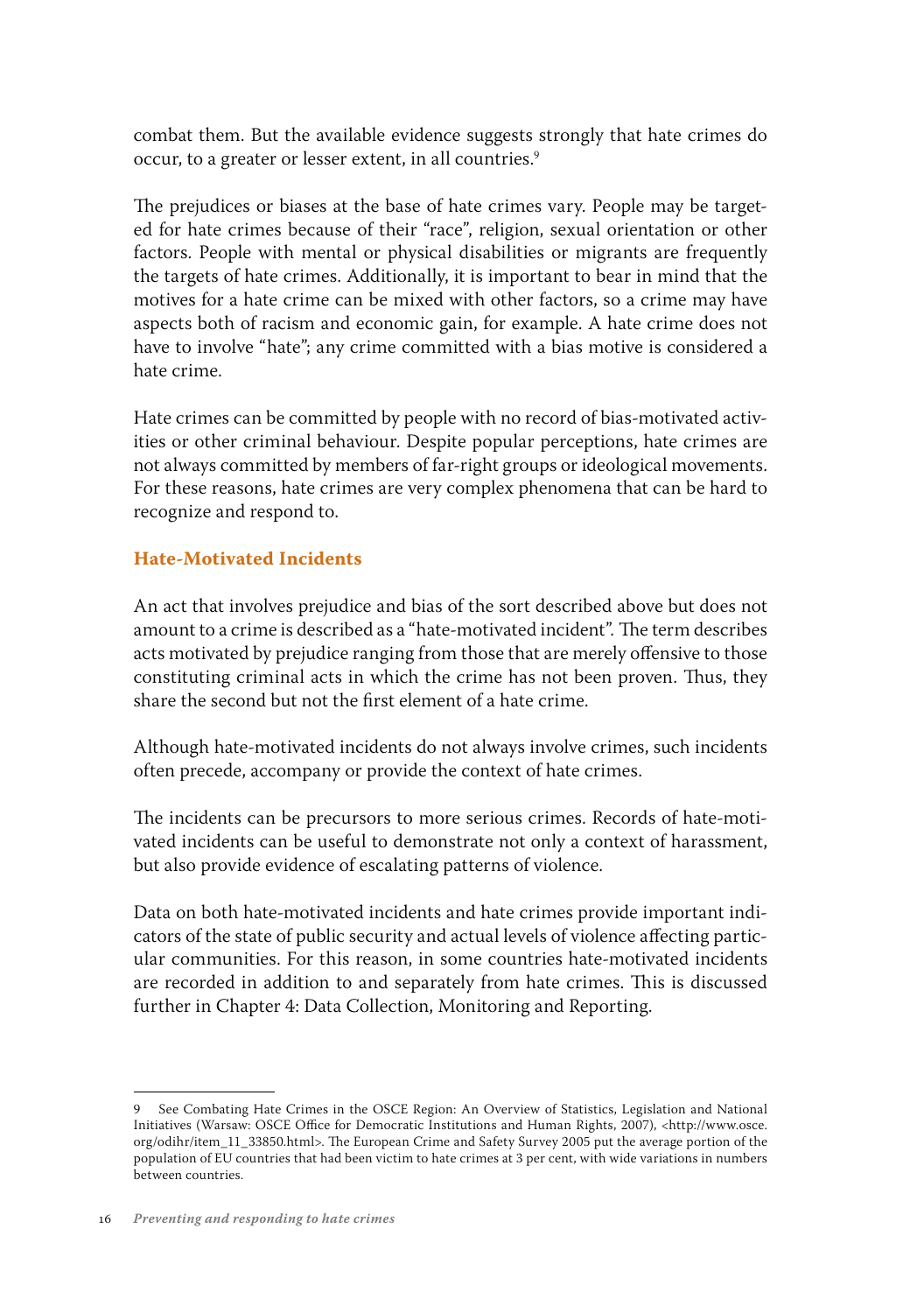Hate crimes should be distinguished from discrimination. Although hate crimes can be seen as an extreme example of discrimination, and most NGOs that work to combat hate crimes also work to combat discrimination, it is important to retain a distinction between the two concepts. Acts of discrimination lack the essential element of an act constituting a crime. Discrimination issues are dealt with under civil law, even if the penalty is a criminal sanction. The legal and institutional frameworks governing discrimination and hate crimes, therefore, are different.

# **Hate Crime and Hate Speech**

Forms of expression that are motivated by, demonstrate or encourage hostility towards a group — or a person because of their membership of that group are commonly referred to as "hate speech". Since hate speech may encourage or accompany hate crimes, the two concepts are interlinked. In this guide, the term "hate crime" is used to describe acts and not discriminatory views or hate speech alone.

States differ considerably as to which forms of expression constitute crimes. Direct and immediate threats of violence, as well as incitement to violence, are crimes in all OSCE participating States, hence these crimes can be prosecuted even without a bias motive. Beyond this, however, there is no consensus on what other forms of speech should be prohibited. This and other aspects of hate speech and NGO responses to it are discussed in Chapter 6: Strategies to Combat Hate Speech.

#### **Why Are Hate Crimes Different from Other Crimes?**

The impact of hate crimes can be far greater than that of crimes without a bias motive, particularly in their impact on individual victims, those immediately associated with them and wider society. This greater impact is one of the key reasons why hate crimes should be treated differently than the same crimes committed without a bias motivation.

#### *Impact on the Individual*

Hate crimes and hate-motivated incidents frequently leave victims in fear of future attacks and of increased violence. This fear comes from the rejection of the victims' identity that is implicit in hate crimes. Additionally, hate crimes send the message that victims are not an accepted part of the society in which they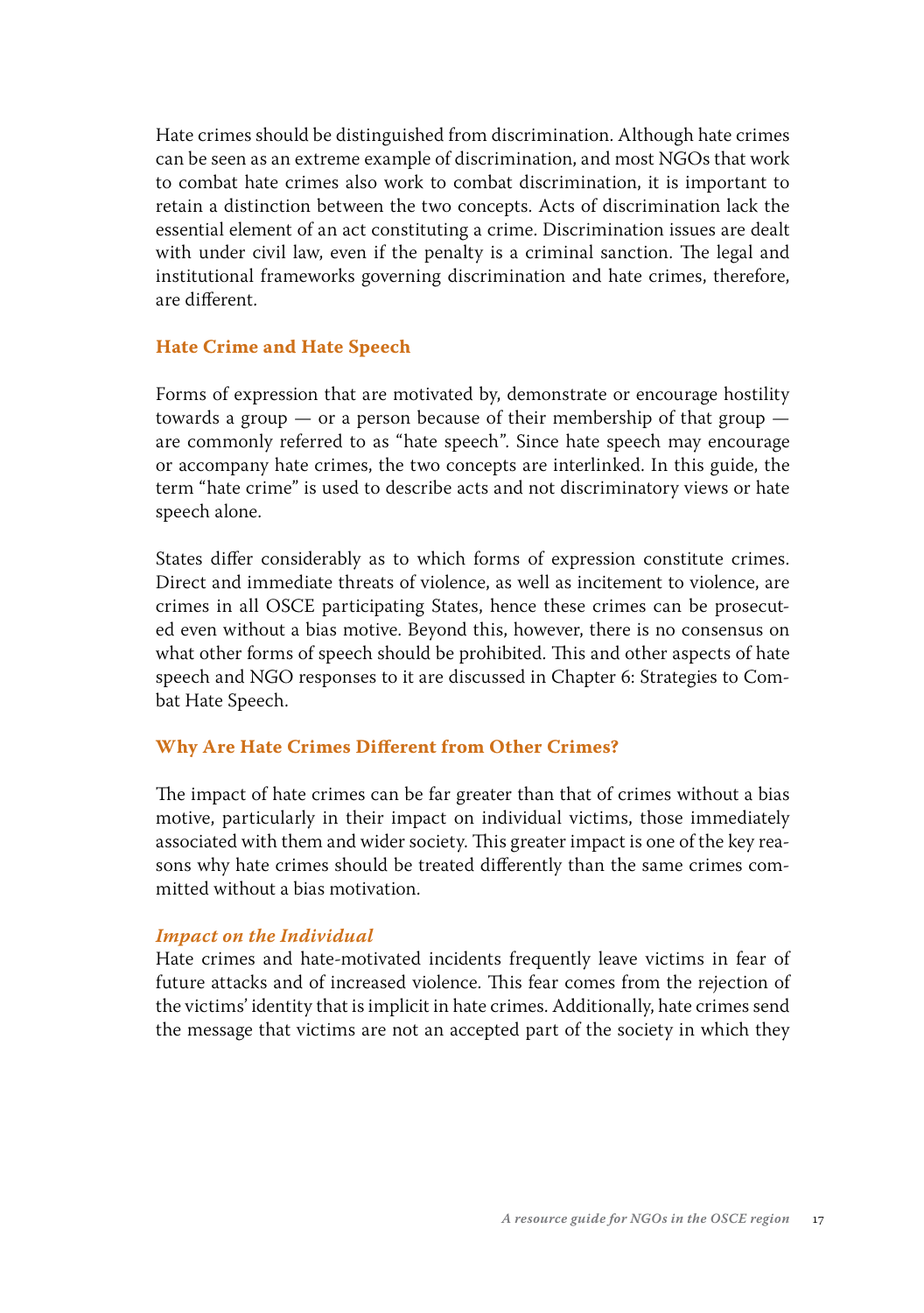live. As a consequence, those attacked may experience both a sense of extreme isolation and greater and longer lasting fear than that experienced by other victims of crime.

Victims of hate crimes have been shown to experience more negative emotions than suffered by victims of other crimes.<sup>10</sup> An unhelpful or denigrating response to victims of hate crimes can cause further harm to already traumatized people. This secondary victimization can occur, in particular, when representatives from broader society, such as police, social-service professionals, doctors or judges deny or minimize the seriousness of reported hate crimes. For many targets of hate crimes, secondary victimization leads to even greater humiliation, degradation and isolation.

#### *Community Impact*

Hate crimes have a similarly destructive impact on the family and friends of the victim and on others who share the characteristics that were the object of the prejudice and hatred behind the attack. Other members of the target group can feel not only at risk from future attacks, but may be as psychologically affected as if they were themselves the victims. These effects can be multiplied where victims are from groups that have been discriminated against and subject to prejudice for generations.

# *The Broader Threat to Society*

When hate crimes are not thoroughly investigated and prosecuted, this can send a signal that the perpetrators are free to continue their activities, which may encourage others to commit similar crimes. Impunity for the perpetrators of hate crimes contributes to rising levels of violence. In the absence of protection from hate crime violence, minority communities lose confidence in law enforcement and government structures, leaving them further marginalized. In the worst cases, hate crimes can cause retaliatory attacks by the victim groups, creating a spiral of violence.

Patterns of violent hate crime can be an important indicator of fissures in society, and provide early warning where societies are lurching into social or ethnic conflict.

# **Legal Perspectives**

<sup>10</sup> A report issued by the American Psychological Association likened the symptoms exhibited by victims of hate crimes to those exhibited by individuals suffering from post-traumatic stress disorder ("Hate Crimes Today: An Age-Old Foe in Modern Dress", American Psychological Association, 1998, <http://www.apa.org/ releases/hate.html>). A 2001 study in the United States found that victims of hate crimes suffer more significant consequences than victims of other types of crimes (McDevitt, Balbonic, Garcia and Gui, "Consequences for Victims, A Comparison of Bias and Non-Bias Motivated Assaults", American Behavioral Scientist, Vol. 45, No. 4, 2001, pp. 697-711.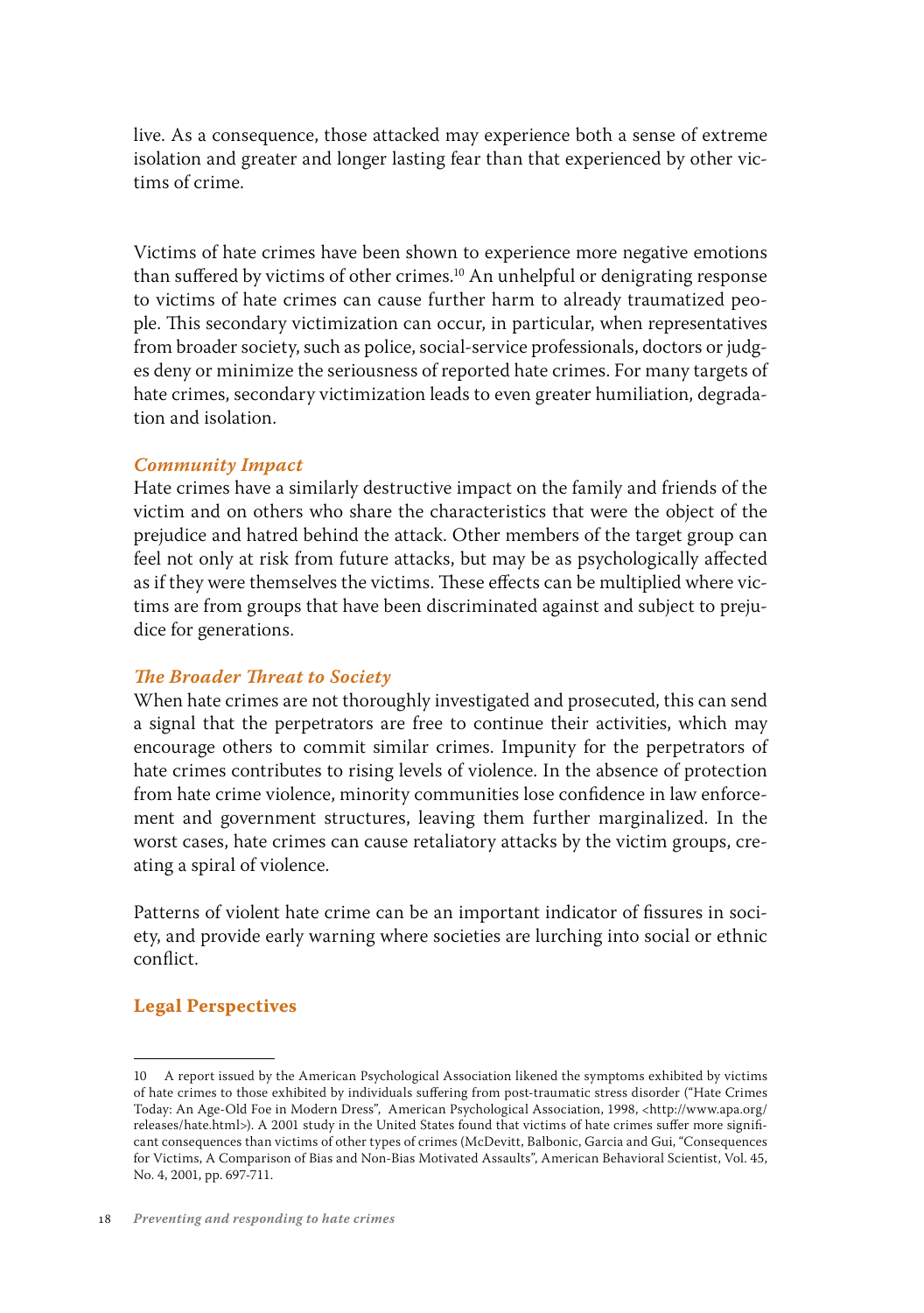# *Hate Crime Laws*

Legislation dealing with hate crimes can take many different forms, but broadly there are three approaches. The first is to define acts that are already crimes as distinct, more serious offences ("substantive offences") if the victim was selected on the grounds of his or her membership of a protected group.

The second approach is sentence enhancement, where the charge before the court is the same as if there were no hate motivation, but the court can or must impose a higher penalty because of the motivation, which is considered an aggravating factor.

The third form involves the creation by states of laws that mandate collection of data on hate crimes without creating criminal offences related to them, or in addition to criminal laws.

Different states' hate crime laws differ widely with respect to the characteristics of the groups covered. In the OSCE region, legislation concerning hate crimes most commonly refers to crimes motivated by prejudice towards persons because of their membership of a group defined by "race", religion, ethnicity or national origin. Increasingly, participating States' hate crime laws refer also to sexual orientation, gender and disability.

# *Arguments for Hate Crime Laws*

Even states that accept publicly that hate crimes exist do not always recognize the need for change to make their laws more effective.

NGOs have played a major role in convincing legislators of the need for and value of hate crime laws in many countries. In order to provide a simple, clear and accessible tool for drafting hate crime laws, ODIHR produced *Hate Crime Laws: A Practical Guide.* The guide outlines the major questions to be addressed by legislators, analyses the implications of different answers to those questions, and gives examples of choices made by different states while drafting these laws. The guide is intended to be used by NGOs, policymakers and legislators. It describes the main arguments for hate crime laws and is available in a number of languages.

Hate crime legislation is important for a number of reasons:

- It is a symbolic acknowledgement to potential victims, perpetrators and wider society that hate crime is taken seriously;
- The legislative process encourages discussion of the issue, which increases public awareness of hate crime;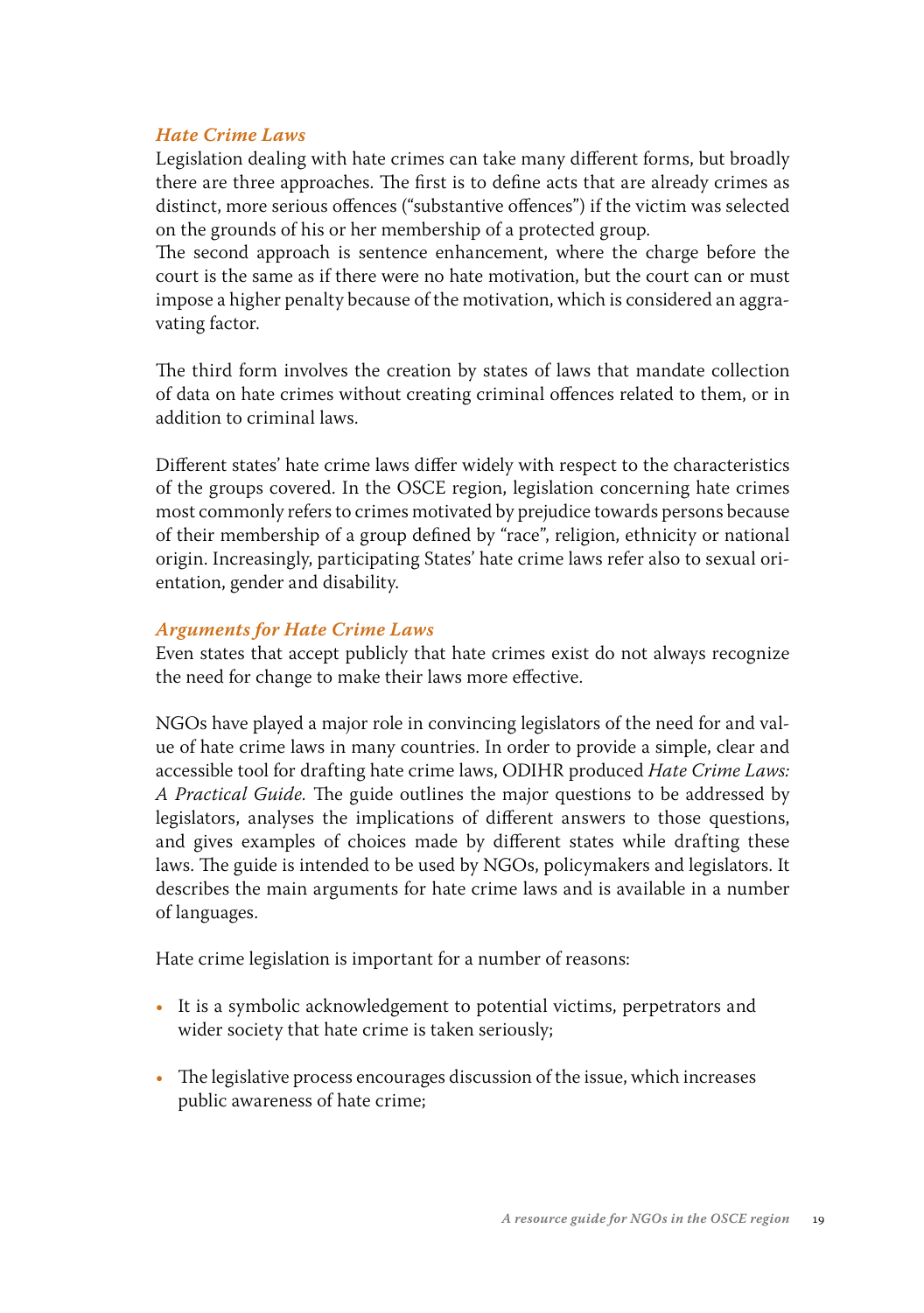- It mandates that law enforcement agencies consider motive, and thereby focuses their efforts;
- It enables victims to see if the law is being properly applied, and to argue their case with the authorities where it is not; and
- It facilitates the collection of more accurate data on hate crime.

In Croatia, advocacy by coalitions of human rights and anti-discrimination bodies for hate crime legislation was successful when, in June 2006, the Croatian parliament brought hate crime provisions into the criminal code. The new provision defines as a hate crime "any criminal act … committed for reasons of hatred towards a person on the basis of his/her race, skin colour, sex, sexual orientation, language, religion, politics or other belief, national or social background, property, birth, education, social status, age, medical status or any other attribute".<sup>11</sup> The Women's Network of Croatia, a coalition of more than 50 women's and feminist organizations, was among the advocates for the legislation.

# **Additional Resources**

- Barbara Perry (ed.) *Hate and Bias Crime: A Reader* (New York, NY: Routledge, 2003).
- *Hate Crime Laws: A Practical Guide* (Warsaw: OSCE Office for Democratic Institutions and Human Rights, 2009).

<sup>11</sup> "Hate Crimes: 2007 Survey", Human Rights First, June 2007, p. 2, <www.humanrightsfirst.info/pdf/07601 discrim-hate-crimes-web.pdf>.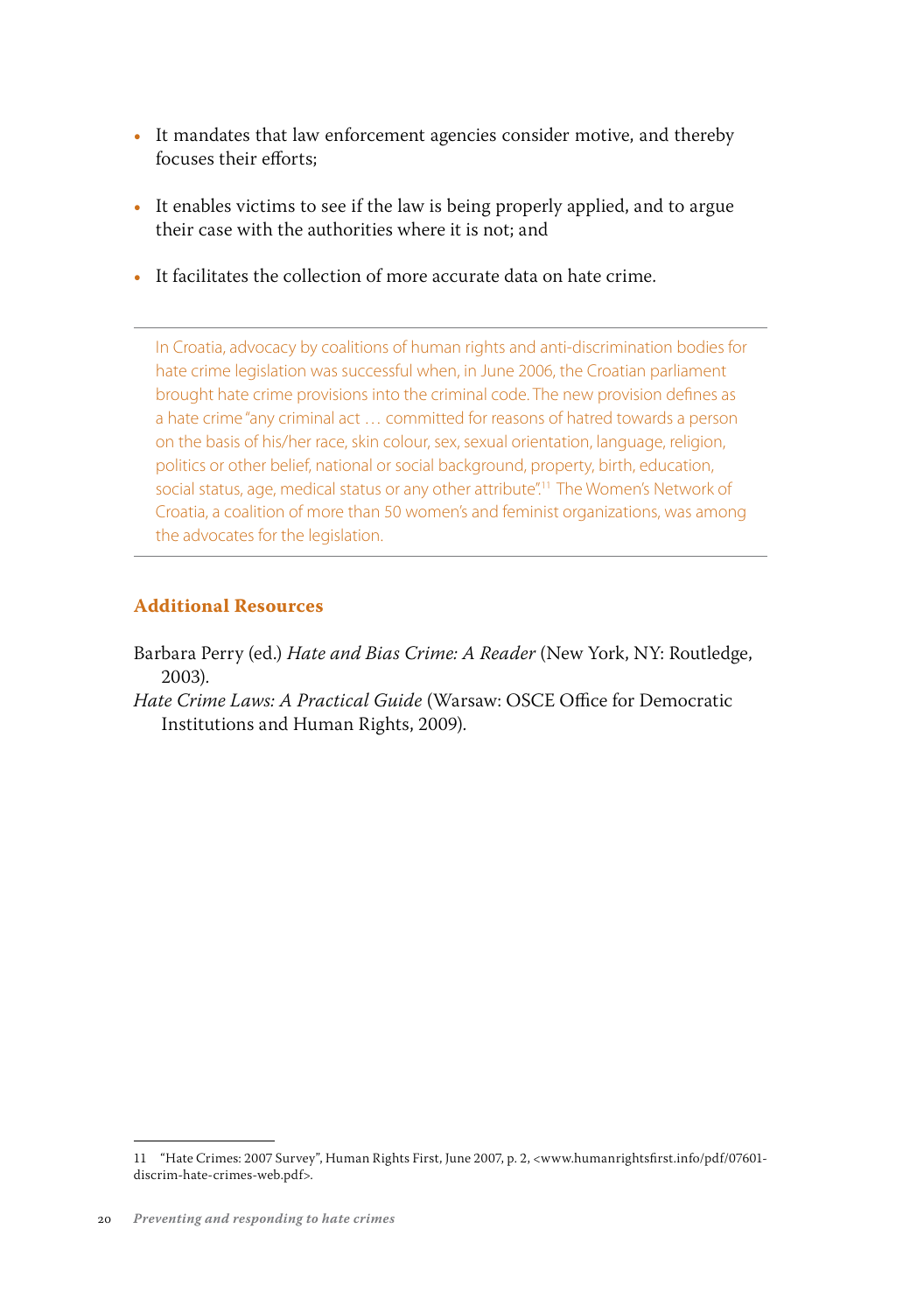# **Chapter 2**

# Recognizing hate crimes

The most common flaw in the investigation of hate crimes is the refusal or failure of law enforcement bodies to identify a criminal act as a hate crime. Therefore, for police officers and for NGOs who receive complaints or interview victims, it is essential to have some criteria by which to evaluate whether a case might be a hate crime.

Hate crime indicators are objective facts that signal that a case may involve a hate crime. If such indicators exist, the incident should be recorded as a possible hate crime and should trigger further investigation about the motive for the crime. **The existence of such indicators does not prove that the incident was a hate crime.** The proof of hate motivation will come only after a thorough and completed investigation, with a result confirmed by a court.

Hate crime indicators can be useful for NGOs, as they form an objective and consistent factual basis upon which to advocate with police or other governmental agencies for treating incidents as possible hate crimes.

# **Hate Crime Indicators**

National experts and law enforcement agencies have developed guidelines by which to identify hate crimes, including detailed lists of hate crime indicators. While these may vary, the most common indicators are listed below. Victim and Witness Perception

The perception of the victim(s) is a primary indicator of bias motivation. These perceptions are based on the victim's own experience with prejudice, the circumstances of the attack, their identification of the attackers and many other factors. Sometimes, witnesses' perceptions can also provide strong indicators of the apparent motive of the perpetrator.

In some OSCE countries, such as Canada and the United Kingdom, any reported crime which a victim, witness or police officer believes to have been hate motivated must be recorded and investigated as a potential hate crime.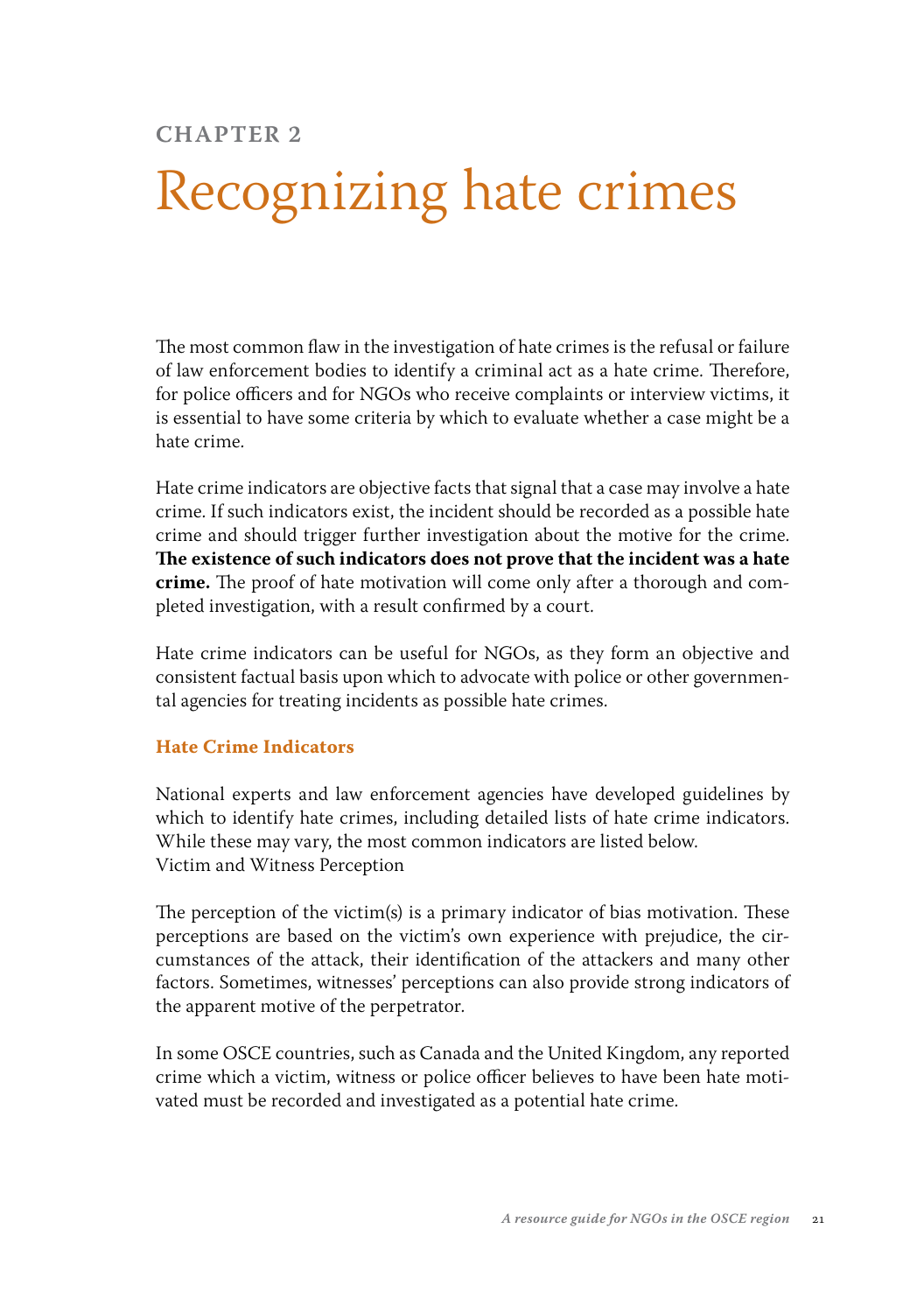# *The Conduct of the Offender*

Perpetrators of hate crimes frequently make their prejudices clear before, during or after the act. The crucial evidence in most hate crimes consists of the words or symbols used by the perpetrators themselves. Those who commit hate crimes generally want to send a message to their victims and to others and these messages, from shouted epithets to graffiti, are powerful evidence of motivation.

# *The Characteristics of the Victim and the Perpetrator*

Although hate crimes are most commonly thought of as involving attacks on members of minorities, this is not always the case. Depending on local circumstances, some hate crimes involve minority-upon-minority attacks, and sometimes minority on majority — this usually happens in places where members of a minority in a larger territory are the majority locally. Some circumstances that may be indicative of a hate crime include:

- The "race", religion, ethnicity/national origin, disability status, gender, or sexual orientation of the victim differs from that of the offender;
- The victim is a member of a group that is overwhelmingly outnumbered by members of another group in the area where the incident occurred;
- The victim is a member of a community that is concentrated within particular areas and was attacked upon leaving that area;
- The incident occurred during an incursion by members of a majority group into an area that is predominately populated by members of minorities (this is a pattern reflecting the historical experience of pogroms, in which attacks were carried out on a minority population that was largely confined to a particular district neighbourhood);
- The victim is a member of a minority who is attacked by a group from members of a different population group; and
- There is historical animosity between the group of which the victim is a member and that of the offender.

Characteristics of a victim that may be indicators of hate crime include:

- The victim is identifiable as "different" from the attackers and, often, from the majority community, by such factors as appearance, dress, language or religion;
- The victim is a prominent figure, such as a religious leader, rights activist or public spokesperson, in a community that has faced ongoing discrimination; and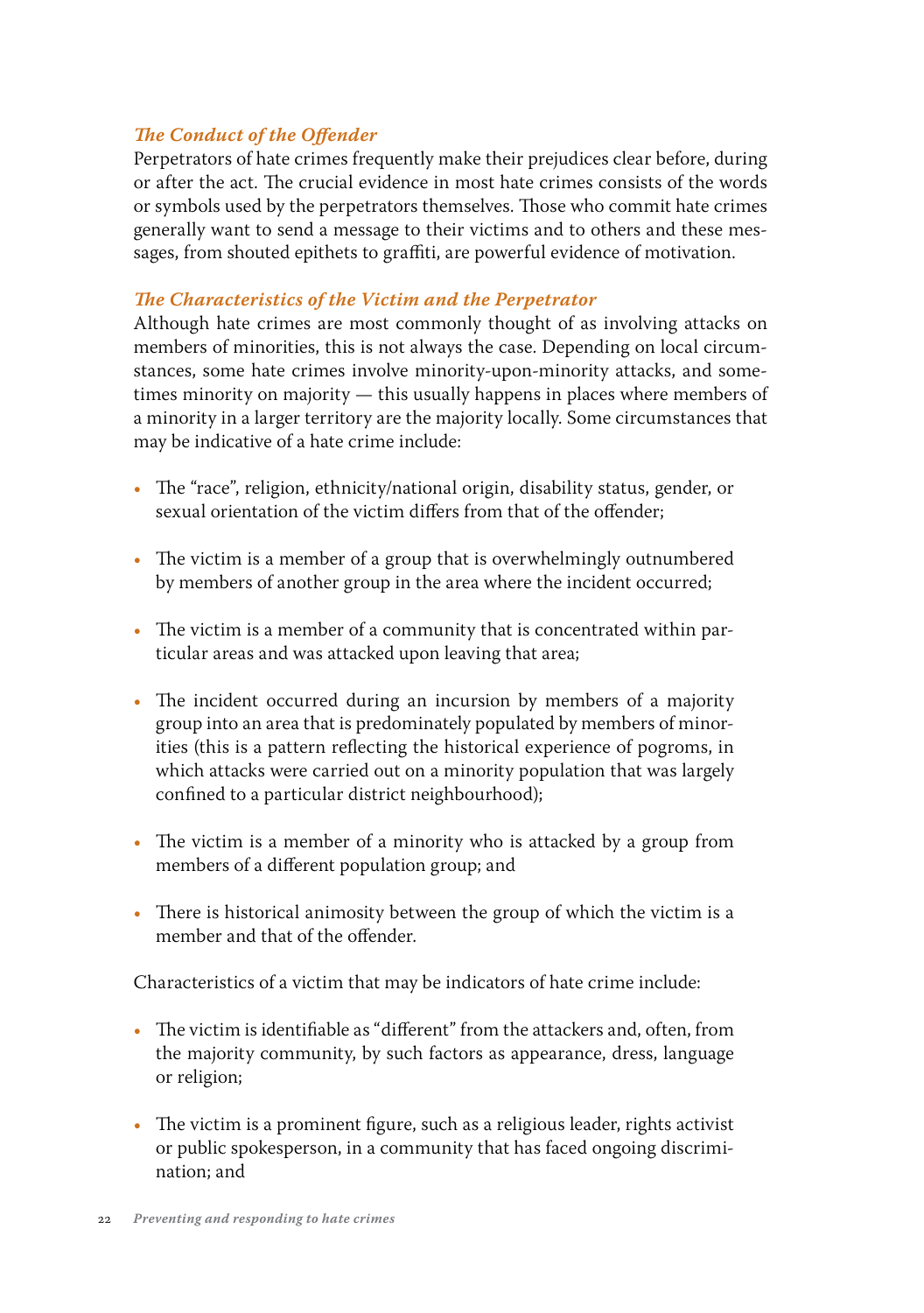• The victim was in the company of or married to a member of a minority group.

The characteristics, behavior and background of alleged offenders can also yield several potential indicators of hate motivation. For example:

- Statements, gestures or other behavior before, during or after the incident displaying prejudice or bias against the group or community to which the target or victim belongs;
- Clothing, tattoos or insignia representative of particular extremist movements, e.g., the use of swastikas or other Nazi insignia or paramilitarystyle uniforms;
- The offender's behavior (such as making Nazi salutes or attending rallies or protests organized by hate groups) suggests possible membership in a hate organization; and
- The offender has a history of previous crimes with a similar modus operandi and involving other victims from the same minority group or other minority groups.

# *What Sort of Property Might be Targeted?*

Indicators can also be identified in attacks on property that suggest bias motivations. The significance of a particular structure or location to communities that face discrimination can be an initial indicator that bias motivation may be involved.

Other indicators that an attack on property may be a hate crime can include:

- Property targeted has religious or other symbolic importance for a particular community, such as a church or a synagogue, a cemetery, or a monument commemorating the dead or celebrating historical figures from the community;
- Property targeted is a centre of community life—such as a school, social club or shop—for a particular group;
- Property targeted is different from surrounding property because it is owned or occupied by members of a particular community; and
- Property has been the object of previous similar attacks.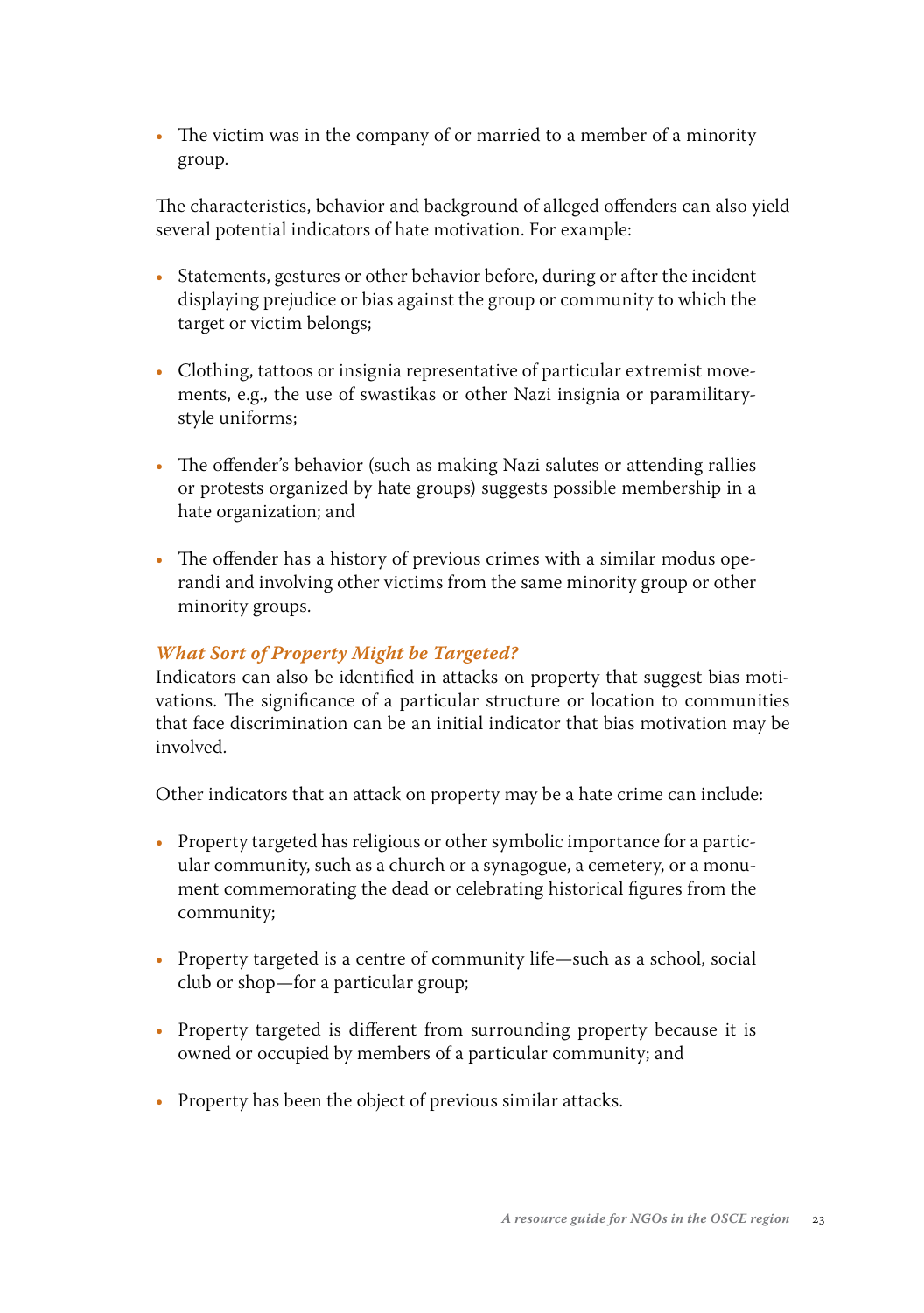# *Was an Organized Hate Group Involved?*

A perpetrator's association with an organization founded on ideologies of prejudice and with a history of violence is an important indicator requiring further investigation into motivation. In some countries, membership in or activities associated with organized hate groups are criminalized, and crimes committed by members of such organizations recorded and prosecuted separately. In some countries, racist and xenophobic crimes would, therefore, fall within the ambit of "extremist crime".

Indicators that an organized group was involved in a hate crime include:

- Objects or items that represent the work of organized hate groups (e.g., hate graffiti or attire indicative of a particular group) were observed or left at the scene of the incident;
- An organized hate group had made recent statements threatening the group that was targeted or claimed responsibility for the crime afterwards;
- The incident coincided with a date of particular significance to hate groups (e.g., Adolf Hitler's birthday); and
- The incident occurred during or shortly after an event sponsored by a hate group, such as a rally, or occurred after a hate group was campaigning or otherwise active in the neighbourhood.

# *When and where did the incident happen?*

The timing and location of an incident may also suggest that it was a hate crime. Indicators of this could include:

- The incident was at or near a place commonly associated with members of a particular minority group (e.g., housing for refugees and asylum seekers, a centre for people with disabilities, or a club or bar with a predominately gay clientele);
- The incident was at or near a house of worship, religious cemetery, or home or establishment of a group considered a minority or "outsider" in a given neighbourhood;
- The incident occurred on public transport and appeared to be an attack by strangers on a member of a visible minority who stood out from others;
- The incident occurred on a date of special significance to the community targeted (e.g., religious holidays or days commemorating significant historical events); or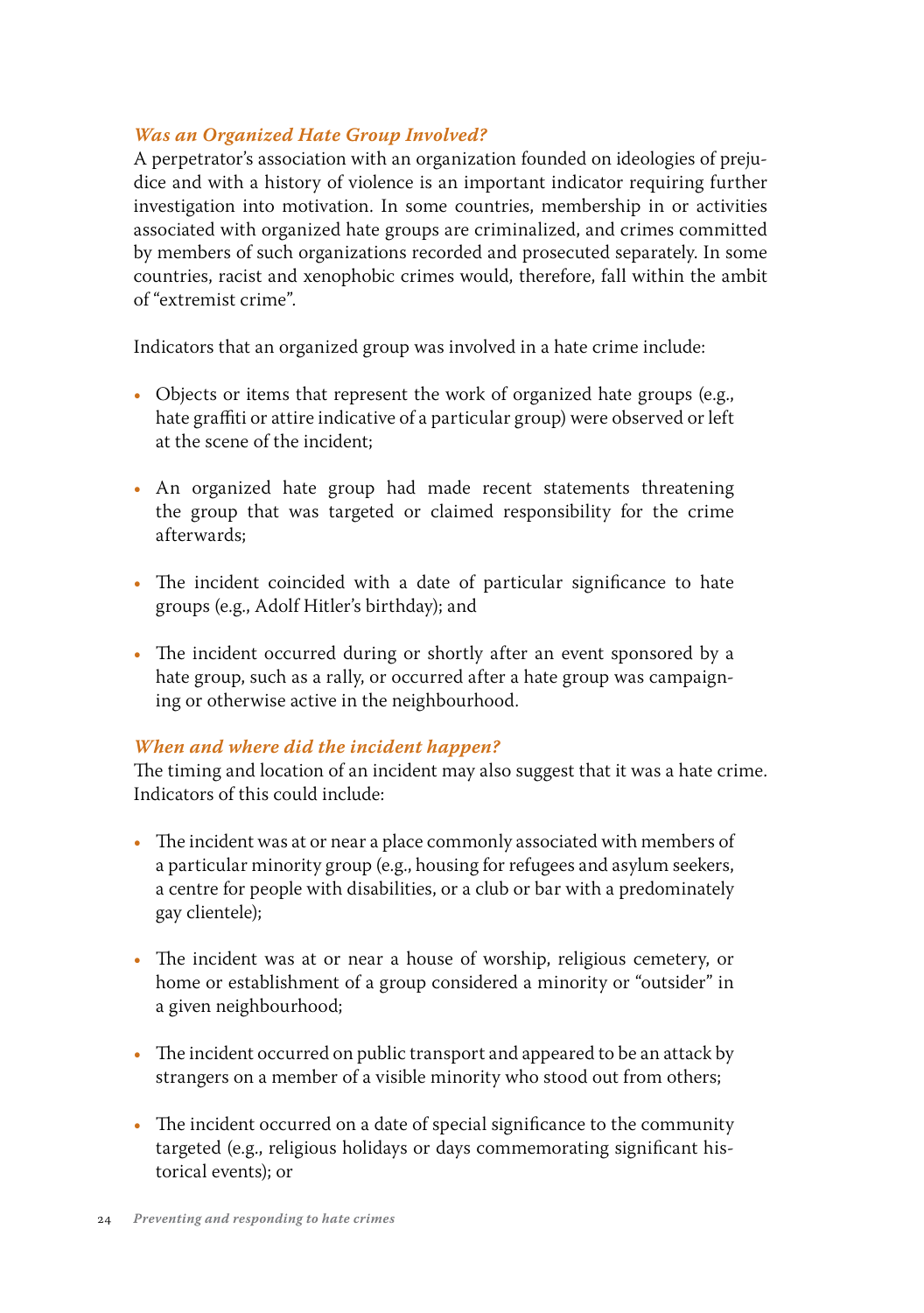• The incident occurred only a short time after a change in a minority's presence in a particular area (e.g., the first minority family moved into the area, or the opening of a refugee centre).

### *Previous Hate Crimes or Incident*

Other indicators of hate crimes include:

- Previous similar incidents have occurred in the same area in which members of the same group were targeted;
- The victim or victims had received previous harassing or threatening mail or telephone calls based on membership in their group; and
- A previous incident or crime was reported that may have sparked a retaliatory hate crime against members of the group presumed responsible.

#### **Mixed Motives**

In investigating hate-motivated incidents and crimes, it is important to take into account all possible motives. For example, an incident in which a person is singled out for attack because of his or her identity may still be a hate crime even if the person is also robbed in the course of the incident. A question will arise as to whether the crime was motivated in whole or in part by prejudice and hatred; in some countries, if there is any mixed motive it will not be treated as a hate crime.

In many reported cases, individuals who have been targeted for attacks because of prejudice and hatred have also been victimized in other ways. The fact that they also had items of value stolen in the course of these attacks — a cell phone or money — is sometimes used to argue that the incident was not a hate crime. An important consideration is whether the particular individual was selected as a target because he or she was identified as a member of a particular ethnic, religious or other group.

#### **The Nature of the Violence**

Whether the crime takes the form of a physical assault or damage to property, when the perpetrators commit a hate crime they often intend to leave a message. Indicators of this include:

• The incident involved extreme or unusual violence, or expressly degrading and humiliating treatment, including sexual abuse of victims in homophobic crimes;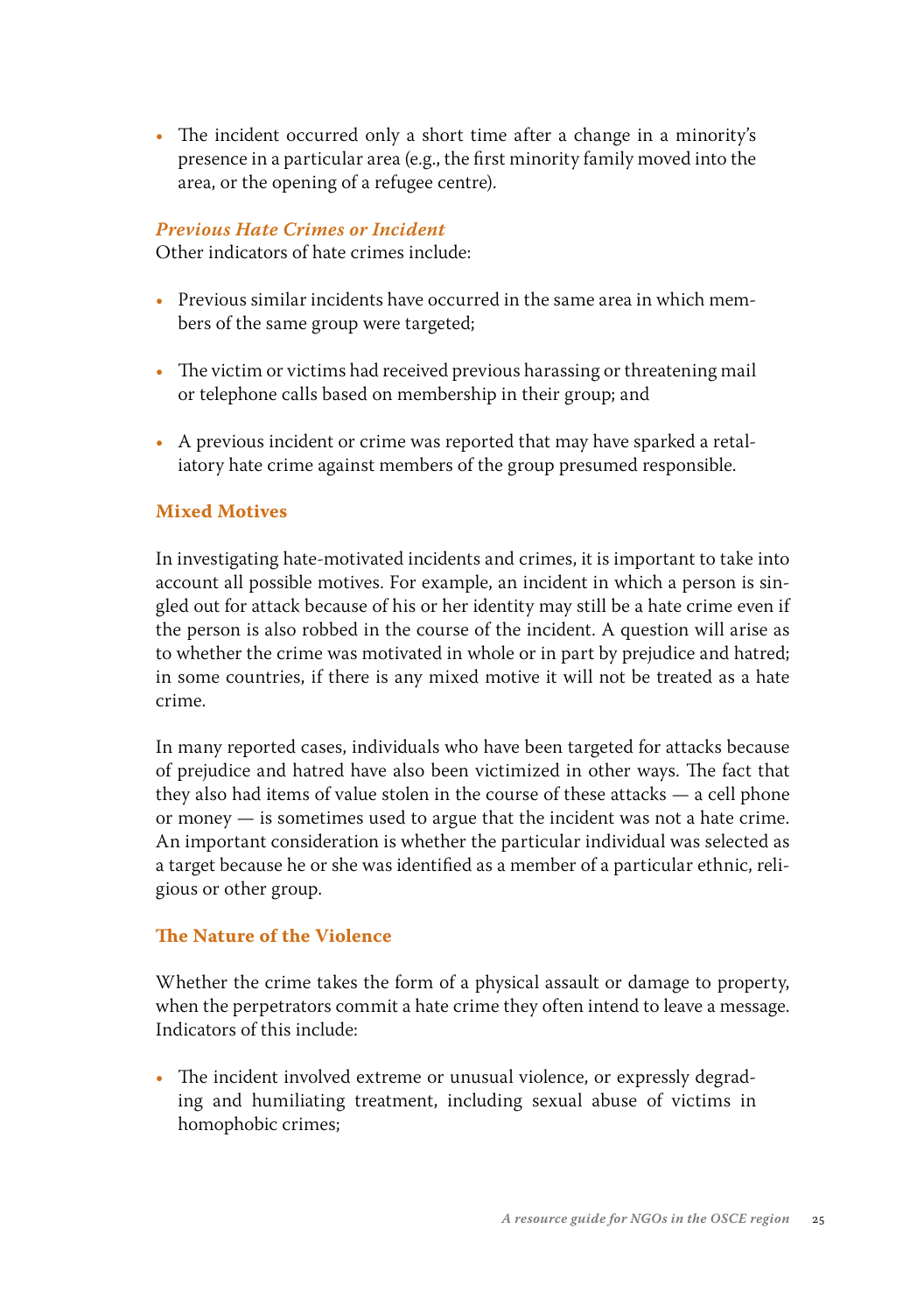- The violence was carried out in a public place or in a form intended to make a public impact, such as through video recording by perpetrators; or
- The violence involved mutilation in which racist symbols were cut or burned onto victim's bodies, or the damage to property included an express "message", through the use of symbols or objects that defile or desecrate, such as animal blood or excrement.

# **Additional Resources**

- *Extremism in America: A Guide* (New York, NY: Anti-Defamation League, 2002).
- "Guidelines on Hate Crimes and Hate Propaganda", Royal Canadian Mounted Police; Ministry of the Solicitor General and Correctional Services of Canada, 20 May 1998.
- Karen A. McLaughlin, Kelly J. Brilliant, *Healing the Hate: A National Hate Crime Prevention Curriculum for Middle Schools* (Newton, MA: Education Development Center, 1997).
- James J. Nolan III, Jack McDevitt, Shea Cronin, Amy Farrell, "Learning to See Hate Crimes: A Framework for Understanding and Clarifying Ambiguities in Bias Crime Classification", *Criminal Justice Studies*, Vol. 17, No. 1, pp. 91-105.
- Robin Oakley, *Policing Racist Crime and Violence: A Comparative Analysis*  (Vienna: European Monitoring Centre on Racism and Xenophobia 2005).
- "Protecting Students From Harassment and Hate Crime: A Guide for Schools", United States Department of Education, Office for Civil Rights; National Association of Attorneys General, January 1999.
- "Racism as a Crime", European Network Against Racism, 30 October 2006.
- "Working Group on Hate Crime Report", Scottish Executive. Working Group on Hate Crime, September 2004.
- "The Yogyakarta Principles: Principles on the Application of International Human Rights Law in Relation to Sexual Orientation and Gender Identity", Yogyakarta Principles, March 2007.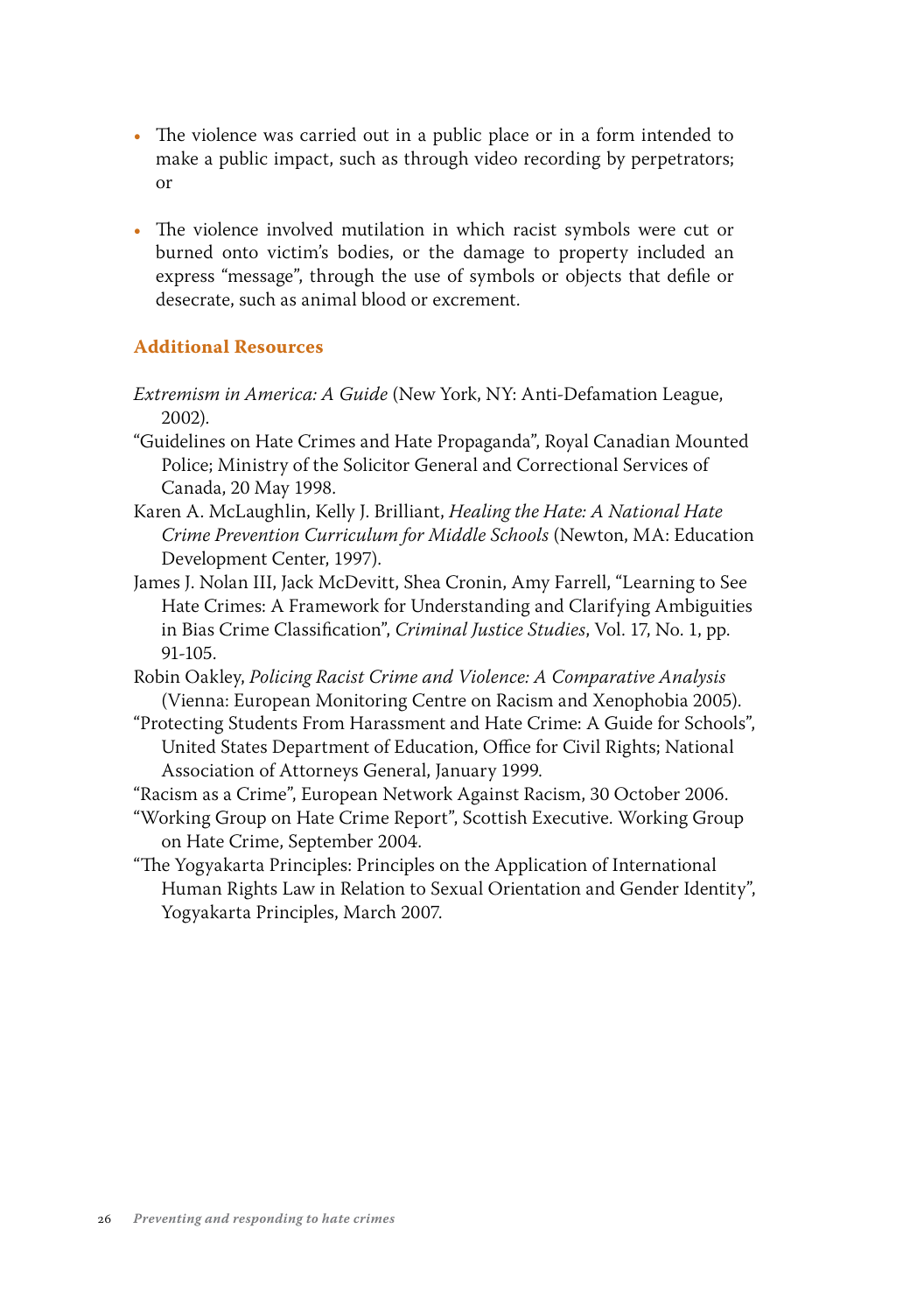# **Chapter 3**

# Working with the criminal justice system

Governments are primarily responsible for fighting hate crime through their criminal justice systems. NGOs can work both with communities that face discrimination and with police and local-government officials. A goal of this interaction is to improve relations between authorities and victims and to make remedies to hate crime more accessible and reliable.

#### **Responses of the Criminal Justice System**

Most criminal justice systems collect some form of data with which to evaluate the performance of law enforcement agencies, prosecutors and the judiciary. Information on the number of hate-motivated incidents reported, as well as the numbers of arrests, prosecutions and convictions for hate crimes can demonstrate the level and success of enforcement efforts. Some cities or other political jurisdictions may require police to produce data on hate incidents and crimes, even when a national system is not in force that requires such data collection.

#### **The Role of Police**

Police officers are frequently the first professionals to arrive at the scene of a hate crime and police agencies are, in many instances, the only government institutions capable of conducting a thorough investigation of possible hate crimes.

What police officers do and say in the first several minutes at a crime scene can affect the recovery by victims, the public's perception of governmental commitment to addressing hate crimes, and the outcome of the investigation. Officers who recognize a probable hate crime, interact with the victims with empathy, and take action to initiate a hate crime investigation send a strong message that hate crimes are a serious issue.

Police officers and agencies face significant obstacles to monitoring and recording hate crimes. These include: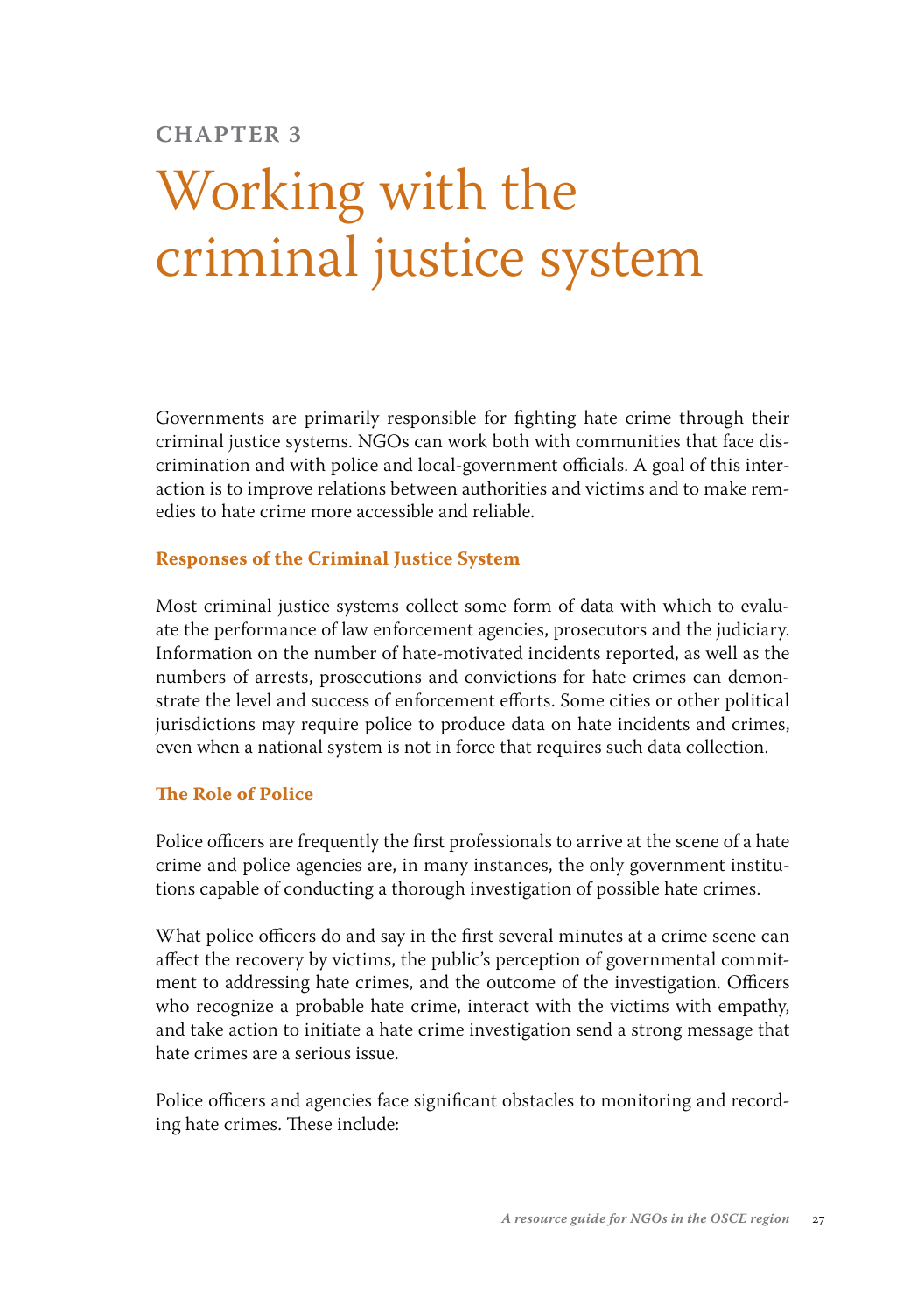- **Policy gaps:** The absence of policies or procedures within the police agency for recording hate crimes and details of evidence regarding bias motivations.
- **Reporting gaps:** The lack of formal police-agency procedures for reporting information on hate crimes to regional or national offices.
- **Priority gaps:** The failure on the part of some political officials and associated police agencies to believe that hate crimes are an important and serious issue in their country or region, leading them to decide not to record hate crimes or to report them to the public or higher authorities.
- **Lack of training:** A lack of training for police officers in identifying and investigating hate crimes, resulting in insufficient skills to identify hate crimes, collect evidence concerning bias motivations and/or fulfill reporting requirements.
- **Concern about the repercussions of reporting:** Some police agencies may discourage reporting because they believe that there will be adverse consequences to the agency or the community if others perceive that a serious hate crime problem exists.
- **Prejudices:** There can be a failure to report hate crimes on the part of some police personnel because they share the prejudices of the perpetrators. A de facto norm may exist that deters police personnel from responding adequately to members of minority groups who report crimes, denying them respect and equal protection. In this kind of environment, officers might not question victims and perpetrators appropriately about possible hate motivation in reported bias incidents, or might be reluctant to report that the crime involved hate motivation.

# **Enforcement, Response and Prevention**

Police departments throughout the OSCE region vary significantly in the priority and attention they attach to addressing hate crimes. Experience has shown, however, that even where addressing hate crimes has been a low priority in the past, this can change with greater awareness, training or other circumstances. Positive changes can often be prompted by the work of NGOs.

NGOs can advocate for police agencies to develop clear or improved written policies for officers regarding when and how to record hate crimes, and can offer advice on procedures that will overcome obstacles that prevent victims from coming forward.

NGOs can both monitor police performance and report to authorities in the event of any violation of official policies by police officers. NGO monitoring and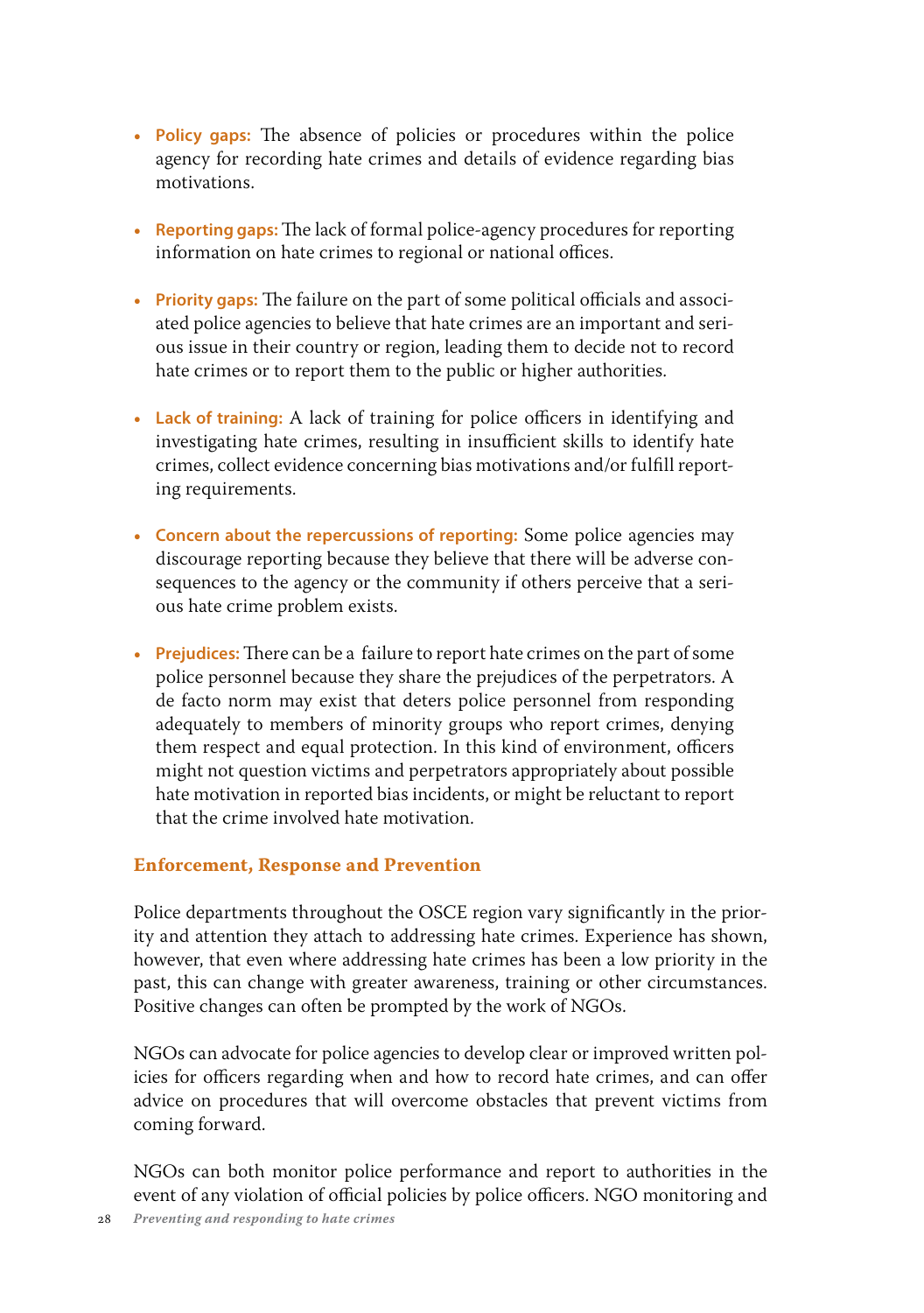reporting can thus provide a safeguard and encourage improved police practices. If there should be serious breaches of police procedures or legal norms, NGOs may be in a position to approach authorities with a complaint or, if necessary, to publicize the problem or initiate legal action on behalf of victims.

An especially important added value to combating hate crimes can sometimes be provided by NGOs if they are able to build a positive relationship with police and other officials involved in responding to hate crimes. There are a number of ways to begin working with police to improve community responses to hate crimes and to advance prevention efforts. These include developing a better understanding of the structures and authority of diverse police establishments and developing working relations and raising awareness of hate crime issues with police, including through public-campaign action.

Many states have multiple police agencies, often with overlapping areas of authority. City, regional, national and security police all may operate within the same geographic area. It is important for NGOs to understand the geographic jurisdictions and areas of authority of different police agencies, as well as the mechanisms for referring matters to those agencies. Some police agencies have ombudsmen, oversight boards and other accountability mechanisms with responsibilities that include responding to complaints about police conduct.

In some instances, police agencies may be resistant to enforcing hate crime laws. In such cases, it is important to remember that working with police to create an effective hate crime enforcement programme is a process that may take considerable time. This process often begins with NGO staff developing a positive working relationship with a single police official. Over time, the trust that is built between individuals can result in closer institutional ties between NGOs and police agencies.

#### **Improving Community-Police Relations**

Effective law enforcement and police response to hate crimes are significantly improved by ongoing communication and trust between targeted communities and officers. This can be advanced through training, the creation of a range of special structures (such as liaison officers or committees), and new forms of interaction.

Increasing understanding between police and communities is an important part of the NGO role, particularly where police may require greater awareness of cultural factors unique to these communities. These may include issues of gender, perceptions of authority, and even such issues as whether interviewees can be expected to make eye contact when speaking to police. When hate crimes occur,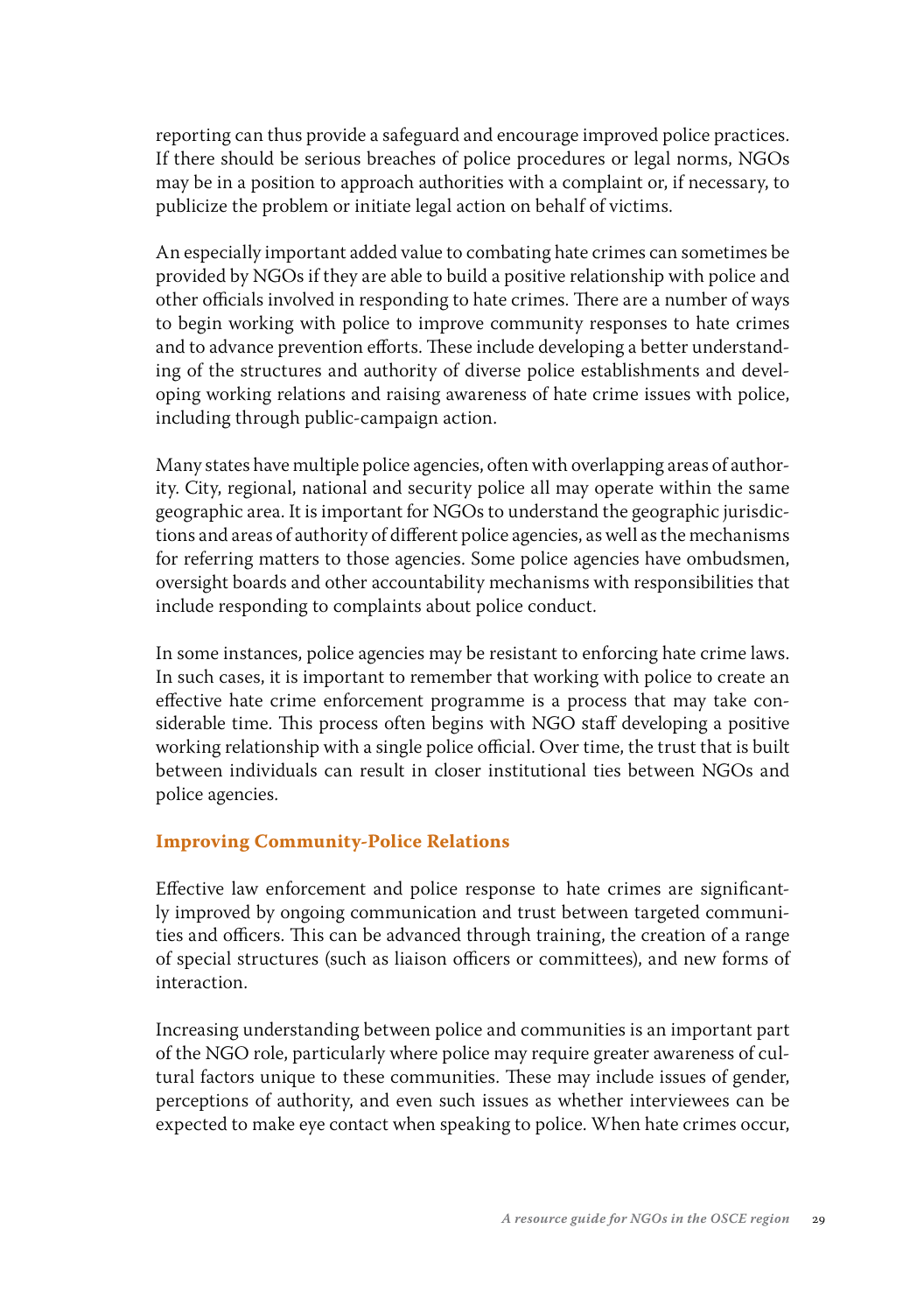NGOs, police officers and social-service providers will be able to work effectively and efficiently with individuals from diverse communities only if they are aware of these unique factors. An understanding by police of a community's cultural differences is important if they are to conduct effective interviews with hate crime victims and suspects, collect accurate hate crime information, and provide appropriate support services to hate crime victims.

Becoming culturally aware involves an ongoing process of learning about the diverse groups within a community. NGOs, and particularly those with close ties to the communities in question, can help by organizing workshops that bring together police and community representatives, preparing materials on cultural diversity for police training, and taking part in ongoing consultations between community leaders and police that can avert misunderstandings. Being aware of the practices and perceptions of different groups allows those dealing with hate crimes to avoid many of the pitfalls and frustrations common to cross-cultural communication.

In countries were the police are already working actively on behalf of minority communities, NGOs can work to further improve police-community relations by helping ensure community members understand that police help is available and explaining how to obtain it. Some groups of migrants, for example, may arrive from countries where they faced persecution, so they may be reluctant to interact with police or other authorities in their new country of residence.

The Ireland-based Gay and Lesbian Equality Network launched a joint partnership initiative with the police to address hate-motivated incidents and crimes against lesbian, gay, bisexual and transgender (LGTB) people. The "Be Proud, Be Safe" campaign includes specially trained gay police-liaison officers who work with LGBT people who have been victims of hate-motivated incidents during a weekly drop-in session at the Dublin-based gay community centre.<sup>12</sup>

# **Committees that Bridge the Police-Community Divide**

Committees or task forces can be established that bring together police, local government and local community representatives to co-ordinate action against hate crimes. NGOs can work with the police to create a task force or joint working group that will meet regularly (e.g., monthly) to discuss the needs of targeted communities and police action to address these issues. Task force meetings provide an opportunity for community members to request information on the status of ongoing hate crime investigations and for police to show transparency in their actions. The membership of a task force can come from ethnic, religious and other communities targeted with hate crimes, as well as NGOs and supportive

<sup>12</sup> See <http://www.outhouse.ie/groups.asp>.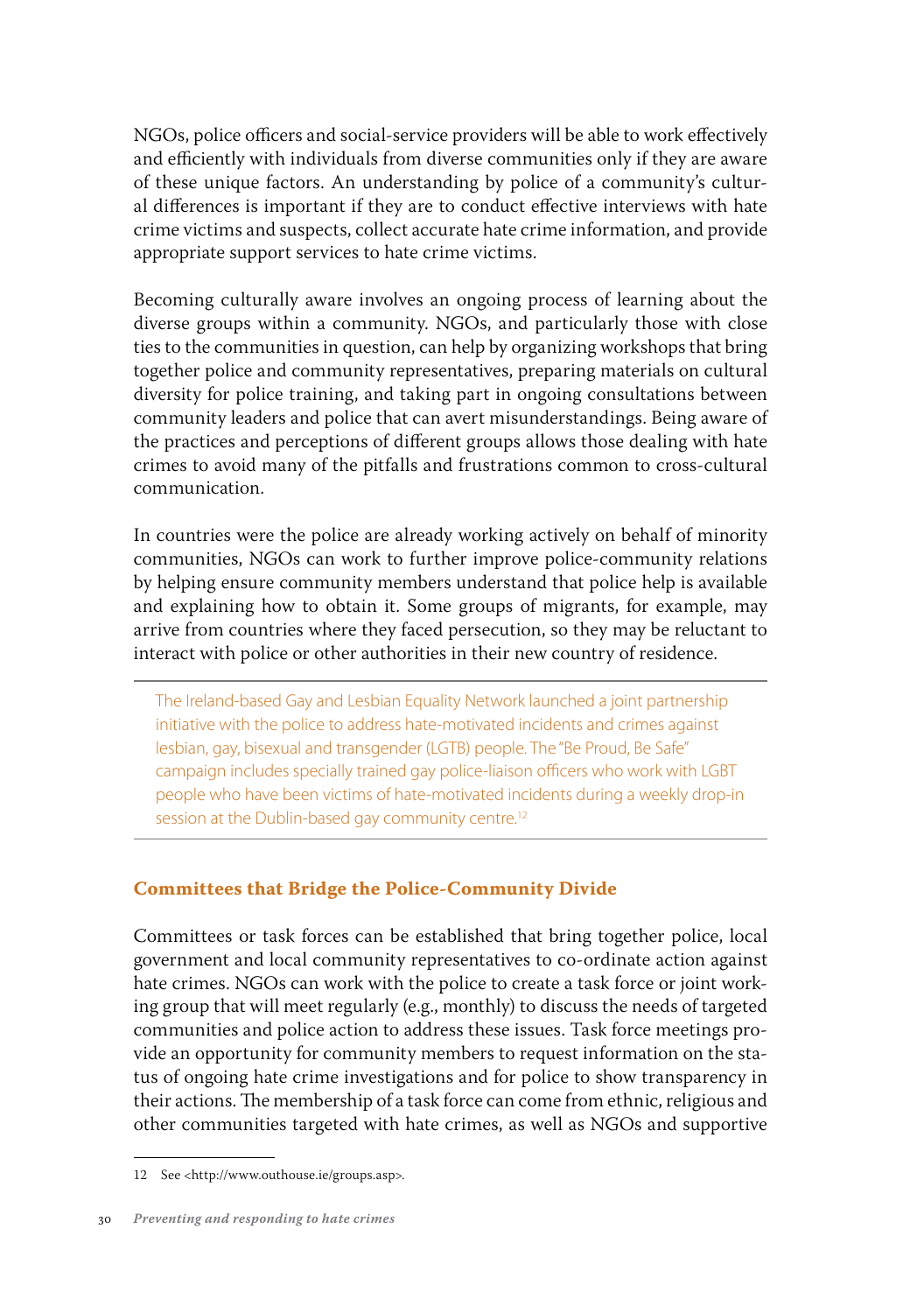religious, community and political leaders. Such bodies can facilitate efforts to improve understanding between communities and the police, for example by inviting police to attend cultural- and religious-minority community events.

In Sofia, Bulgaria, the Romani Baht Foundation served an important liaison role in the course of ongoing disturbances in August 2007 in which Roma protesters clashed with police. The foundation hosted meetings between Roma leaders and top government officials, leading to an agreement to hold regular monthly meetings, to provide increased police protection, and to create special "social police centres" to protect the Roma community from racist violence.<sup>13</sup>

### **NGOs and Police Training**

NGOs can also assist in the development and implementation of training for police on dealing with the threat of hate crimes, both at the local and the national level. Training can cover such issues as hate crime indicators (how to distinguish a hate crime), cultural and gender factors in interviewing, and tolerance issues. Training sessions should be required for all officers on the investigation of and response to hate crimes and incidents. In some countries, national police academies have begun to include the fundamentals of combating hate crimes in their curricula.

In the United States, the Anti-Defamation League (ADL) conducts training and provides material on hate crimes and hate groups for police — including military police — and for public prosecutors, through a programme called the "Law Enforcement Agency Resource Network". Training programmes include expert discussions of hate crimes and hate crime laws at the national level and in particular states, as well as of extremists in prison, hate symbols and ideology, extremist use of the Internet and criminal trends. "Hate Crime Training for Law Enforcement Professionals" is an interactive ADL programme "that addresses hate crime identification within the law enforcement ranks and issues relevant to counseling victims of hate crimes and reducing community tensions". 14

#### **Additional Resources**

- "A Guide for the Improvement of Support to Victims of Homophobic Crime", Swedish National Police Board, October 2005.
- "Conciliating Compassion Annual Report FY 2005", United States Department of Justice, Community Relations Service, 2005.

14 See <http://www.adl.org/learn/default.asp> and

<http://www.adl.org/learn/training/hatecrime\_training.asp>.

<sup>13 &</sup>quot;A meeting between representatives of the National Police Service and Romani Baht Foundation," *Romea. cz* website, 22 August 2007, <http://www.romea.cz/english/index.php?id=detail&detail=2007\_498>.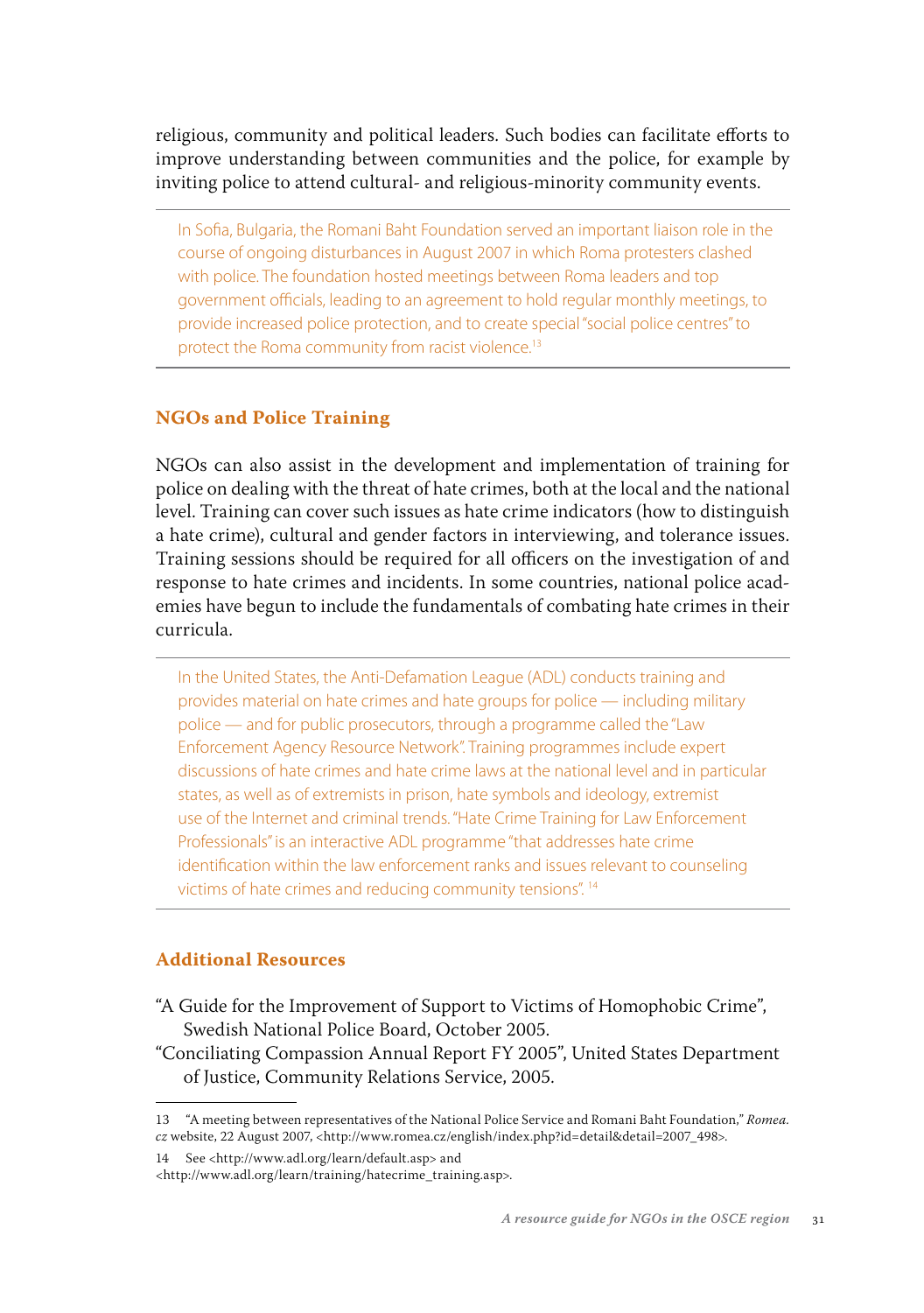- *Core Curriculum for Patrol Officers, Detectives & Command Officers*  (Washington, DC: United States Department of Justice, 1998).
- "Federal Sentencing Guideline Manual", United States Sentencing Commission, 1998.
- "Guidance on Prosecuting Cases of Racist and Religious Crime", Crown Prosecution Service, 2008.
- "Hate Crimes: A local Prosecutor's Guide for Responding to Hate Crimes", National District Attorneys Association, American Prosecutors Research Institute, April 2001.
- "Hate Crime: Delivering a Quality Service. Good Practice and Tactical Guidance", Home Office. Police Standards Unit, Association of Chief Police Officers, March 2005.
- "Have You Experienced Homophobic Hate Crime? A Guide on How the Criminal Justice Agencies Respond to Homophobic Hate Crime, and the Steps You Can Take Towards Stopping It", North Wales Police, Stonewall Cymru, August 2008.
- James E. Kaplan, Margaret P. Moss, Michael L. Lieberman (ed.), Stephen Wessler (ed.) "Investigating Hate Crimes on the Internet", Partners Against Hate, September 2003.
- "Law Enforcement Officer Programme on Combating Hate Crime", OSCE Office for Democratic Institutions and Human Rights, September 2006.
- Katy Radford, Jennifer Betts, Malcolm Ostermeyer, Malcolm, *Policing, Accountability and the Black and Minority Ethnic Communities in Northern Ireland* (Belfast: Institute for Conflict Research, 2006).
- Katy Radford, Jennifer Betts, Malcolm Ostermeyer, Malcolm, *Policing, Accountability and the Lesbian, Gay and Bisexual Community in Northern Ireland* (Belfast: Institute for Conflict Research, 2006).
- "Policy Directive PD 02/06: Police Response to Hate Incidents", Police Service of Northern Ireland, March 2006.
- "Racist and Religious Crime: CPS Prosecution Policy", U.K. Crown Prosecution Service, 2008.
- "Responding to Hate Crimes: A Police Officer's Guide to Investigation and Prevention", International Association of Chiefs of Police, July 2001.
- "Responding to Hate Crimes: An Ontario Police Officer's Guide to Investigation and Prevention Ontario Police College", Ontario Police College, September 2007.
- "Stopping Hate Crime Against the LGBT Community", West Midlands Police, 2005.
- "Stopping Hate Crime Against Race and Religion", West Midlands Police, 2005.
- "The Role of the Police in Victim Support: A National Strategy", Swedish National Police Board, September 2003.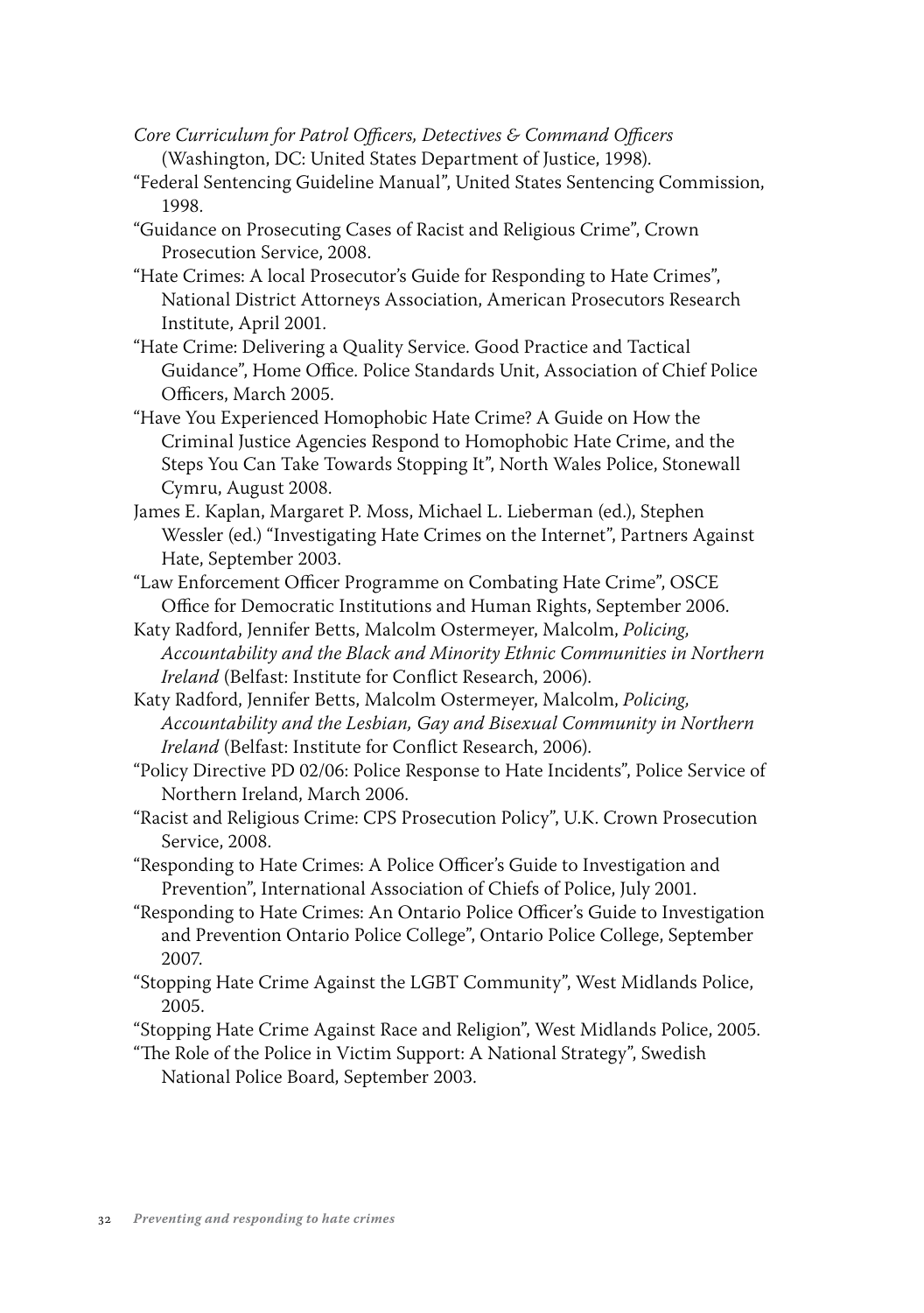# **Chapter 4**

# Data collection, monitoring and reporting

#### **What official information is collected?**

Most governments collect some form of crime data as a necessary tool of law enforcement, with the collection function the responsibility of the police and national security authorities. Other data are collected by public prosecutors and the judiciary. In some cases, hate crime data are also collected by state education systems, with central data collection under the authority of ministries of education. The nature of data varies, however, in the crimes monitored and in the categories of bias taken into account in monitoring and reporting systems.

The European Union's Fundamental Rights Agency (FRA, formerly the European Monitoring Centre on Racism and Xenophobia), regularly assesses the hate crime data-collection mechanisms of EU Member States. Although defined in terms of data on "racist violence and crime", its criteria are also relevant for data collection on all violent hate crimes.15

Even when nationwide data are not available from national authorities, NGOs can sometimes access data from police agencies, district or city prosecutors, and/ or the courts. Similarly, NGOs may be provided information by the offices of city or regional public prosecutors on the number of cases handled within a given period that include hate crime elements. Often, data that are not regularly published may be available upon request, particularly when NGOs have regular contact with police authorities or prosecutors concerning hate crimes.

# **Obstacles to Obtaining Reliable Hate Crime Data**

The absence of accessible law enforcement data on hate-motivated incidents and crimes can be attributed to a number of factors. In some cases, data may be available within the security services but withheld from the public on national-security grounds. In other cases, data may be unavailable simply because police have

<sup>15</sup> *Report on Racism and Xenophobia in the Member States of the EU* (FRA, August 2007), p. 118-19, <http:// fra.europa.eu/fraWebsite/products/publications\_reports/ar2007\_part2\_en.htm>.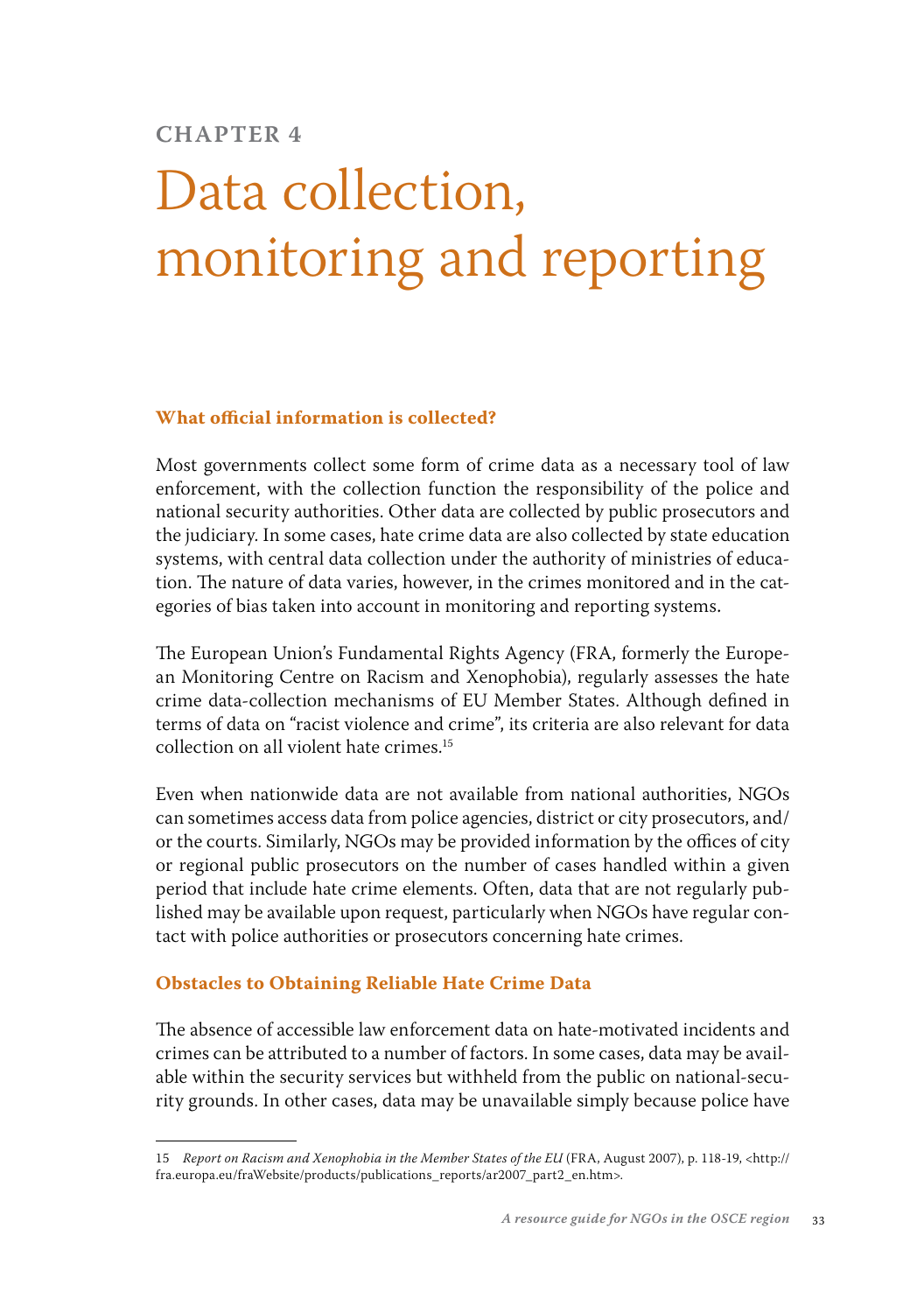received no instructions to compile information on motivations of hatred and prejudice when receiving complaints or conducting investigations. Even where hate crime laws are in force and official crime-report data are required, obstacles to data collection may be present both within the law enforcement establishment and within the communities under threat.

Obstacles to hate crime monitoring and reporting generally fall in two areas: factors discouraging victims from reporting to police, and factors that result in incidents not being recorded as having hate motivations. These factors result in both under-reporting and under-recording of hate-motivated incidents and crimes. NGOs can help address both problems.

The previous chapter of this guide (Working with the Criminal Justice System) offered a number of reasons why hate crimes may be under-recorded and set out some strategies to address this problem. With regard to under-reporting by victims, there are many reasons victims may be reluctant to report hate crimes to police and public authorities. These factors include:

- **A belief that nothing will happen:** Many victims lack confidence that law enforcement or government officials will take appropriate action to respond to their hate crime report, either as an ordinary crime or as a hate crime;
- **Mistrust or fear of the police:** Victims who belong to a group that has historically been subjected to harassment, violence or general lack of protection by police may not want to have any contact with police, including reporting hate crimes. Individuals who believe that police have committed hate crimes or are complicit in hate crimes perpetuated by others may be scared to report hate crimes. Immigrants or refugees who have fled their country of origin because of government-supported violence may not trust police in their new country of residence;
- **Fear of retaliation:** Many victims fear that if they report a crime the perpetrators or others with similar views will retaliate against them, their family members or the community to which they belong. In addition, if a hate crime perpetrator is linked to a hate organization, victims may fear being targeted by members of this or other organizations;
- **Lack of knowledge of hate crime laws:** Many people may be unaware that hate crime laws exist or how or where to report these crimes;
- **Shame:** Some victims feel ashamed and embarrassed in the aftermath of a hate crime, either believing that their victimization was their own fault or that their friends, family members and/or community will stigmatize them, branding them as socially unacceptable should their treatment be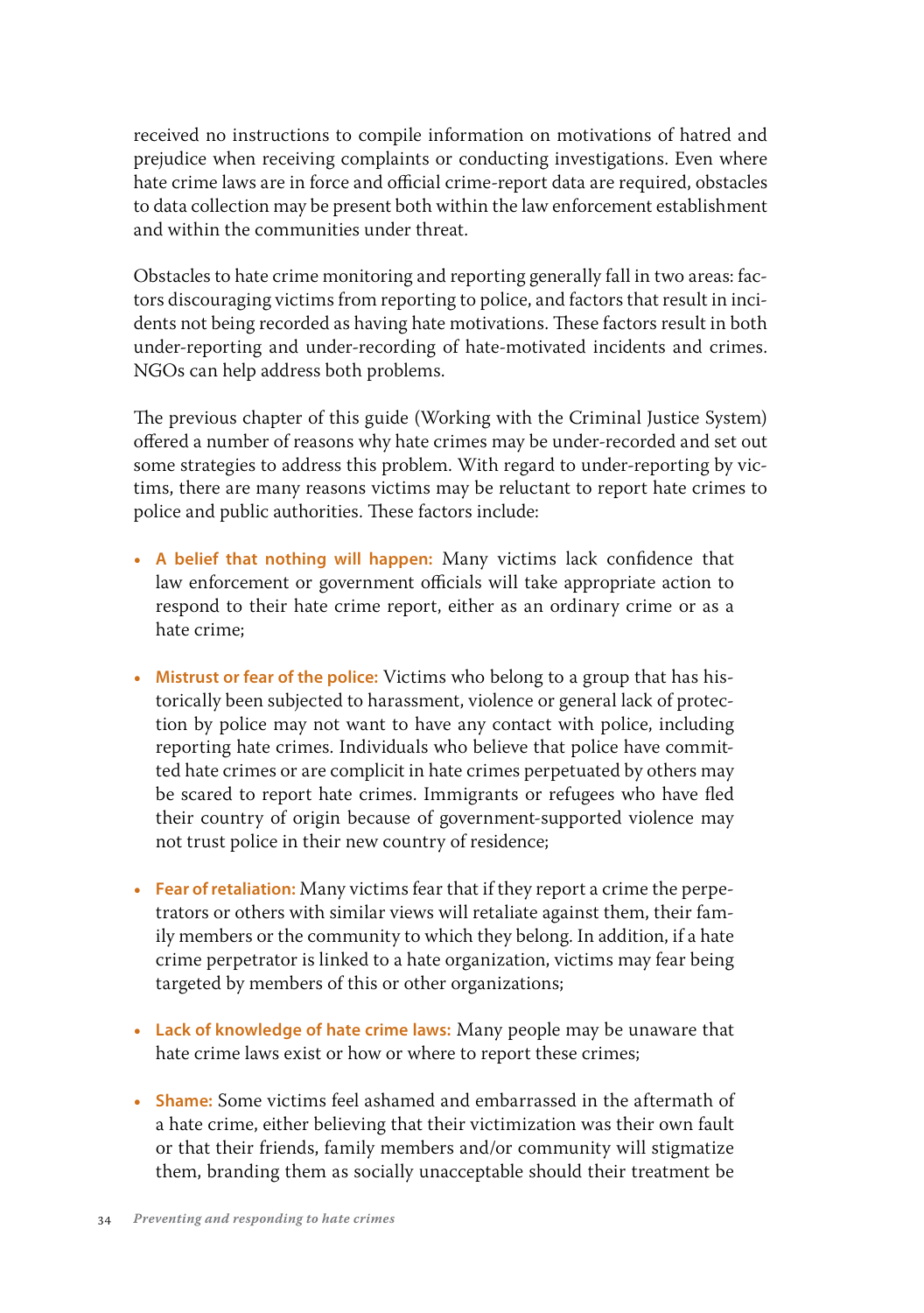made publicly known. While this is also a factor in ordinary crimes, a sense of shame and degradation may be more acute in an incident of hate crime because individuals are being victimized because of their very identity. The issue of shame may be particularly significant as an obstacle to reporting hate crime attacks in cases involving sexual violence;

- **Denial:** In order to cope with the trauma of a hate crime, some victims deny or minimize the impact and seriousness of the crime;
- **Fear of disclosing their sexual orientation:** For homosexual, bisexual, and transgender individuals, reporting a hate crime may mean publicly disclosing their sexual orientation or gender identity. Victims of anti-homosexual hate crimes in some countries may be worried that disclosing their sexual orientation could lead to them being further victimized, or even criminally prosecuted for homosexuality;
- **Fear of disclosing their ethnic, religious or political affiliation:** Members of ethnic, religious or political minority groups sometimes fear that disclosing their identity could lead to discrimination or other negative consequences; and
- **Fear of arrest and/or deportation:** Individuals who are not citizens of the country where they have been victimized may fear that, even as crime victims, their involvement with police or government may result in arrest and/or deportation.

In addition to the points above, which relate to victim fears and perceptions, other factors that may lead to under-reporting of hate crimes include:

- **Hate crime laws do not cover certain forms of discrimination:** If hate crime laws do not cover certain forms of discrimination, such as violence motivated by gender identity or sexual orientation, members of groups vulnerable to these attacks are less likely to report evidence in these incidents or describe an attack as a hate crime; and
- **Victims may be discouraged by police or other authorities from filing a complaint:** In some instances, victims who were prepared to file a formal complaint may be deterred from doing so because police officers encourage them not to or tell them that identifying hate motivation is not appropriate for a complaint. Police may, for example, assert that a crime was a minor affair or a youthful prank and that nothing would come of a formal complaint. They may point out that a formal complaint could create further problems of retaliation for the victim or that they have more serious crimes to investigate. In some instances, police may record only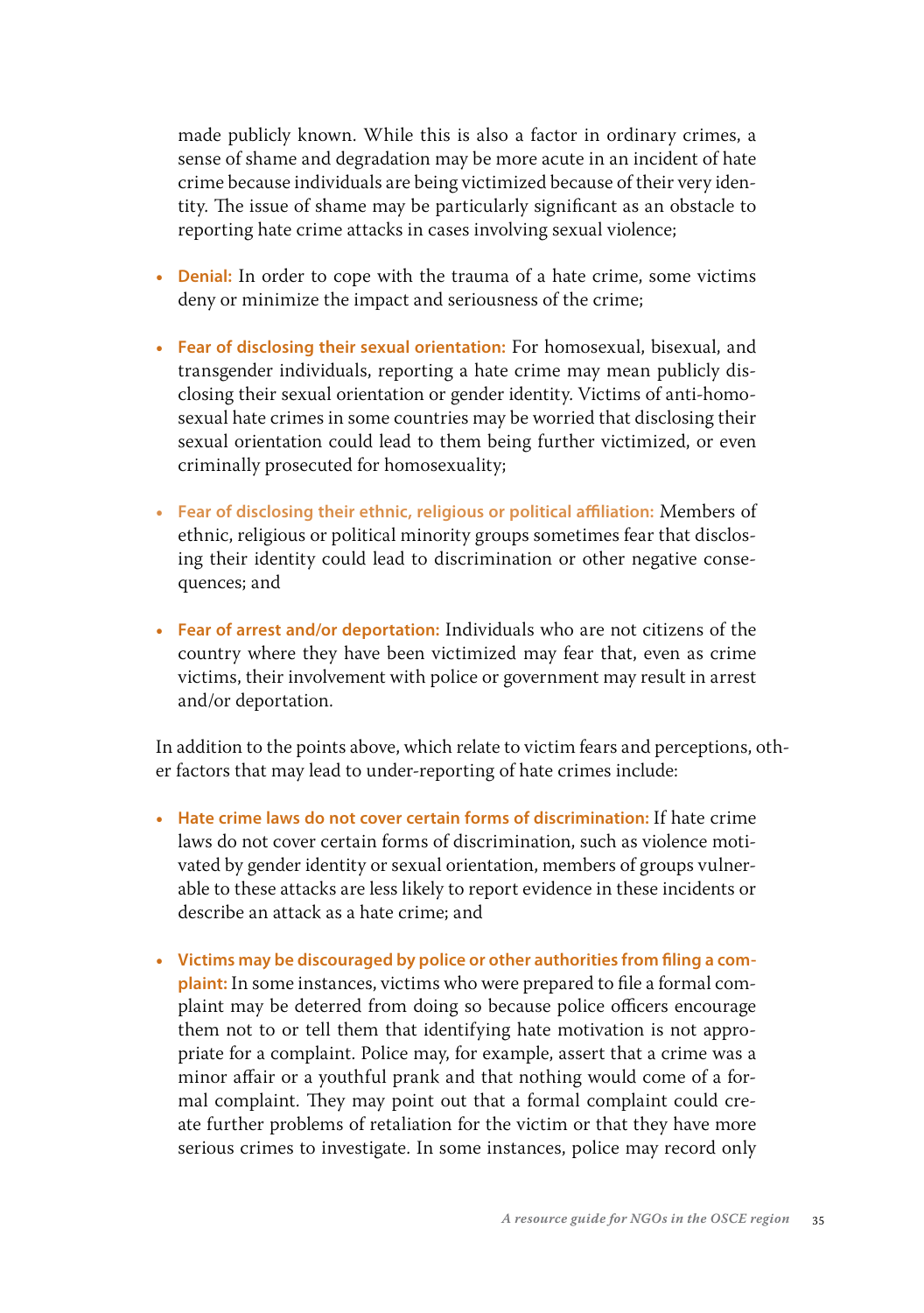part of a statement, excluding details of hate motivation provided by a complainant.

# **How Can NGOs Improve the Recording of Hate Crimes?**

If crimes are not recorded, it allows state authorities to believe or assert that there are no hate crimes occurring. NGOs can monitor the overall incidence of hate crimes, as well as the official response to particular cases. By monitoring and reporting hate crimes, NGOs can identify trends and take action on individual cases.

A manual produced by the Organization of Chinese Americans explains that data available through NGO monitoring " is necessary for effective prevention and response".15 More specifically, hate crime data collection:

- Places the community on alert to look out for the safety of its residents;
- Increases the likelihood of victims reporting hate crimes;
- Provides the community an opportunity to denounce hate publicly and to heal wounds;
- Counters the tacit message of acceptance that the community would otherwise be sending if it did not respond when a hate crime occurs in its midst;
- Educates the general public about the true prevalence of hate crimes;
- Presents the community with the opportunity to discuss ways to deal with hate crimes (e.g., public education, community organization, legislative advocacy, youth programmes and police-community partnerships); and
- Gives lawmakers, government officials and other funders the information necessary for them to decide on funding for education, training, prevention and victim assistance.

NGOs also play a role in providing channels for people to bring complaints against the police, with due safeguards to ensure confidentiality where victims lack confidence in official agencies. In addition to provisions for NGOs to represent victims in bringing complaints before official anti-discrimination bodies or public prosecutors, NGOs can also bring complaints about discriminatory action, including violence, by the police.

<sup>16</sup> *Responding to hate crimes: A Community Action Guide,* Second Edition (Washington: Organization of Chinese Americans, 2006), p. 9. <http://www.ocanational.org/images/stories/docscenter/ocahatecrime2006. pdf>.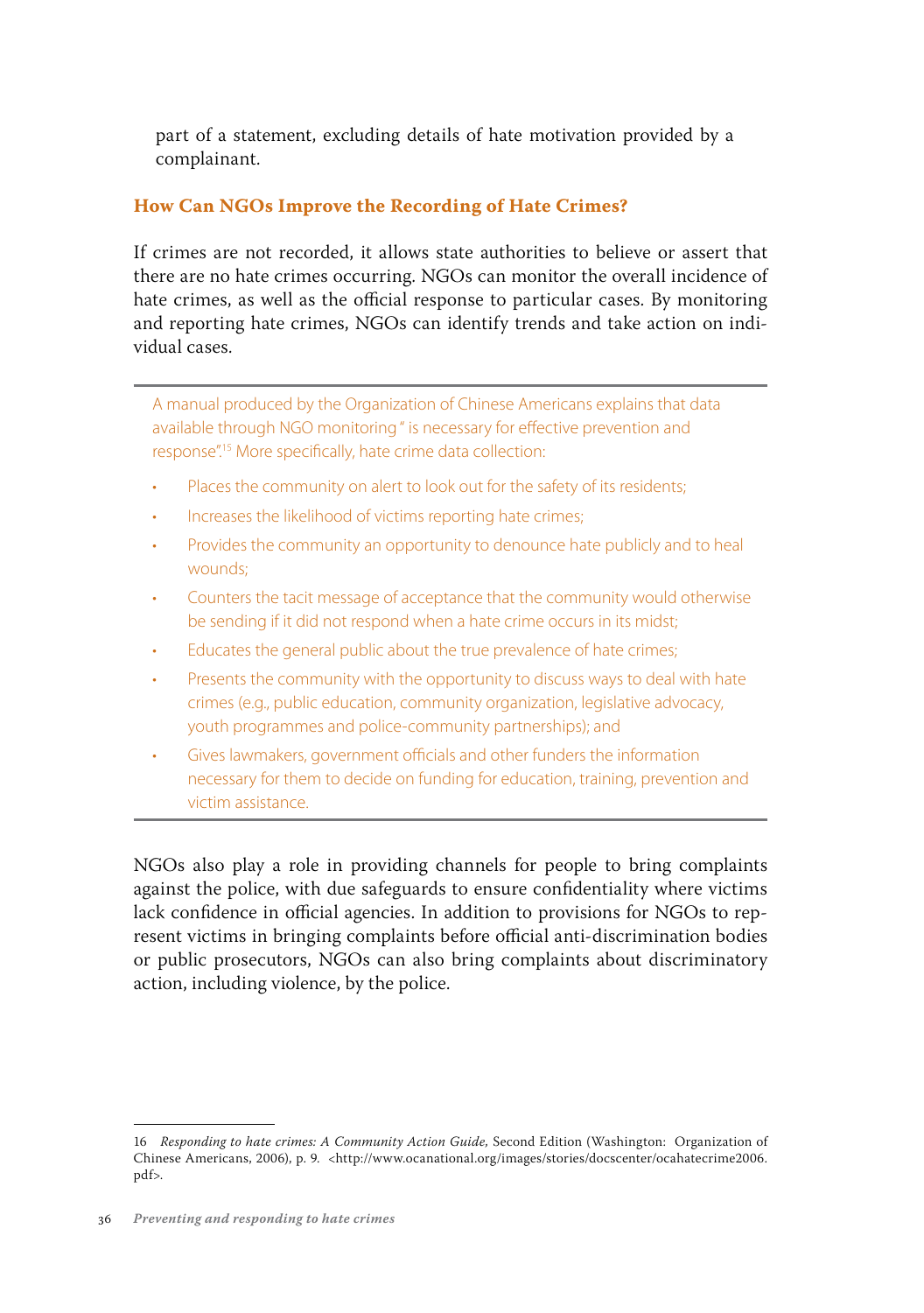In the United Kingdom, where hate incidents can be reported to police either by the victim or by someone acting on their behalf, the Community Security Trust has been accorded third-party reporting status since 2001. This allows the organization to act as a representative of victims who are unable or unwilling to report to the police directly.<sup>17</sup>

### **Collecting Information on Hate Crimes**

The collection and dissemination of data on hate crimes is an important part of any effort to improve prevention and response. To confront the problem, the local and national authorities and the public need to know its real nature and extent and the threat the problem poses to society. Even when particular communities face everyday violence driven by prejudice, the society as a whole may be largely unaware of its severity or the way it compounds other forms of discrimination. Where official data collection is ineffective, data from NGOs and other monitors, surveys and information from the media can show that there is a problem that calls for both political action and new legislation if it is to be dealt with.

Many NGOs gather information and generate data on their communities' own hate crime realities. The data collected over time by NGOs can be subject to much the same analysis as official data, although this does not substitute for official data collection. NGO information, including data collected from surveys, can show changing patterns of violence, including who is the target of hate crimes, who carries them out, and the need for urgent preventive action. This information can be useful to police and NGOs in developing multi-year plans for response and prevention. Accompanied by strong advocacy, this data collection and analysis can, in turn, be used to help shape policy at the levels of local or national government.

NGOs can also monitor the response of police, prosecutors and the judiciary to hate crimes and periodically publish this information. This provides a basis for civil society to review government action and ensure hate crimes are not committed with impunity.

Research undertaken by Amsterdam's Anne Frank House, in association with Leiden University, examined police investigations and prosecutions, with findings for 2006 published in a December 2008 report, *Opsporing en vervolging in 2006* (Investigation and Prosecution in 2006).<sup>18</sup>

<sup>17</sup> "Anti-Semitic Incidents Report 2007," Community Security Trust, 2008, <http://www.thecst.org.uk/docs/ Incidents\_Report\_07.pdf>.

<sup>18</sup> "Racism and Extremism Monitor: Investigation and Prosecution in 2006", Anne Frank House and Leiden University, December 2007, <http://www.annefrank.org/content.asp?PID=817&LID=2>.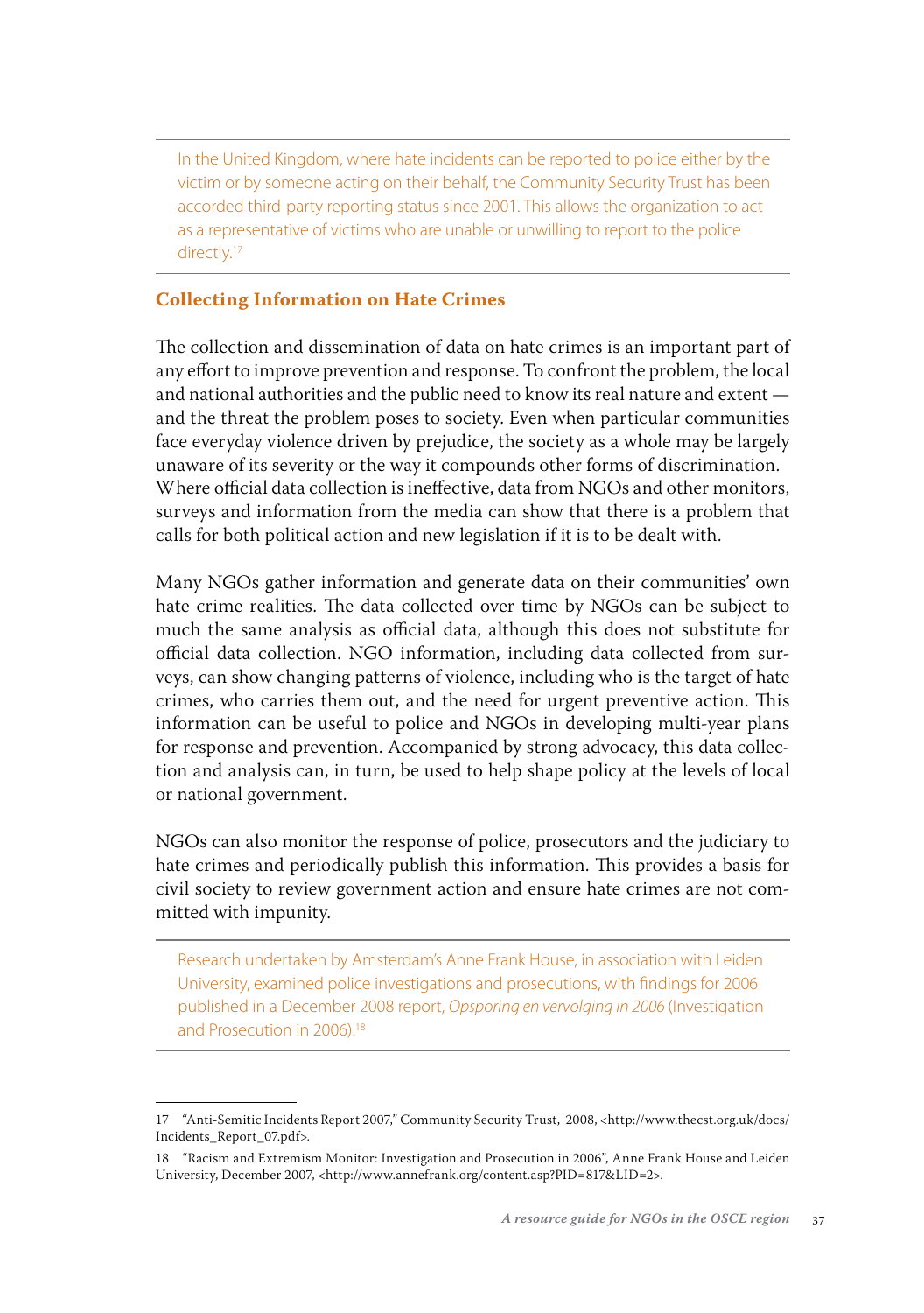Community-based organizations are well placed to know of hate crimes and incidents involving their own communities, particularly those that provide support to victims. Information on specific cases may be collected by NGOs with a view to serving as an intermediary with public authorities, seeking justice and soliciting official support for victims.

Some common means of information gathering include:

- **Published Data:** Review of newspaper, Internet and other public accounts of hate crimes and incidents, including Internet sites and publications from extremist organizations, may disclose important information. Additionally, reviewing the websites of governmental agencies and other NGOs may yield anecdotal information, hard data and useful analysis. As NGOs seek to build credibility for their monitoring, it is vital that they identify the sources of the information they cite;
- **Interviews:** NGOs are often uniquely placed to talk to the victims of hate crimes, their families and witnesses about their experiences. In conducting and documenting interviews with victims, certain special considerations need to be taken into account. These are discussed further below (See Chapter 5: NGOs Supporting Victims);
- **Group discussions or "focus groups":** A "focus group" is a small group assembled for a form of qualitative research in which people are asked for their views on or to describe their experience with particular issues. Meetings can be held with small numbers (generally between four and 12) of people from groups that have traditionally been targeted with hate, discrimination and hate crimes. It is often helpful to ask participants to speak or write about incidents they have witnessed or experienced. Many targets of hate find it easier to write about incidents than to speak about them. Summaries of the information provided by focus-group participants should be produced, with due consideration for confidentiality;
- **Surveys:** NGOs may be able to conduct surveys of members of discrete population groups concerning their experience with hate crimes. Through surveys, NGOs can retrospectively analyze the incidence of hate crimes over a given time. Surveys may involve relatively small groups of people and can be carried out through interviewing or through such means as an Internet questionnaire. It is important to define clearly the methodology used for a survey, including the parameters of the group surveyed and the criteria by which its members were selected, their number, the precise questions put to them, and the conditions under which their input was provided. Surveys can be meaningful even when polling a relatively small, but precisely defined sample of the population.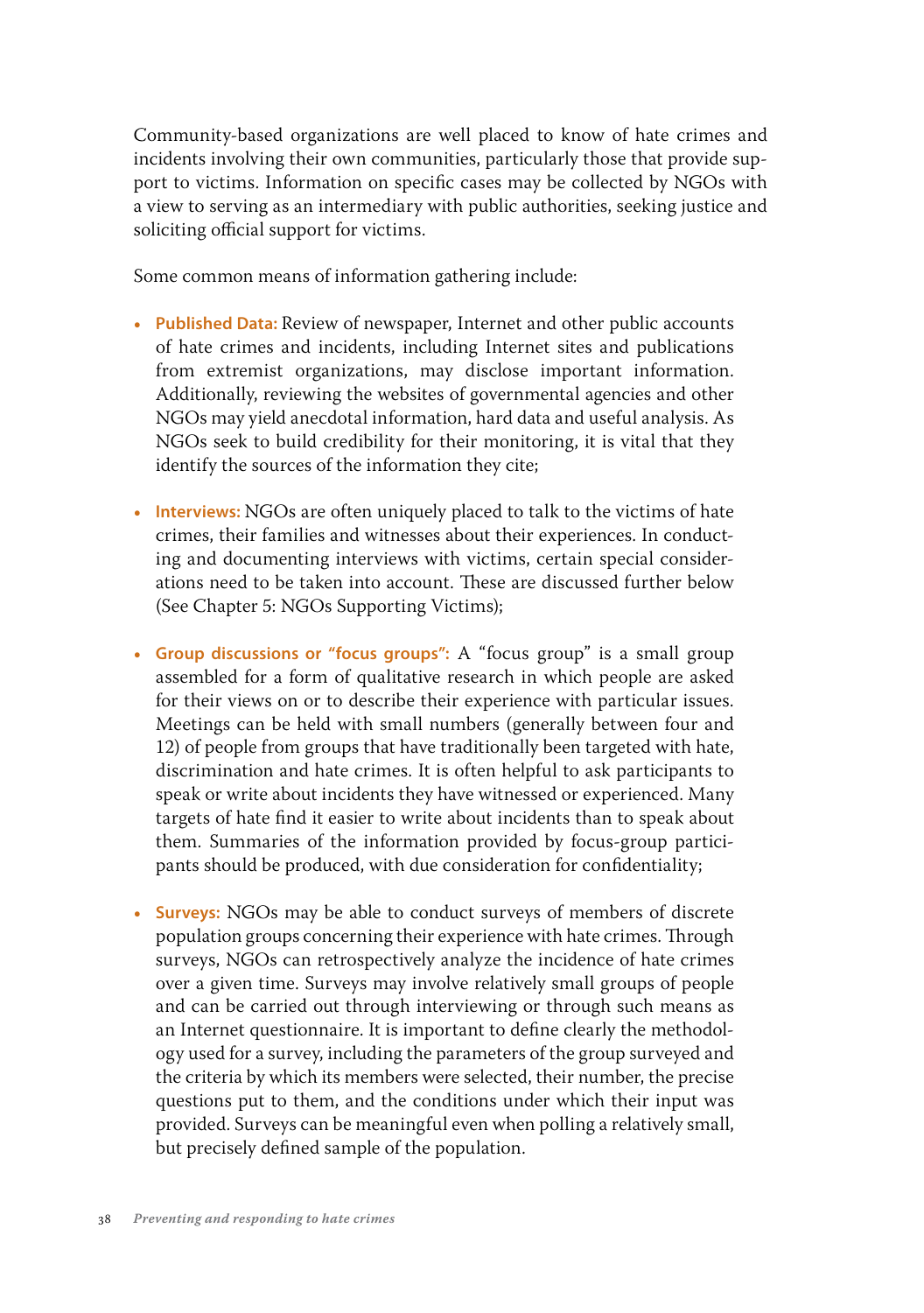In the Russian Federation, Amnesty International conducted a survey among a sample of people of African origin living in Moscow, asking them to describe their experience with racially motivated violence from May 2001 to April 2002. In total, the 180 respondents reported 204 attacks.<sup>19</sup> A 2006 survey by the Open Society Institute's Criminal Justice Initiative found that over half of all people stopped by the Moscow Metro police were riders whose appearance was non-Slavic, although these persons made up less than five per cent of all Metro patrons. The survey was based on the reports of monitors at over 1,000 police stops. It found that ethnic profiling was both pervasive in the Moscow Metro but also largely futile: The study concluded that only 3 per cent of the police stops "resulted in even an administrative infraction such as possessing improper documents".<sup>20</sup>

Organizations that operate emergency hot lines for complaints of hate crimes and incidents receive detailed information on specific cases that often must remain confidential. On the other hand, they can count the specific complaints received and break them down into categories of incidents in a way that generates useful data. In doing so, the confidentiality of hate crime victims must always be respected, being sure to exclude information that would identify particular individuals.

NGOs that are unable to collect comprehensive information on cases of hate crimes may be able to gather useful information concerning particular groups under threat. A foreign students' association may be able to do a survey of its members concerning each student's experience with criminal violence they believe was motivated by prejudice and hatred during a particular time period. Or an amateur football club made up of mostly African immigrants could survey its members' experiences with hate crime over a year. Such surveys can provide information concerning particular crimes and incidents, but also provide a basis for reporting the level of violence experienced among a specific number of individuals. The number of specific cases reported by a group sharing similar characteristics may be a basis for extrapolating the proportion of those within the broader group from which the sample was drawn who have suffered similar treatment. The resulting numbers, however, have to be considered with caution.

NGOs can make good use of this information and data. Detailed descriptions of particular crimes, as well as statistical information on crimes, can be used to inform the public, assist in analysis, and lobby governments to take action.

<sup>19</sup> *"Dokumenty!" Discrimination on Grounds of Race in the Russian Federation* (London: Amnesty International, 2003), p. 43, <http://www.amnesty.org/en/library/info/EUR46/001/2003>.

<sup>20</sup> *Ethnic Profiling in the Moscow Metro,* (New York, Open Society Institute, June 2006), p. 10, <http://www. soros.org/initiatives/osji/articles\_publications/publications/profiling\_20060613>.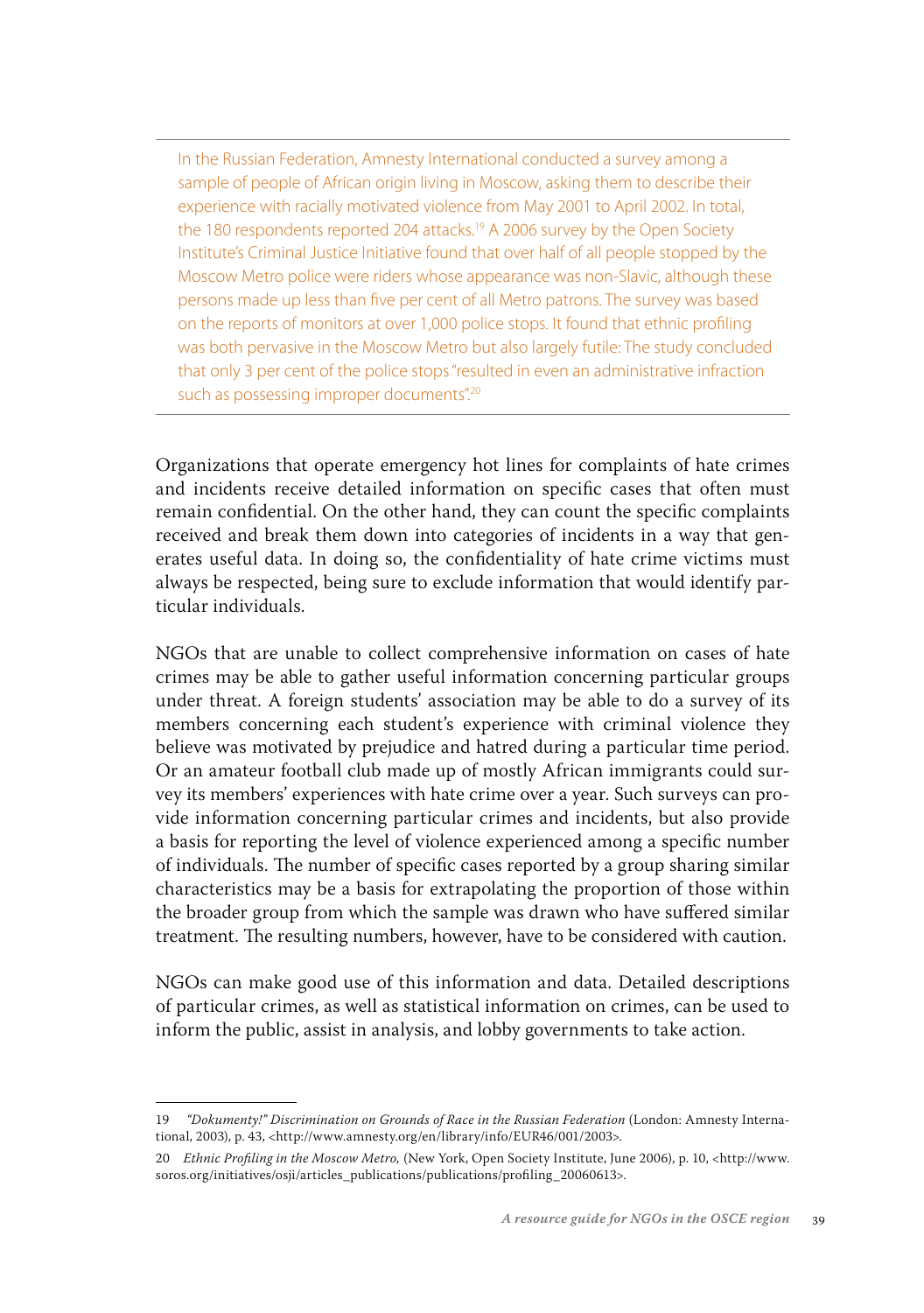In Northern Ireland, NGO advocacy based on research on the incidence of homophobic crimes led directly to the enactment of legislation punishing homophobic hate crimes and to requirements for comprehensive police statistics on this type of violence. In July 2003, the Institute for Conflict Research published *An Acceptable Prejudice? Homophobic Violence and Harassment in Northern Ireland,* a report drawing on police data and other research to document and raise awareness about homophobic hate crime. Its recommendations included the need for new hate crime legislation, more inclusive reporting by and training for police, and measures to address homophobic bullying in the school system. The Institute built on these efforts by providing training, support and assistance to other NGOs to work with communities, police and local authorities to improve response to the problem.21

## **Monitoring Individual Cases**

NGOs can monitor the progress of responses to particular hate crimes in order to determine if there are specific or systemic shortcomings in a given locality or on a national scale. This type of monitoring can focus on any or all aspects of a particular hate crime case, including police investigation, prosecution, delivery of services to victims and press coverage. This type of monitoring requires NGOs to develop extensive knowledge about particular cases and may be an essential part of the provision of legal or other assistance by the NGO. The monitoring of individual cases should ideally involve follow-up to assess the effectiveness and adequacy of the response by national or local authorities.

Information on incidents and crimes must be collected in a systematic manner in accordance with consistent criteria if accurate, comprehensive and comparable data are to result. Some monitoring systems produce statistics that are broken down by the particular groups that are victimized. Other statistical breakdowns may be undertaken to identify incidents by bias motivation. Both approaches are useful, and in some cases official hate crime statistics reflect both the general categories of bias motivation (e.g., racism or anti-Semitism) and the particular groups with which victims under these categories are identified (e.g., people of African or Jewish origin).

Whatever the case, practical methodologies for data collection and analysis should include a breakdown of data into useful categories. These include the following:

• **The Groups Targeted:** Data that identify the particular groups affected by hate crimes are an essential tool for police planning and resource

<sup>21</sup> Neil Jarman and Alex Tennant, *An Acceptable Prejudice? Homophobic Violence and Harassment in Northern Ireland* (Belfast, Institute for Conflict Research, 2003), <http://www.conflictresearch.org.uk/documents/ICR\_Homoph.pdf>.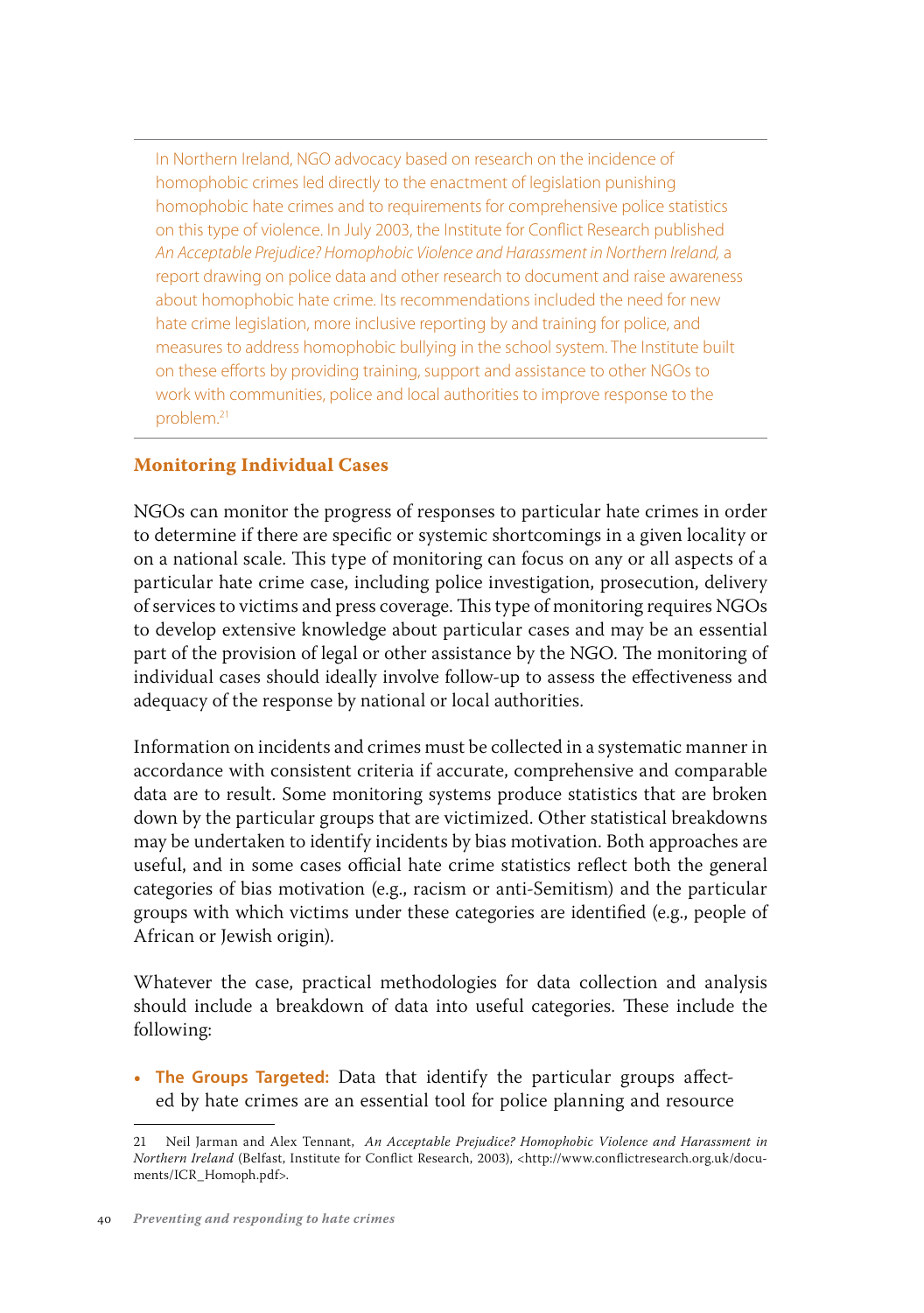allocation. They should further enable government agencies and NGOs alike to increase preventative action to reduce the level of hate crimes directed at those groups. The identification of the particular groups targeted is also an indicator of the different forms of prejudice motivating hate crimes.

- **Location of Hate Crimes:** Geographical data that show the incidence of particular kinds of crime in cities, rural areas or distinct regions of a country are an important tool for law enforcement and political decision makers concerned with public policy and resource allocation. Patterns of hate crime violence may be associated with particular areas. Such information can be an important factor in enhanced law enforcement and preventive efforts in particular geographic areas; and
- **The Perpetrators:** Information on the perpetrators can lead to the identification of the social foundations underlying hate crime activity and can result in more focused prevention efforts. For example, data showing a high percentage of hate crimes being committed by students can indicate a need for increased prevention programming in schools. However, as NGOs are unlikely to have access to information other than that which is in the public domain during an investigation and prosecution, their capacity to collect this is limited.

#### **Additional Resources**

- "Addressing the Hate Crime Data Deficit: Recommendations of the Anti-Defamation League", Anti-Defamation League, November 2006.
- Jack McDevitt, Shea Cronin, Jennifer Balboni, Amy Farrell, James Nolan and Joan Weiss, "Bridging the Information Disconnect in National Bias Crime Reporting: Final Report", Center for Criminal Justice Policy Research, Northeastern University, 2002.
- Dr. Christine Loudes and Evelyne Paradis, *Handbook on Monitoring and Reporting Homophobic and Transphobic Incidents*, (Brussels: European Region of the International Lesbian and Gay Association, 2008).
- "Hate Crime Data Collection Guidelines: Uniform Crime Reporting" United States Department of Justice, Criminal Justice Information Services Division, October 1999.
- Jack McDevitt, Jennifer M. Balboni, Susan Bennett, Joan Weiss, Stan Orchowsky, Lisa Walbolt, "Improving the Quality and Accuracy of Bias Crime Statistics Nationally: An Assessment of the First Ten Years of Bias Crime Data Collection: Executive Summary", Northeastern University, July 2000.
- "National Incident-Based Reporting System. Volume 1, Data Collection Guidelines", United States Department of Justice, Criminal Justice Information Services Division, August 2000.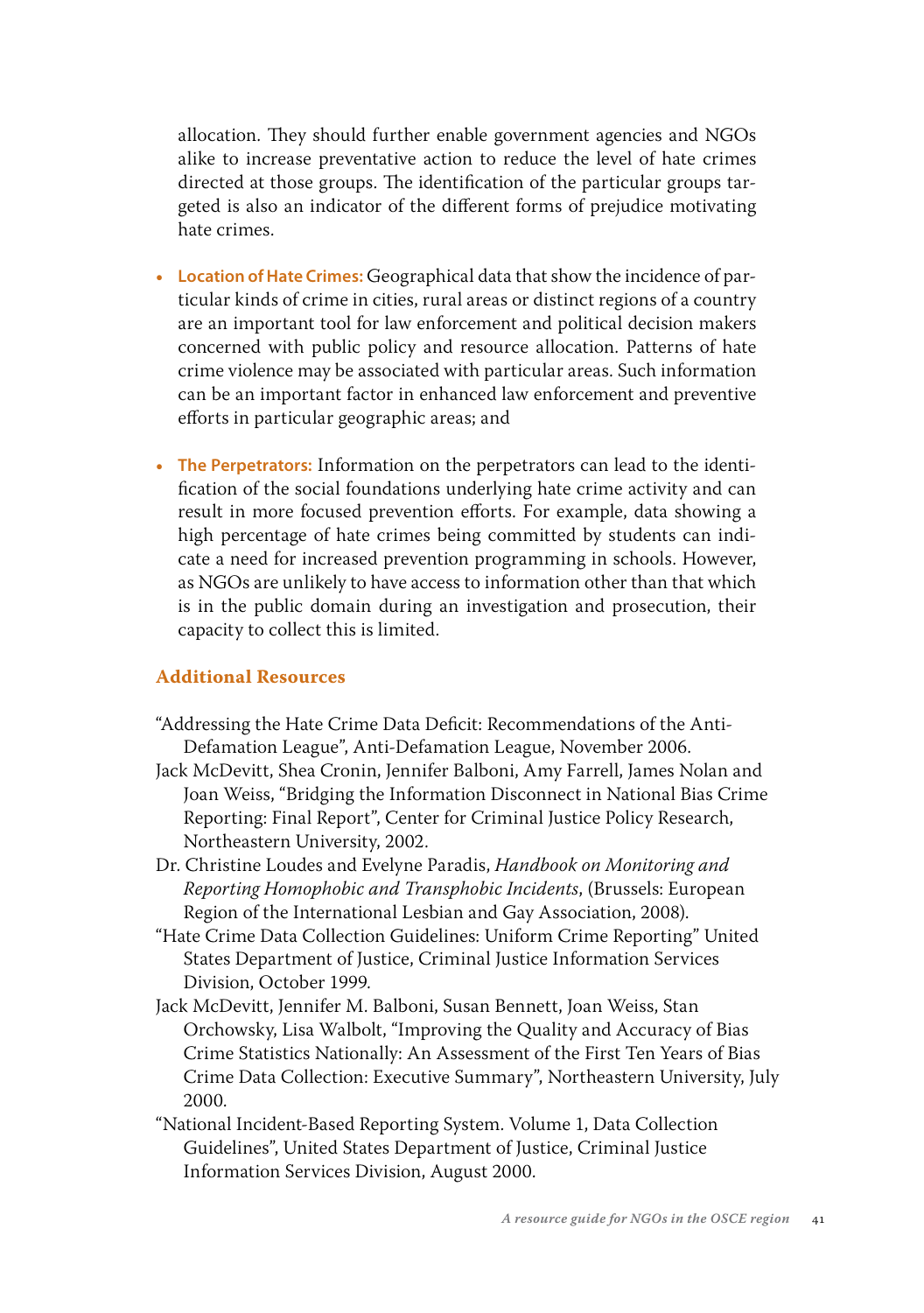- "ODIHR Law Enforcement Officer Programme on Combating Hate Crime: Data Collection Template - Incident Report", Annex D in *Combating Hate Crimes in the OSCE Region: An Overview of Statistics, Legislation, and National Initiatives,* (Warsaw: OSCE Office for Democratic Institutions and Human Rights, 2005).
- "OSCE Tolerance Implementation Meeting on Addressing the Hate Crime Data Deficit (Vienna, 9-10 November 2006) Meeting Report", OSCE, April 2007.
- "Recommendations of the NGO Preparatory Meeting to the OSCE Tolerance Implementation Meeting: Addressing the Hate Crime Data Deficit", OSCE, November 2006.
- "Reporting Manual: Uniform Crime Reporting Incident-Based Survey", Canadian Centre for Justice Statistics, Policing Services Programme, February 2008.
- "Standardized Police Training & Data Collection on Hate-Motivated Crime", Canadian Centre for Justice Statistics, November 2006.
- "Training Guide for Hate Crime Data Collection: Uniform Crime Reporting", United States Department of Justice. Criminal Justice Information Services Division, 1996.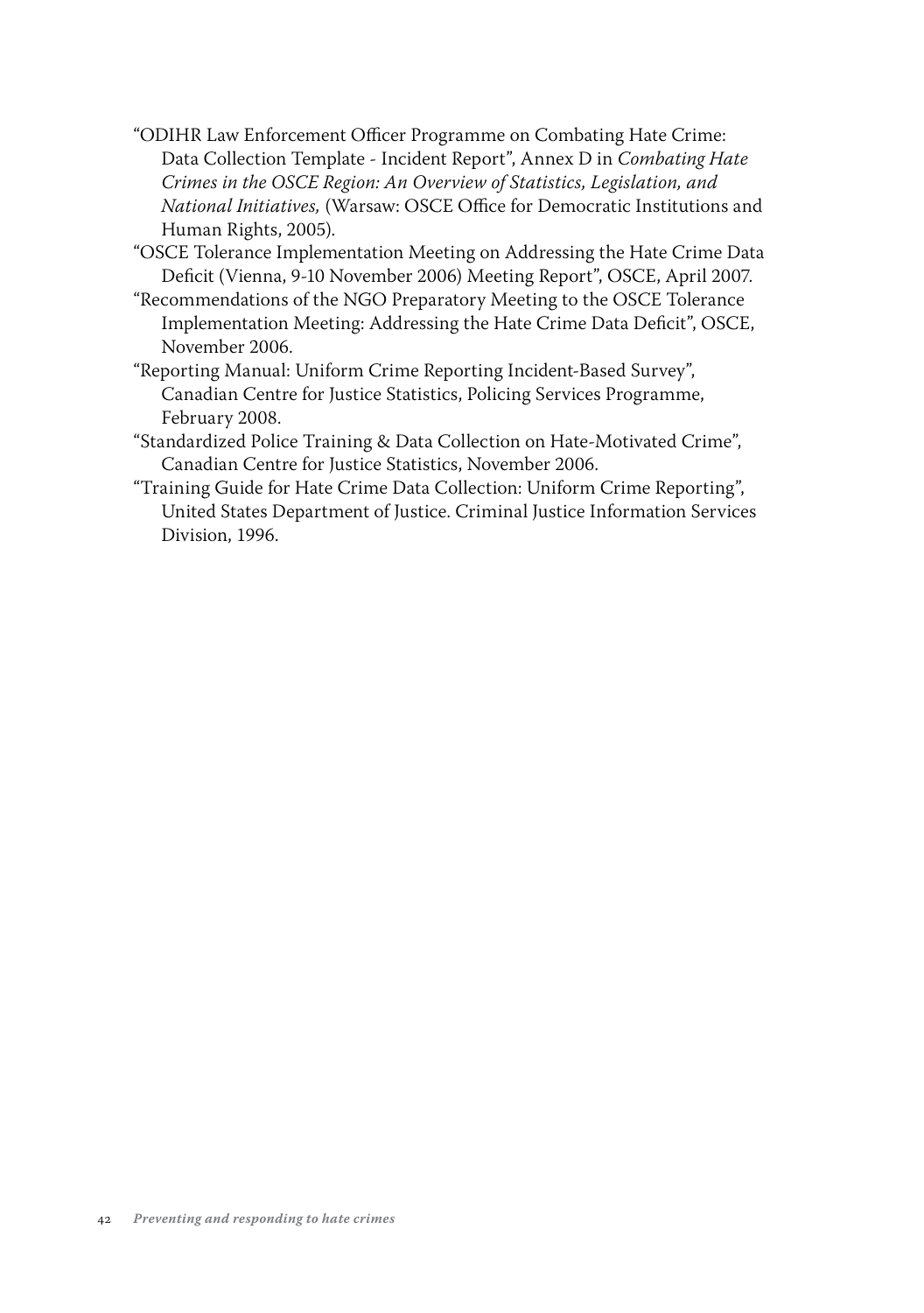## **Chapter 5**

# NGOs supporting victims

NGOs are often uniquely positioned to serve as bridges among police agencies, community leaders and others. NGOs can also provide direct support for victims, including by establishing centres for support and counseling. NGOs can provide victims with the information they need to lodge formal complaints against the perpetrators of hate crimes and receive compensation and government benefits, and also provide practical help with medical care and other needs.

## **Helping Victims to Report Hate Crimes**

Many NGOs dealing with hate crimes work hard to eliminate the obstacles that lead victims to choose not to formally report hate crime incidents. Their work includes helping to create an environment of confidence in which victims and their families feel able to file a complaint with authorities without fear of dismissive treatment or reprisal and with a well-founded belief that doing so will do them and their community some good.

An important issue for NGOs providing victim support is ensuring the best interests of the victim are respected. This is particularly important when determining whether a formal complaint is made to authorities, whether the name of the victim is released to the media, or whether details of an incident are used in advocacy calling attention to hate crimes. After victims are informed of their options, NGOs should always take into account their wishes in these cases. NGOs should inform victims about any support services they provide and their collaboration in broader actions to combat hate crimes.

#### *Emergency Assistance*

Many NGOs have 24-hour emergency telephone and Internet hotlines for hatecrime victims, through which they, their families or their friends can report hate-motivated incidents and situations in which they feel an attack is imminent. NGOs can offer advice, a range of counseling and direct support services, and assistance to victims who wish to contact the police or other local authorities.

In 2008, the Latvian Centre for Human Rights, with European Union funding, produced a 16-page brochure on hate crimes, including information on how to report them, what legal and practical assistance is available to victims, the issue of compensation in criminal cases and civil law, and useful telephone numbers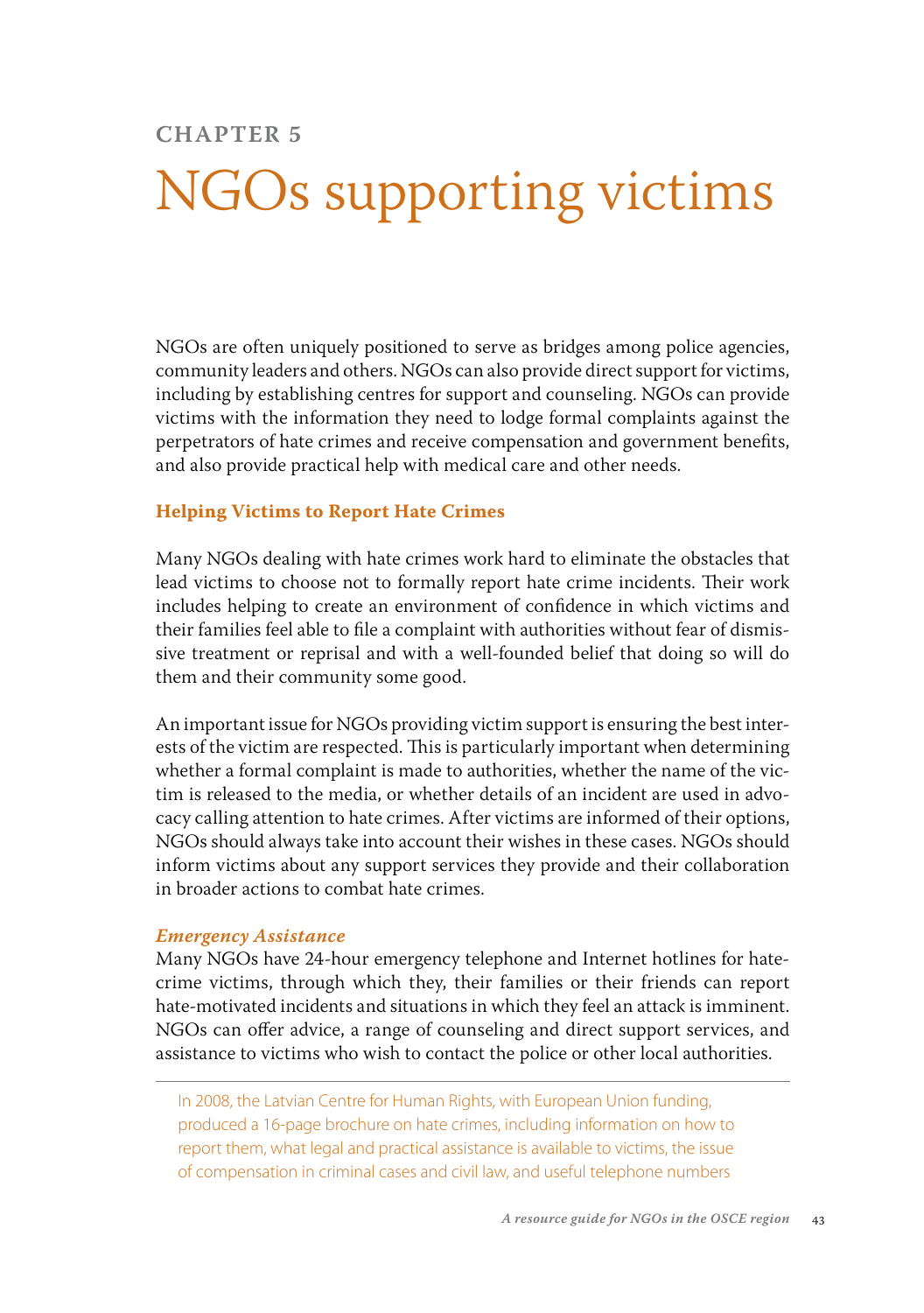and addresses. Practical advice includes where to call for medical assistance and other state services. The brochure explains how to contact the "Skalbes" crisis and consultation centre — located in Riga — which provides services from psychologists, psychotherapists, lawyers and psychiatrists.22

#### *Accompanying Victims to Police or Other Government Agencies*

Many victims feel more comfortable in reporting hate crimes to law enforcement and other official agencies if they are accompanied by a person whom they trust with experience in these matters. Accompaniment by NGO representatives can help ensure that official bodies treat complainants with respect, record testimony fully and accurately, and observe established procedures. Accompaniment can also provide victims and their families with the sense of security they need to approach official bodies and to bring a complaint into the open.

#### *Representing Victims*

In many cases, NGOs can represent victims in interactions with police and other public bodies, such as schools or housing authorities. In some cases, where specific NGOs are acknowledged as "third parties" that can report crimes on behalf of victims, NGOs may make the initial criminal complaints of hate crimes to public authorities. NGOs may also represent victims in efforts to secure medical assistance or compensation for injuries and damage to property. In some countries, NGOs can also represent victims in proceedings before specialized national anti-discrimination bodies.

NGOs can also serve as the legal representatives of hate crime victims in criminal cases, in civil court cases seeking financial damages and compensation, and in other situations.

In the Slovak Republic, the Bratislava-based League of Human Rights Advocates (LHRA), a partner of the European Roma Rights Centre (ERRC), has provided legal representation for Roma families under continuing threat in Zahorska Ves. In May 2007, five masked men attacked the Sarközy family in a makeshift shelter at the site of the family compound, which was destroyed in a similar attack in 2003. The attackers reportedly beat members of the family, including a mother and child, with wooden clubs and iron rods and destroyed their furniture. A Bratislava court affirmed the right of the family to remain in a temporary shelter on the land in response to a petition from an LHRA attorney, who provided legal representation to the family.23

<sup>22</sup> *Hate Crimes* (Riga: Latvian Centre for Human Rights, 2008), <http://www.humanrights.org.lv/upload\_ file/Hate\_Crimes.pdf>.

<sup>23</sup> See "2008 Hate Crime Survey: Roma and Sinti", Human Rights First, <http://www.humanrightsfirst.org/ discrimination/reports.aspx?s=roma-and-sinti&p=individual#slovakia>.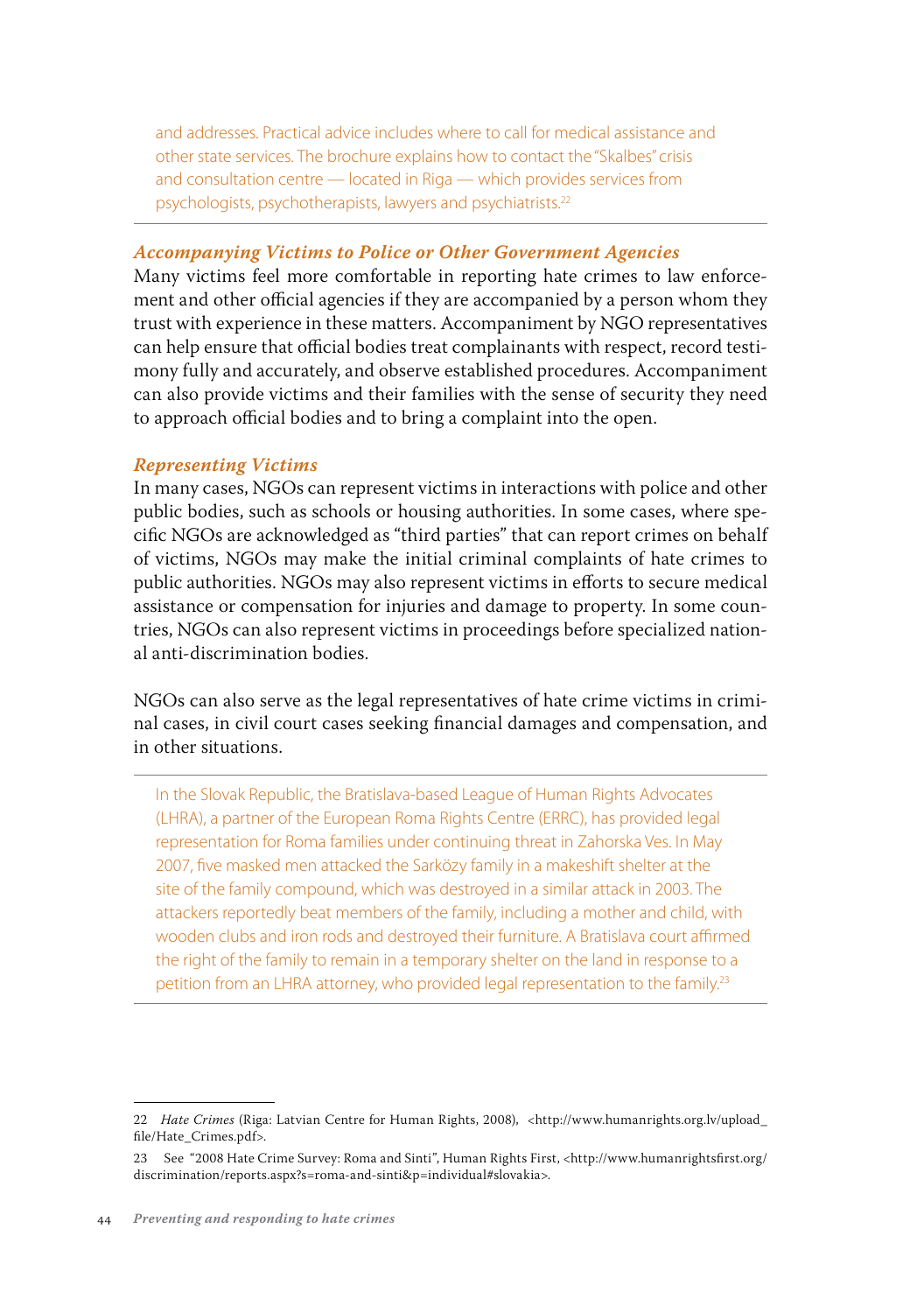In Spain, affiliates of the Federación de Asociaciones de SOS Racismo del Estado Español provide free legal assistance in response to racist attacks and other forms of discrimination, as well as online systems through which complaints can be made. Complaints are then taken into account in the production of an annual report. In September 2006, SOS Racismo Catalunya provided legal representation to three young immigrants from Gambia and a Spanish friend who were attacked by a large group of young people upon leaving a concert in Barcelona. The four were subjected to xenophobic verbal abuse and beatings; one of them was hospitalized in an intensive care unit for five days.<sup>24</sup>

In Council of Europe countries, NGOs have represented hate crime victims in cases brought before the European Court of Human Rights, winning rulings with important consequences for the protection of human rights in the future, as well as financial compensation. (See Chapter 8: NGO Advocacy: An International Framework.)

In the United States NGOs have won large financial awards for hate crime victims through civil suits against extremist groups.

#### *Medical Services*

In many cases NGOs have programmes for medical services, including psychological counseling. NGOs often refer hate crime victims to other organizations and assist in gaining access to state health services for medical help.

#### *Advocating for Services*

NGOs can be advocates for victims with local government and other government agencies in securing social benefits, such as medical care, repair of damaged property, or new housing. In cases in which hate crime victims also face discrimination in accessing social benefits that should be available to all, NGOs can seek remedies through direct contact with political authorities, through the courts and through public campaigns.

#### *Empowering Victims*

NGOs, through support and encouragement, can help victims regain a sense of confidence in their community and control of their lives. NGOs can help convince governments to give a higher priority to responding to hate crimes and help convince the public that every hate crime harms the larger society. NGOs can give each victim a voice and ensure that this voice is heard.

## *Community Support for Victims*

Community members can contribute to reducing victims' sense of isolation by showing their support for victims. Organizing community members to write

<sup>24 &</sup>quot;Hate Crimes in the OSCE Region – Incidents and Responses: Annual Report for 2007", OSCE Office for Democratic Institutions and Human Rights, October 2008, p. 16, < http://www.osce.org/odihr/item\_11\_33850. html>.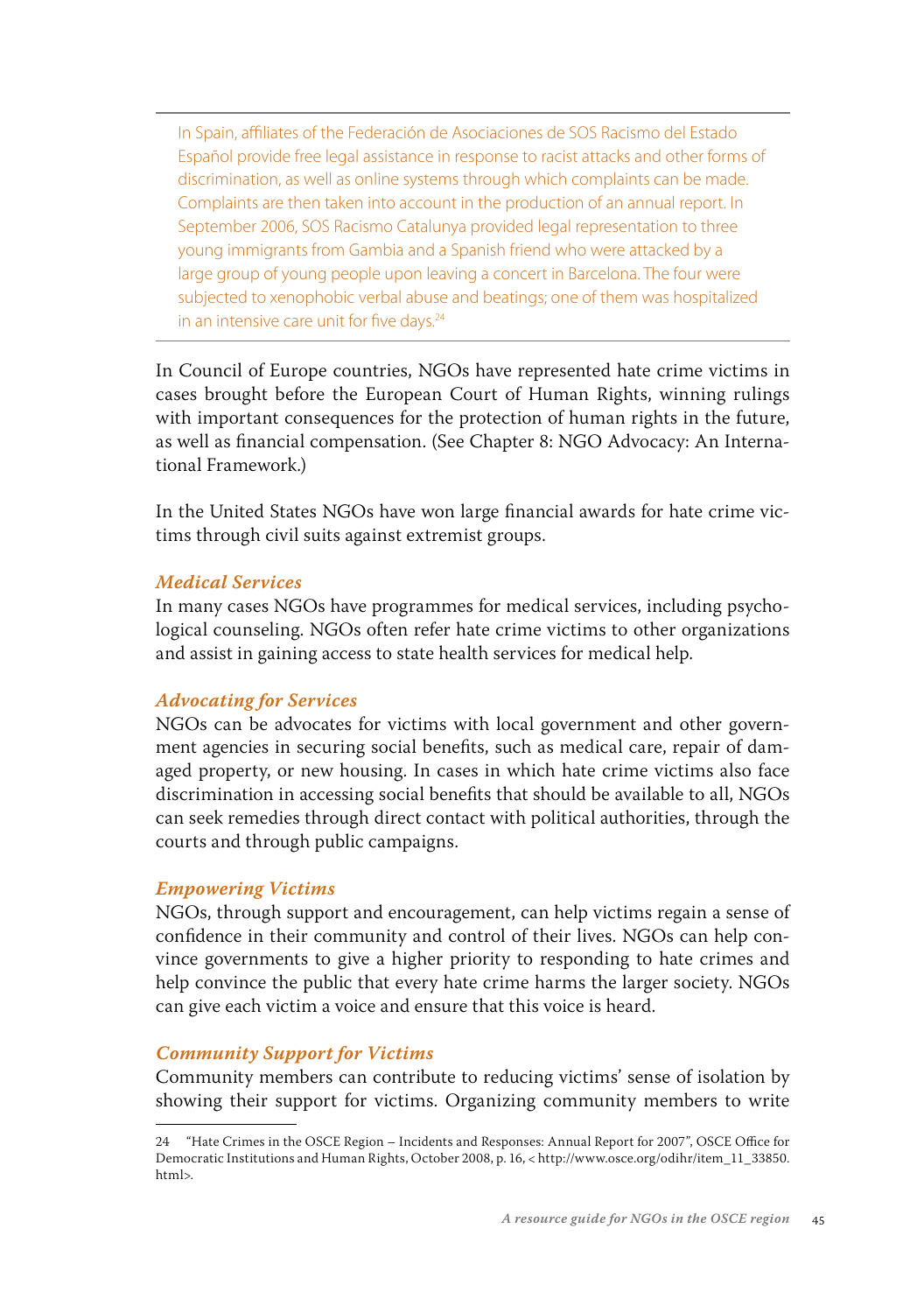letters of support or to send donations to victims is an effective way to make a community statement against hate. Victims often need monetary assistance to pay for costs incurred as a result of the crime, including medical bills, lost wages and repairing or replacing damaged property. It is sometimes possible to partner with local media outlets to publicize the method for sending donations or letters of support.

#### **Meeting with Victims: Listen, Validate, Refer**

When victims turn first to NGOs, the NGO response will often determine whether they will subsequently report the crime to law enforcement or other agencies. The first meeting between an NGO representative and a victim can be crucial. NGOs with extensive experience in dealing with hate crime victims have developed some basic guidelines to ensure that victims are dealt with in a way characterized by respect, sensitivity and practical utility. These guidelines form the basic norms for interviews with hate crime victims.

There are several basic elements to take into account by NGOs when victims come to them to report hate crimes, as set out below.

## *Move Fast*

It is important to meet with victims soon after the hate crime occurs, for a number of practical reasons:

- Victims may need immediate assistance, including medical treatment, repair of damaged property and new housing;
- Victims' memories about the details of hate crimes will be clearer the sooner they are interviewed; and
- Some perpetrators of hate crimes continue to commit hate crimes and increase the level of violence if they are not identified and apprehended. Beginning an investigation soon after a hate crime is committed increases the chance that the perpetrators can be stopped before they attack again.

#### *Explain and Refer*

NGO representatives should explain at the outset of the first meeting who they are, what they can and cannot do, and what others can do. Being clear about the limits of what can be done and not raising false expectations is essential to building trust. NGO representatives meeting with victims should, therefore:

• Explain the purpose of the interview and how what is learned will be used on behalf of the victim;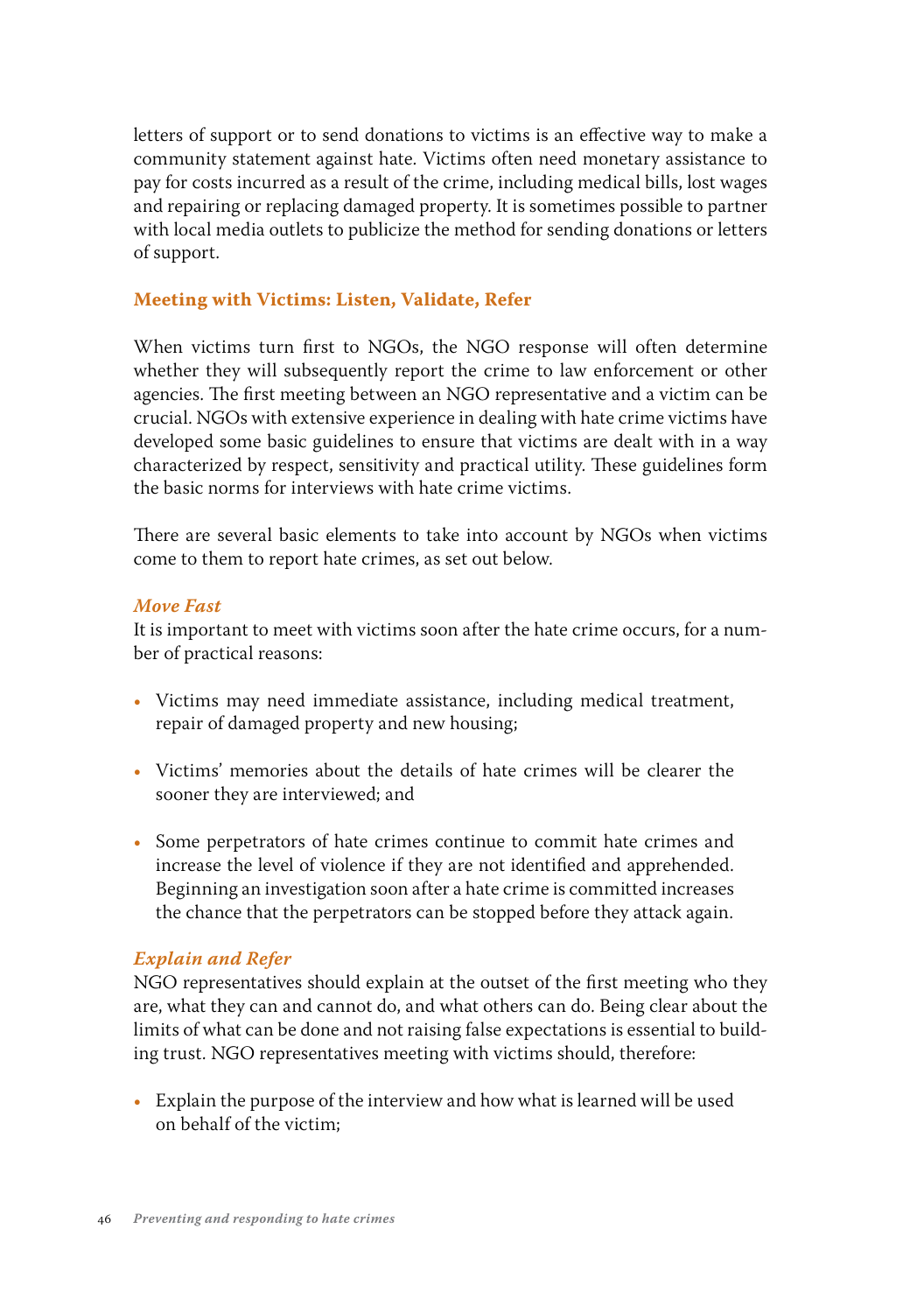- Explain that the interviewee's name and other identifying details will be kept confidential unless the interviewee agrees otherwise, such as for use in an official complaint;
- Explain the various forms of support that are available, both directly from the NGO and from other private and public agencies;
- Refer the victim of a hate crime to appropriate resources, which may include counseling, medical care and/or law enforcement; and
- If information gleaned from the interview will be used to combat hate crimes more broadly, explain how this will be done.

#### *Listen*

In meeting with victims, it is important to provide a safe space, a trained interviewer and, above all, to *listen* to the victim. Describing a hate crime is often difficult and upsetting for the victim, so trained interviewers should conduct the interviews. Interviewers should ensure that they are in a space in which victims will feel safe and confident that they will not be overheard. If the person with whom the victim makes initial contact is not able to conduct an interview, he or she can let the victim know whom to speak with and, if possible, assist the victim in contacting the appropriate person.

The most effective way to conduct an interview is to listen to the victim's story without offering advice. It is, however, completely appropriate to offer verbal support, such as: "I'm sorry this happened to you" or "No one should have to feel like this." Document the details of the incident as the victim reports them. (See below, "Taking Notes".)

#### *Validate*

NGOs involved in interviewing victims should take into account that one of the victim's biggest fears is that he or she will not be believed. The response from the first person a victim reports to may be very important in determining if the victim continues seeking the assistance he or she needs. NGO staff — as well as police officers and others — can respond to victim accounts by saying that they are sorry about what happened. This validates the victim's feelings without prejudging the results of further investigation and reassures the victim that he or she is valued as a person.

## **Taking Notes**

A record of the interview is important for subsequent action. It is important to take handwritten notes of interviews with victims of hate crimes or hate-motivated incidents. Many NGOs use standard formats for interviews that can facilitate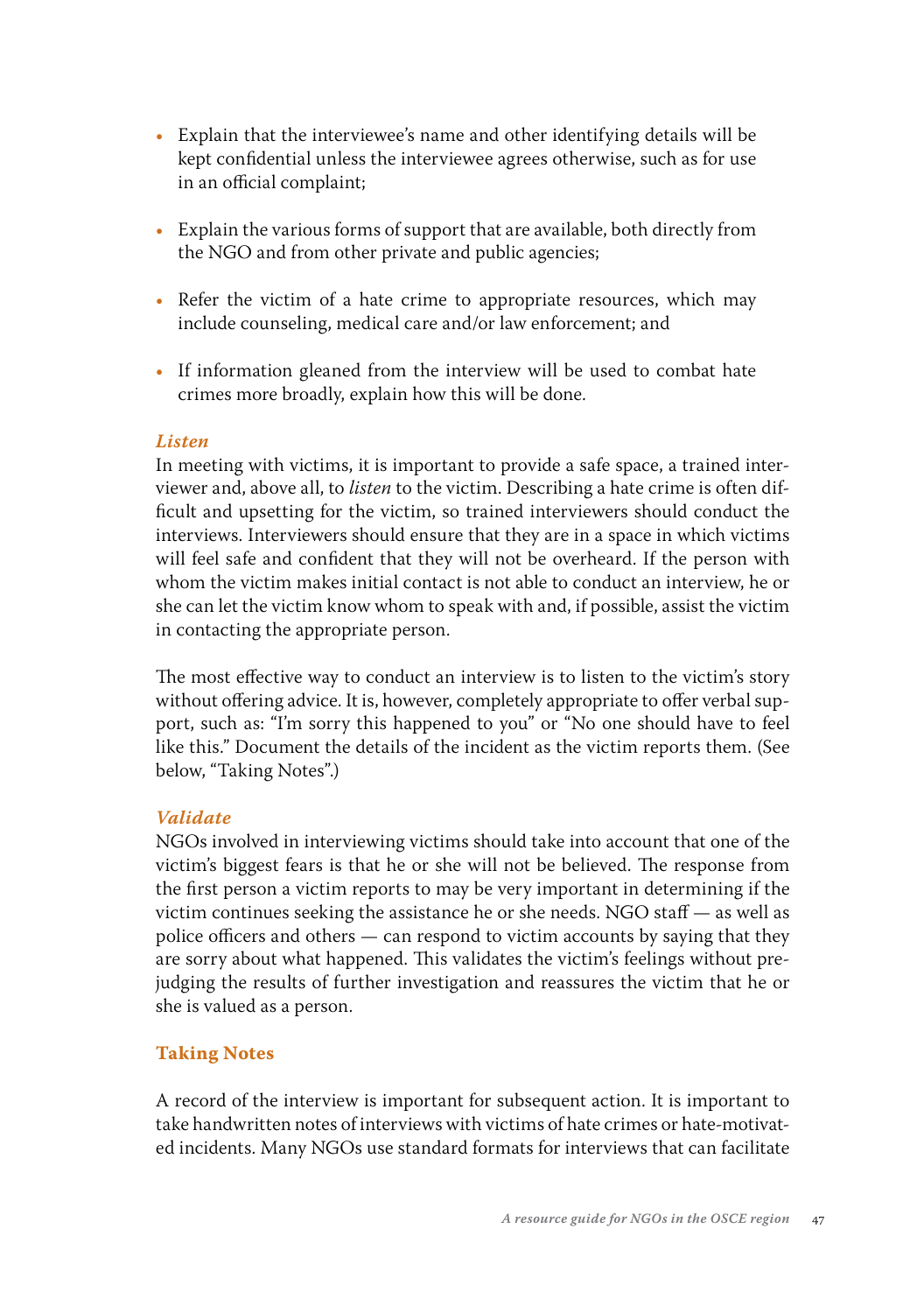note taking as well as ensure that basic information is covered. It is very difficult to help a victim if an NGO does not have a clear record of what occurred.

Interviewers should keep in mind that it can sometimes be important to record direct quotations precisely in their notes. These may include particular descriptive phrases used by the interviewee to describe the attack or his or her feelings during or after the attack. Similarly, the interviewee's memory of the precise words used by his or her attackers before, during or after an attack may be important to record as a direct quote, without summarizing or paraphrasing. If the interviewee decides to make a complaint to police or other public authorities, or decides that elements of the case can be used in media or campaign action, these statements may be important to have on record.

After interviewing the victim, it is important to prepare a typed interview summary. This avoids the difficulty that others may have in reading handwritten notes.

## *Critical Details to Obtain*

Interviews of hate crime victims should elicit detailed information about the incident. The basic elements of who did what to whom, when, where and why are important parts of the victim's account. Interview records should be kept secure. Basic details to obtain in an interview include:

- The victim's name and how to contact him or her (this may include an address and telephone number, or an institution or person in the local community who can contact the victim);
- The date, time and location of the incident;
- A clear description of what happened and what was said. It is particularly important to include the victim's memory of exactly what the perpetrators said, including any offensive or degrading language or slurs;
- The impact on the victim, including any physical injuries, loss or destruction of property and emotional distress;
- The names, addresses and telephone numbers and description of any witnesses to the incident; and
- Details of any contact with local government or other official bodies to report the incident or to seek medical or other attention, as well as the responses of these official bodies.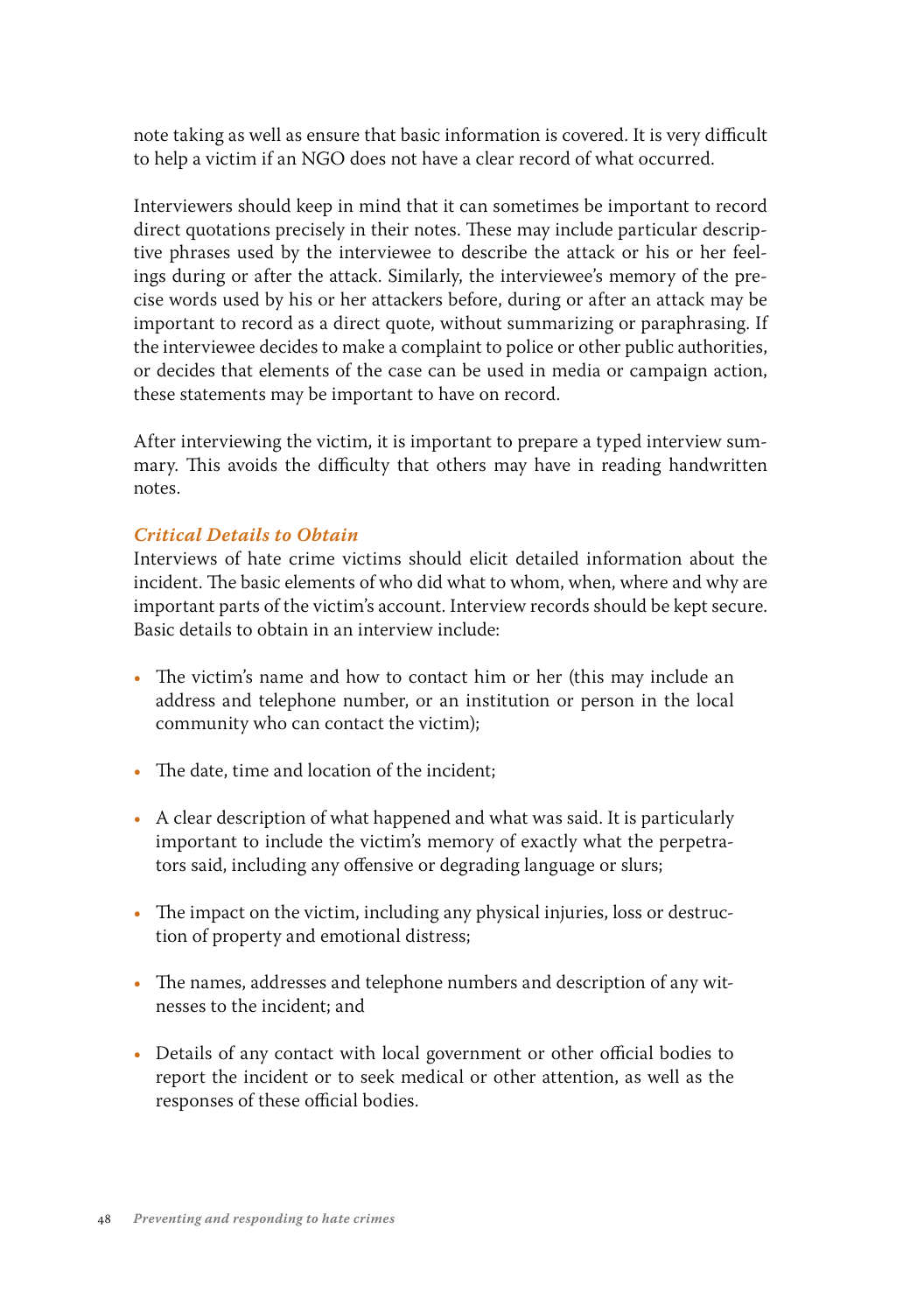## **Ensure Confidentiality**

Interviews should be conducted in private and notes should be kept confidential, until and unless the interviewee determines otherwise. It is important to assure victims that their identity will be confidential until they make the decision to report the attack to the police or other government agencies. Many hate crime victims are scared that the perpetrators or others will retaliate if they report the attacks. In some instances, security concerns will mean that you should omit the victim's name from your handwritten notes and from your typed interview summary.

## **Preserve Physical Evidence**

Victims may describe physical evidence that should be safeguarded for any investigation of the hate crime incident. For example, any evidence such as a threatening letter, cans of spray paint used for graffiti, or bricks or rocks thrown through a window should be preserved. If a victim does provide the interviewer with physical evidence, it is important to minimize the touching of the item to avoid contaminating it with fingerprints. If possible, photographs should be taken of the scene of the hate crime or incident, in particular to show any hate graffiti and to record damage. Additionally, photographs of injuries are a very important supplement to medical notes.

## **Overcome Language Barriers**

Interviewing victims or witnesses who do not speak the same language as the interviewer presents special challenges. It is important to have competent interpreters who have been trained in the sensitivities of the interview process and can be trusted to reflect the actual words of the interviewee. Interpreters should have the confidence of interviewees. The contact details of interpreters need to be kept in case of a future trial.

If using bilingual members of the community with no training as interpreters, the interviewer should ensure they understand beforehand what the process entails and that they are to faithfully interpret what the interviewee says (without explanation or other interruption). In some cases, members of the victim's family may prefer to interpret for them. In such cases, the interviewer should make clear that they should carefully interpret the interviewee's own words without interruption, and that if they wish to add information they can do so in a separate interview.

Having children interpret for their own family members should be avoided if possible. Children who may already be traumatized by an incident may suffer renewed trauma in translating their family members' accounts of abuse and the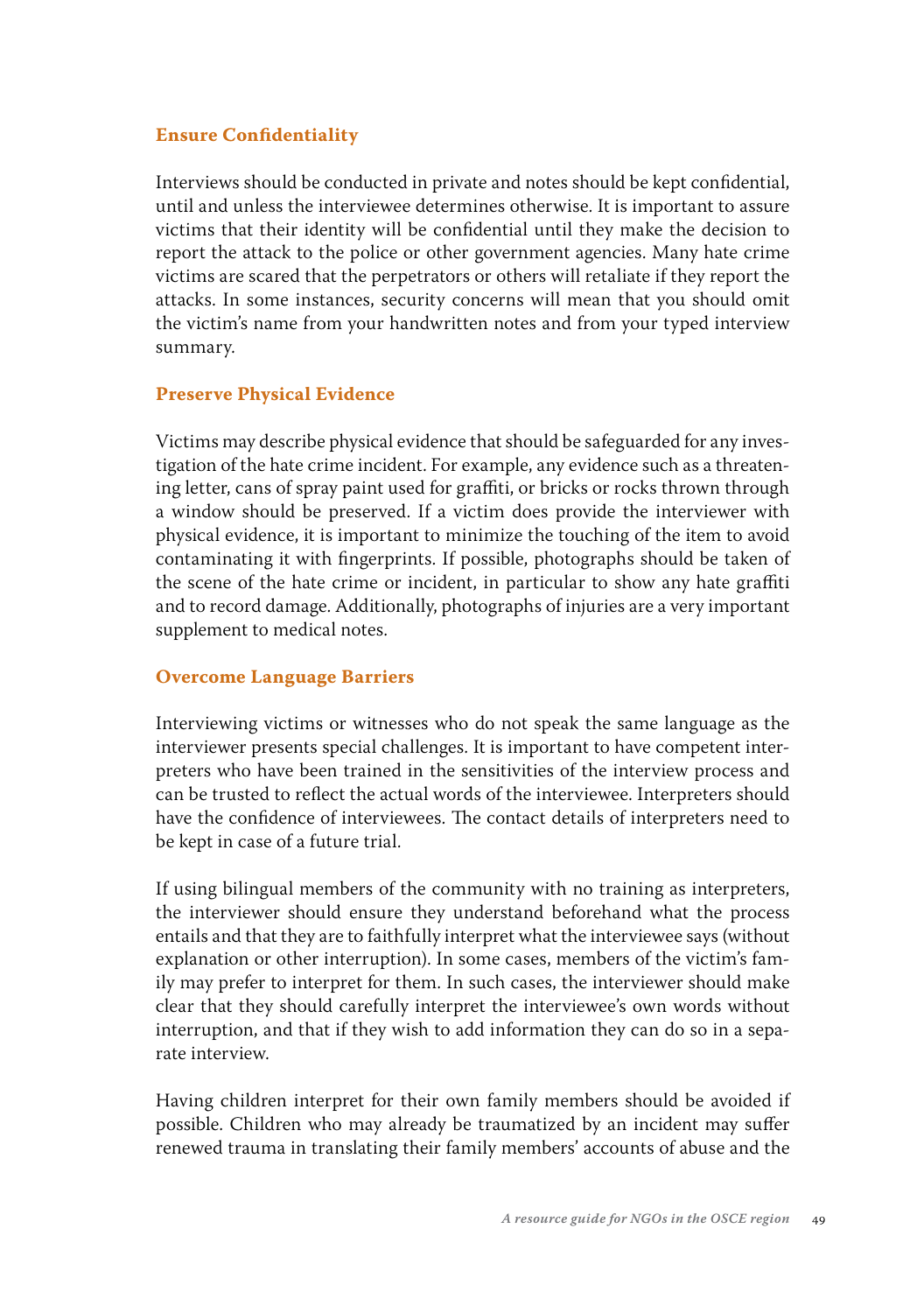interviewer's questions. They may also make significant errors when interpreting, including the omission of graphic or uncomfortable details.

## **Cultural Awareness**

NGOs, police officers and others who deal with the victims of hate crimes must be able to provide appropriate, effective services to culturally diverse communities and to take into account issues of gender within these communities. Competence in dealing with cultural differences (sometimes called "cultural competence") is particularly important when addressing hate-motivated crimes.

NGOs and other professionals working with victims of have crimes should have a basic understanding of the cultural differences that affect how or if a victim reports a hate crime and whether he or she seeks accesses to support services. NGOs can then play an important role in encouraging law enforcement and other criminal-justice personnel to take into account the cultural and gender differences of groups facing discrimination when dealing with hate crimes. To this end, many NGOs take part in training police in cultural awareness as part of training in how to respond to hate crimes. (See Chapter 3: Working with the Criminal Justice System.).

## **Community Outreach as Hate Crime Prevention**

Outreach means expanding the scope of your advocacy and campaigning by reaching outward to work with others. For NGOs working on hate crime prevention, this means developing working relations with other NGOs and with social, cultural and religious groups within the community.

Through outreach, the potential for bringing about change is increased by adding to the number and influence of people and organizations pressing for the same goals, by adding the voices of prominent individuals who can lend their own prestige to pressure for change, and by showing that demands for action to combat hate crimes do not come only from the communities under threat.

If NGOs are to be effective in responding to hate crimes, the communities they serve must understand their services and trust their organizations. In turn, NGOs must be able to get accurate, ongoing information from community members about hate-motivated incidents and crimes and what should be done about them. This can be achieved through ongoing outreach to the communities that are affected by hate crimes. During the immediate crisis of a hate crime, it is important that community members already know and trust the NGOs and other organizations providing support services in their area.

Before a hate crime occurs, NGOs should seek to let members of targeted communities know that its staff and volunteers are trained, willing and able to serve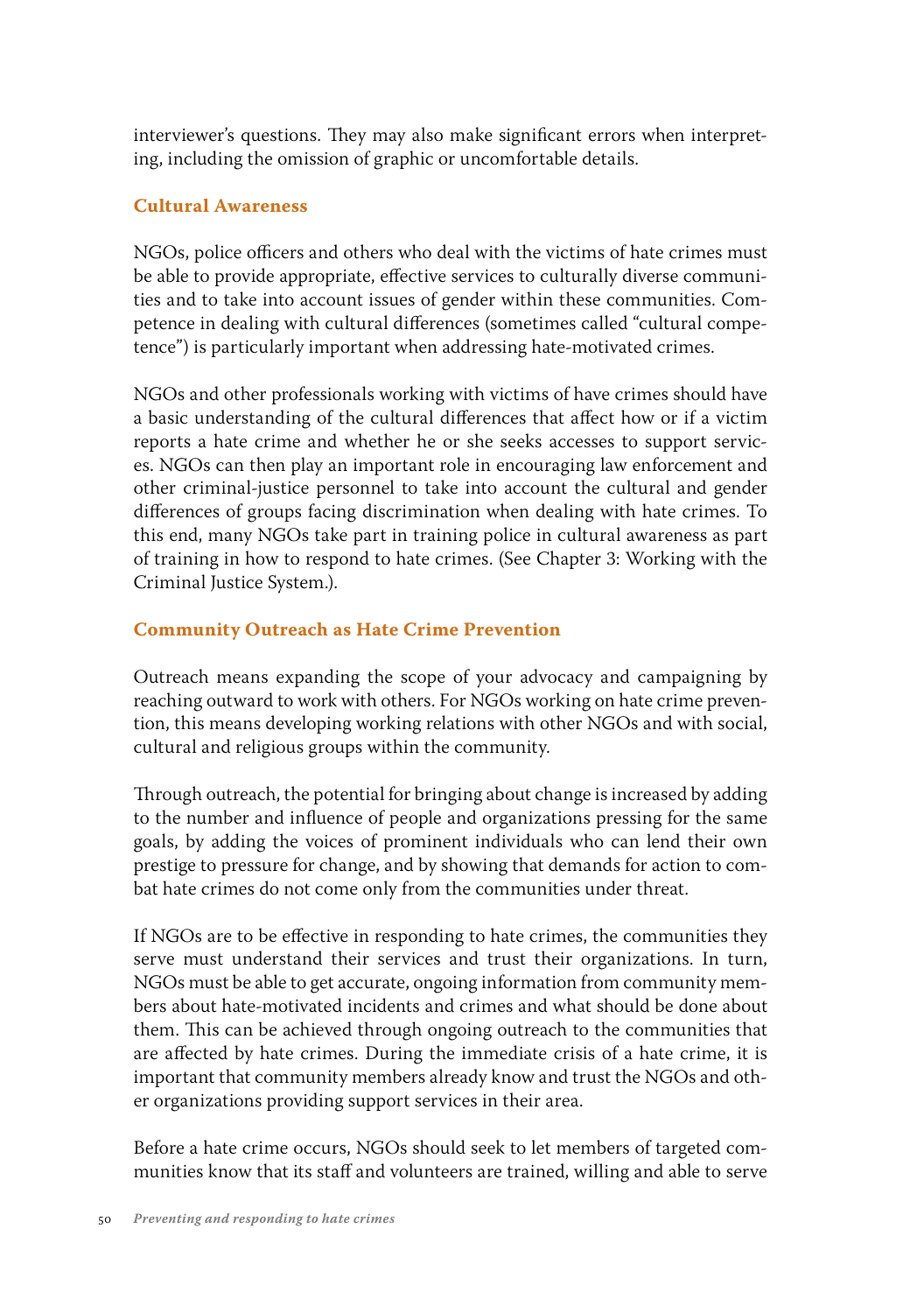victims of hate crimes. This can be accomplished by advertising available services in printed and electronic media and by developing language-appropriate materials, or by placing notices in media outlets that are directed at specific communities. NGO staff should also meet with leaders of ethnic, religious and other groups that are the targets of hate crimes.

Community forums can provide an important venue for the exchange of information about hate crimes. NGOs can organize open community meetings, for example, so as to communicate information about hate crimes, to correct rumors that commonly surface in the aftermath of a hate crime, and to provide a safe space for the exchange of views and concerns. In addition, community meetings can provide a forum through which to share reactions and feelings that may otherwise contribute to tension. Finally, having representatives from several different organizations present can reassure the community that the hate crime response is a co-ordinated effort.

In some community meetings, NGOs and community leaders will want to invite local officials and representatives of the police. A community forum can provide an important opportunity for NGOs, law enforcement, local officials and members of the community to exchange information and views.

In response to rising hate violence against foreign students in several Russian cities, youth human rights organizations launched an initiative to expose hate violence and discrimination targeting foreign students in Russia and to provide practical tools to assist them. The International Youth Human Rights Movement, Youth Network against Racism and Intolerance, "Young Europe" international network and others participated. The "Defending Foreign Students' Rights in the Russian Federation" programme documented the vulnerability of foreign students and provided information on line and through public events and briefings to assist foreign students studying in Russia. These included a hotline and website with practical safety resources and other awareness-raising materials. The programme was endorsed by the Federal Ombudsman.25

#### **Additional Resources**

- "After a Racist Attack: Your Rights and Possibilities", Opferperspektive, December 2001.
- Karen A. McLaughlin, Stephanie Malloy, Kelly J. Brilliant, Cynthia Lang, "Responding to Hate Crime: A Multidisciplinary Curriculum for Law Enforcement and Victim Assistance Professionals", Education Development Center, National Center for Hate Crime Prevention, February 2000.

<sup>25</sup> Detailed information is available at the programme's website: <http://www.fs.hrworld.ru/>.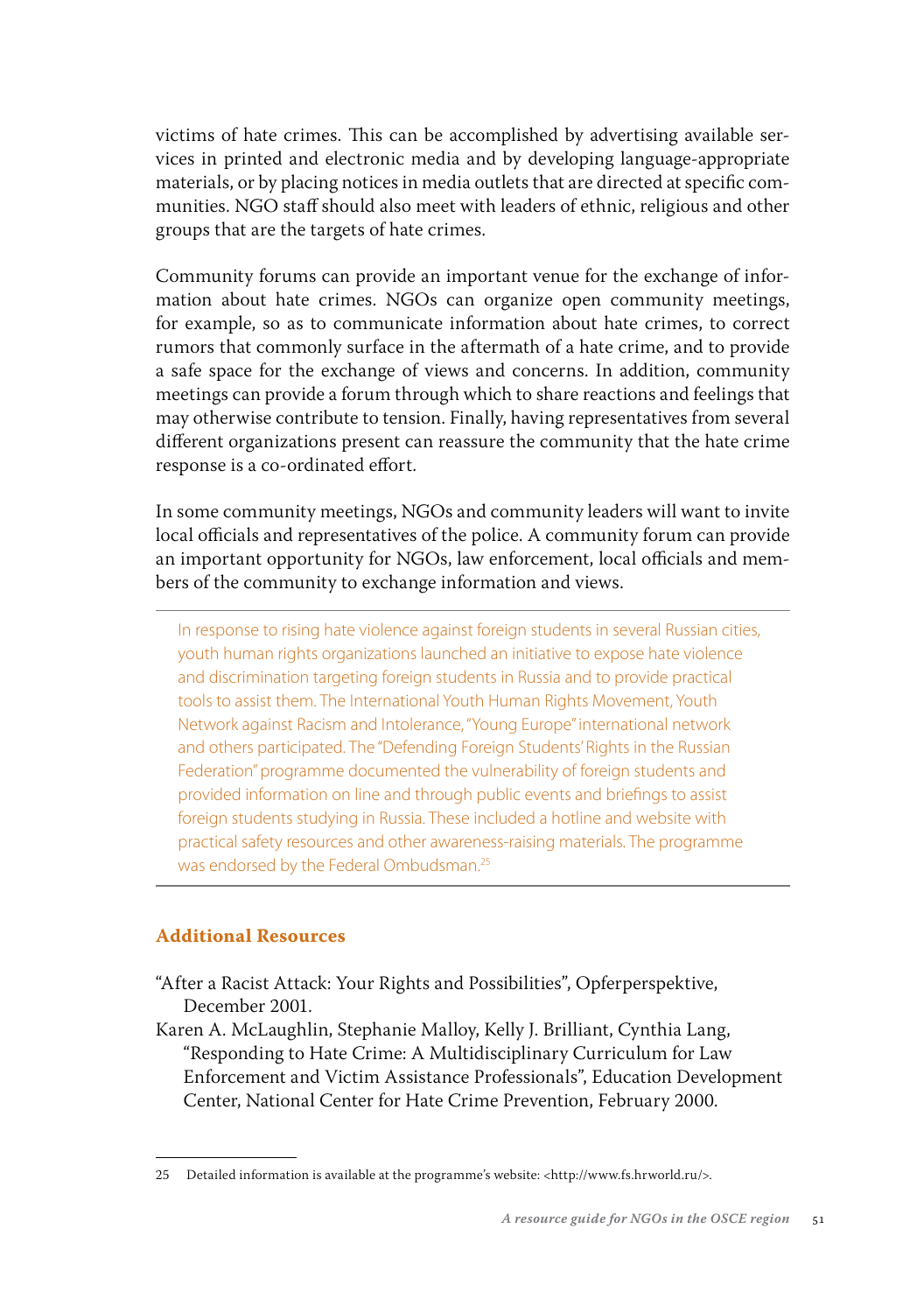"Psychological Effects of Hate Crime: Individual Experience and Impact on Community", Latvian Centre for Human Rights, 2008.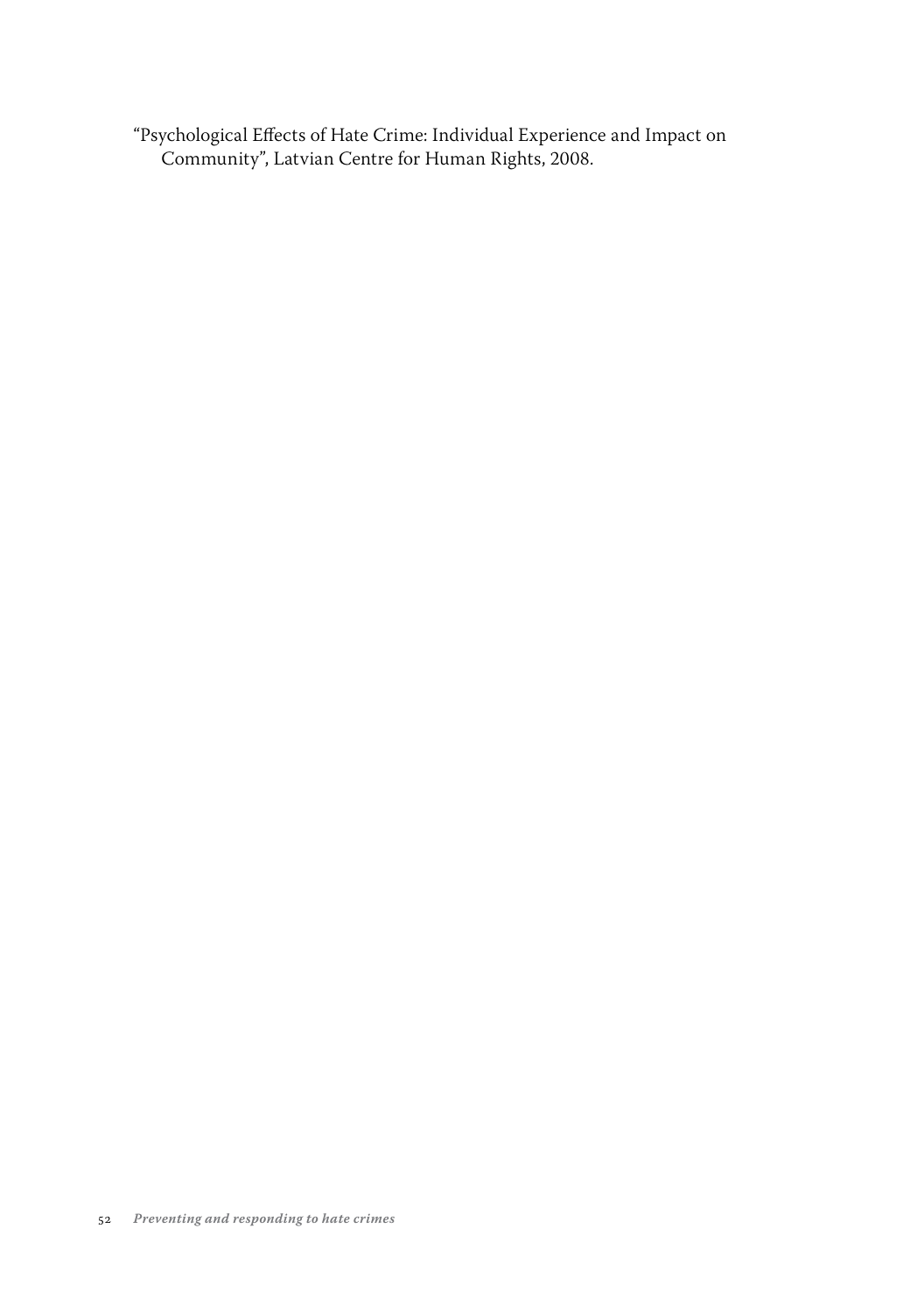## **Chapter 6**

# Strategies to combat hate speech

Hate crime and hate speech are connected. While a direct relationship can rarely be proven, hate-motivated violence frequently occurs in the context of hateful speech. Organized hate groups express their views through publications, popular music, the Internet and public demonstrations.<sup>26</sup> These seek to normalize and legitimize hate speech and hate crimes.

NGOs can challenge the environment of intolerance created by hate speech. Awareness-raising, monitoring and educational activities play an important part but, in some situations, it may be more effective to denounce purveyors of hate speech or challenge the arguments or claims made by the speakers. In addition, if comments by political leaders and public officials use prejudices or stereotypes, NGOs can take action to hold them accountable before public opinion.

Where hate speech crosses the threshold into crime, NGOs can bring legal action on their own account or to assist others.

## **Hate Speech and the Law**

There is no consensus in the OSCE region on the limits on the freedom of expression with regard to statements motivated by hatred and prejudice. Some participating States criminalize only those forms of expression that represent a real and immediate threat of violence towards a particular individual. In many other countries, laws criminalize oral, written or symbolic communications that advocate for or incite hatred founded on discrimination. How NGOs respond to hate speech will depend on the legal provisions of each state.

The right to freedom of expression has been affirmed in international human rights law, and all OSCE participating States acknowledge this as a fundamental right. Article 19 of the International Covenant on Civil and Political Rights (ICCPR) sets out everyone's right to hold opinions without interference and to

<sup>26</sup> See, for example, *Hate Crimes in the OSCE Region: Incidents and Responses – Annual Report for 2008* (Warsaw: OSCE Office for Democratic Institutions and Human Rights, 2009).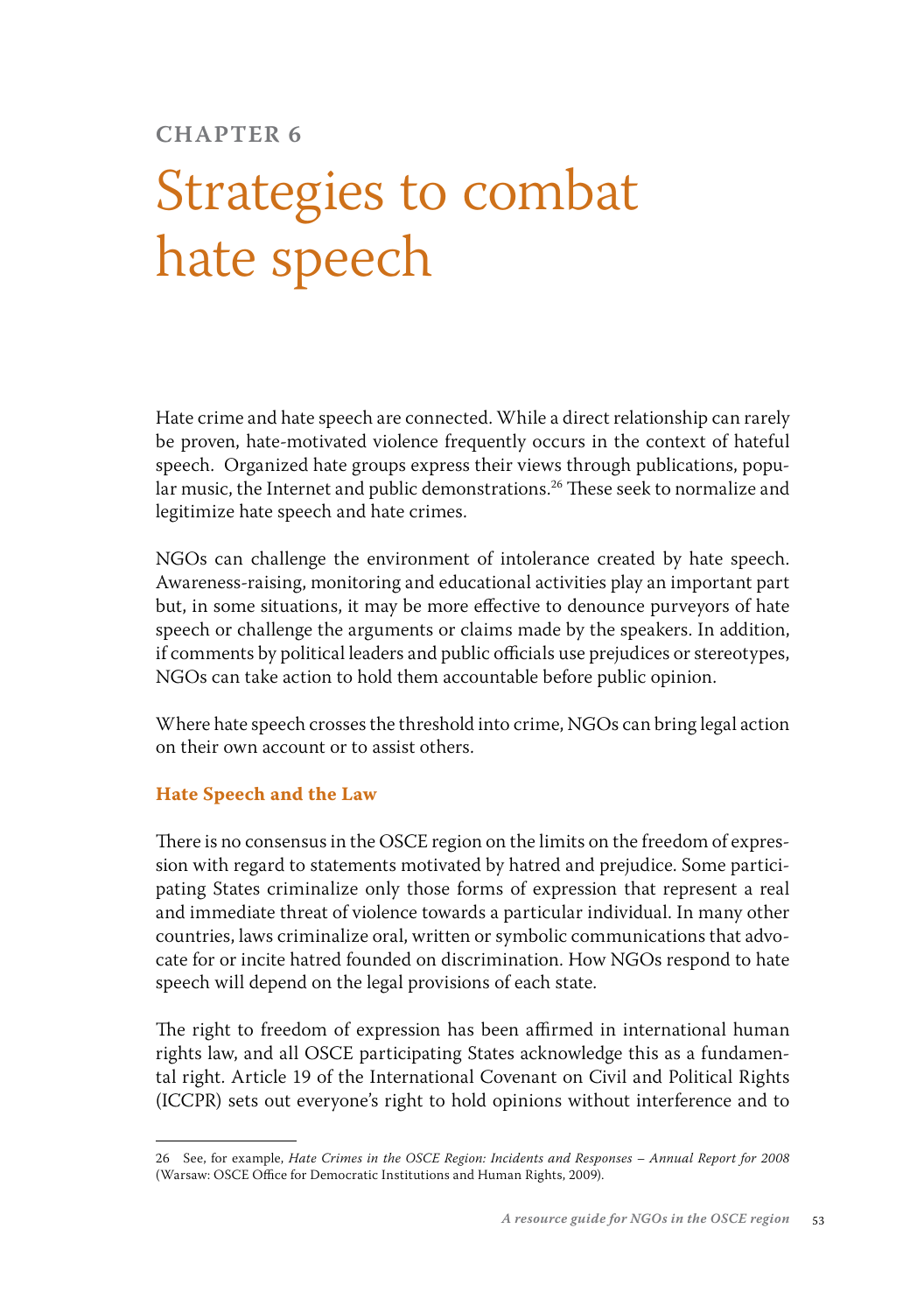freedom of expression. However, Article 20 of the ICCPR states that "any advocacy of national, racial or religious hatred that constitutes incitement to discrimination, hostility or violence shall be prohibited by law".<sup>27</sup> Article 4 of the International Convention on the Elimination of All Forms of Racial Discrimination (CERD) also requires states to prohibit certain forms of speech that advocate racial discrimination.28

At a regional level, the EU Framework Decision on Racism and Xenophobia attempts to add further detail to the issue of what forms of speech should face sanctions under criminal law.

The interpretation of these obligations differs widely from state to state: Speech that is subject to criminal sanctions in one country is considered to be protected by the freedom of expression in another.

The OSCE's position on hate speech has reflected the diversity of views among its participating States. OSCE Ministerial Council Decision No. 10/05 emphasized "the need for consistently and unequivocally speaking out against acts and manifestations of hate, particularly in political discourse", while recognizing the importance of balancing respect for freedom of expression with the obligation to combat discrimination.29

## **Monitoring**

NGOs can monitor the media for instances of hate speech, while also using the media to respond to particular cases of hate speech and to advance the fight against discrimination and hate crime.

Racism and xenophobia and other forms of intolerance in the media, including the Internet, is subject to national and international legal constraints on discriminatory forms of expression, although national laws differ significantly in this regard.

A number of inter-governmental bodies monitor hate speech in the media, with a view to improved responses through a variety of means. The Council of Europe's European Commission on Racism and Intolerance (ECRI), in its periodic country reports, regularly examines the treatment of minorities in the media while

<sup>27 &</sup>quot;International Covenant on Civil and Political Rights", OHCHR website, <http://www2.ohchr.org/english/law/ccpr.htm>.

<sup>28</sup> "International Convention on the Elimination of All Forms of Racial Discrimination", Article 4, OHCHR website, <http://www2.ohchr.org/english/law/cerd.htm>.

<sup>29</sup> See, OSCE Ministerial Council Decision No. 10/05, "Tolerance and Understanding, Promoting Mutual Respect and Understanding", Madrid, 30 November 2007, <http://www.osce.org/documents/ mcs/2007/12/28629\_en.pdf>.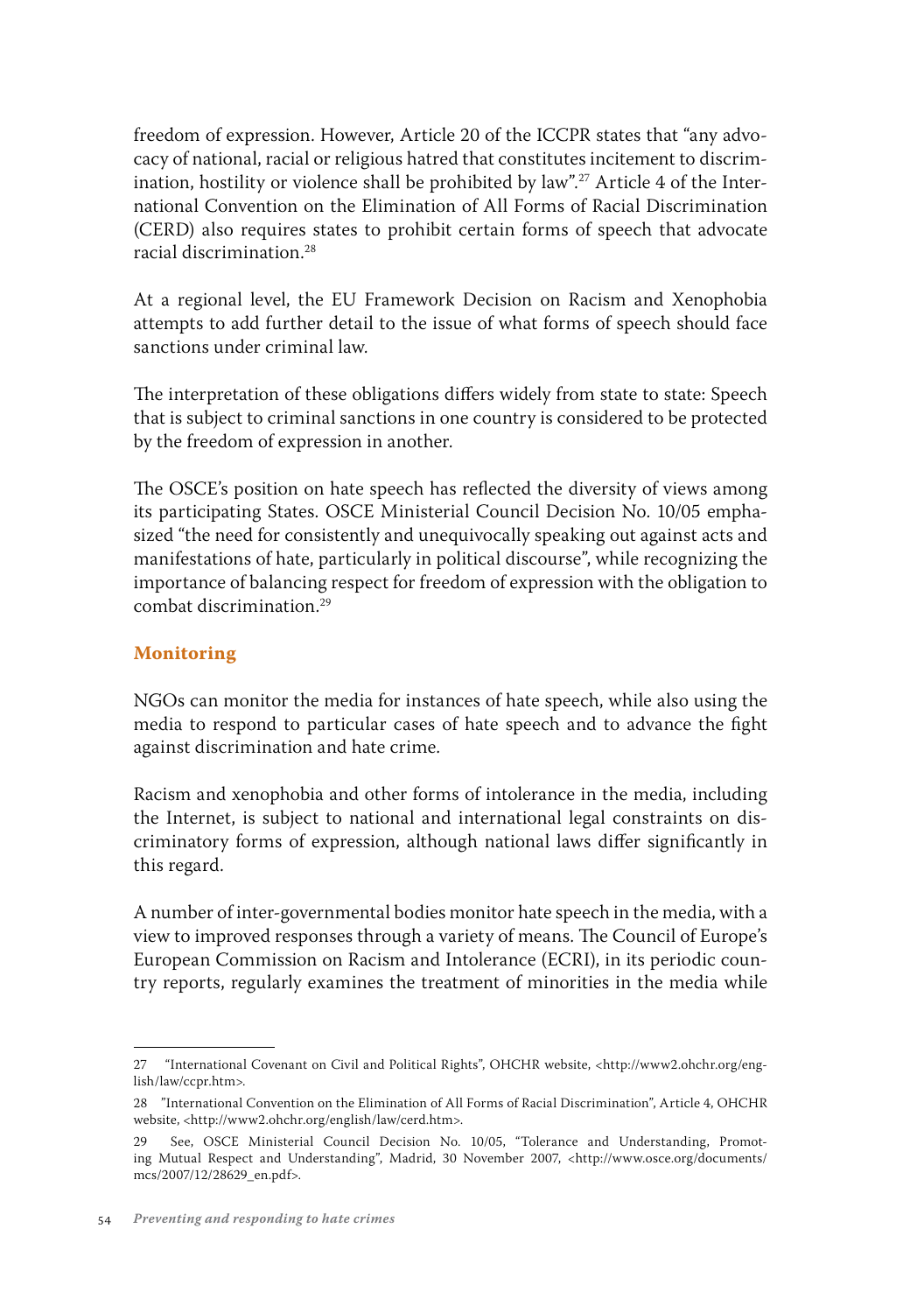highlighting the role of both self-regulatory media bodies and media complaints procedures.

## **Politicians**

Election campaigns in which political leaders exploit or incite the xenophobic fears and prejudices of the electorate through speeches or slogans often provide the backdrop to violent hate crimes.

In response to such expressions of prejudice, NGOs can press for the application of political sanctions. The expulsion of political parties from regional political groupings is one potential sanction some NGOs have advocated. Similarly, ECRI has encouraged the adoption of legal provisions in Council of Europe Member States that allow for the withdrawal of public financing for political parties that promote racism.30

## **Hate Speech and Intolerance in Football**

Racist and other hate speech is prevalent among spectators in many sports, notably in professional football (soccer), where racist chants and harassment of players of minority origin, as well as racist violence, are common. These are frequently dismissed by police and football authorities alike as simply an extension of the confrontational culture of football, not to be taken seriously.

NGOs play an important role in combating racism, homophobia and other intolerance in sport, including through collaboration in campaigns organized by the Football against Racism in Sport (FARE) coalition. Football clubs have increasingly faced fines, the suspension of matches, and other sanctions for the racist behavior of fans, and may also face the loss of government subsidies.

## **Hate on the Internet: What You Need to Know**

Websites and other online environments that propagate racism and other forms of hate are widespread on the Internet. Hate websites are both disturbing and destructive. They are disturbing because they disseminate crude messages of hate, often permeated by violent images and words. The sites are destructive because they are easily accessible and designed to be compelling in order to attract new members, especially young people.

Hate on the Internet is also spread through web forums and listserves, which serve as a vehicle for the daily exchange of racist messages. Hackers sometimes attack the websites of ethnic and religious groups and delete legitimate

<sup>30</sup> *Hate Crimes in the OSCE Region: Incidents and Responses – Annual Report for 2006* (Warsaw: OSCE Office for Democratic Institutions and Human Rights, 2007), p. 62, <http://www.osce.org/odihr/item\_11\_26296. html>.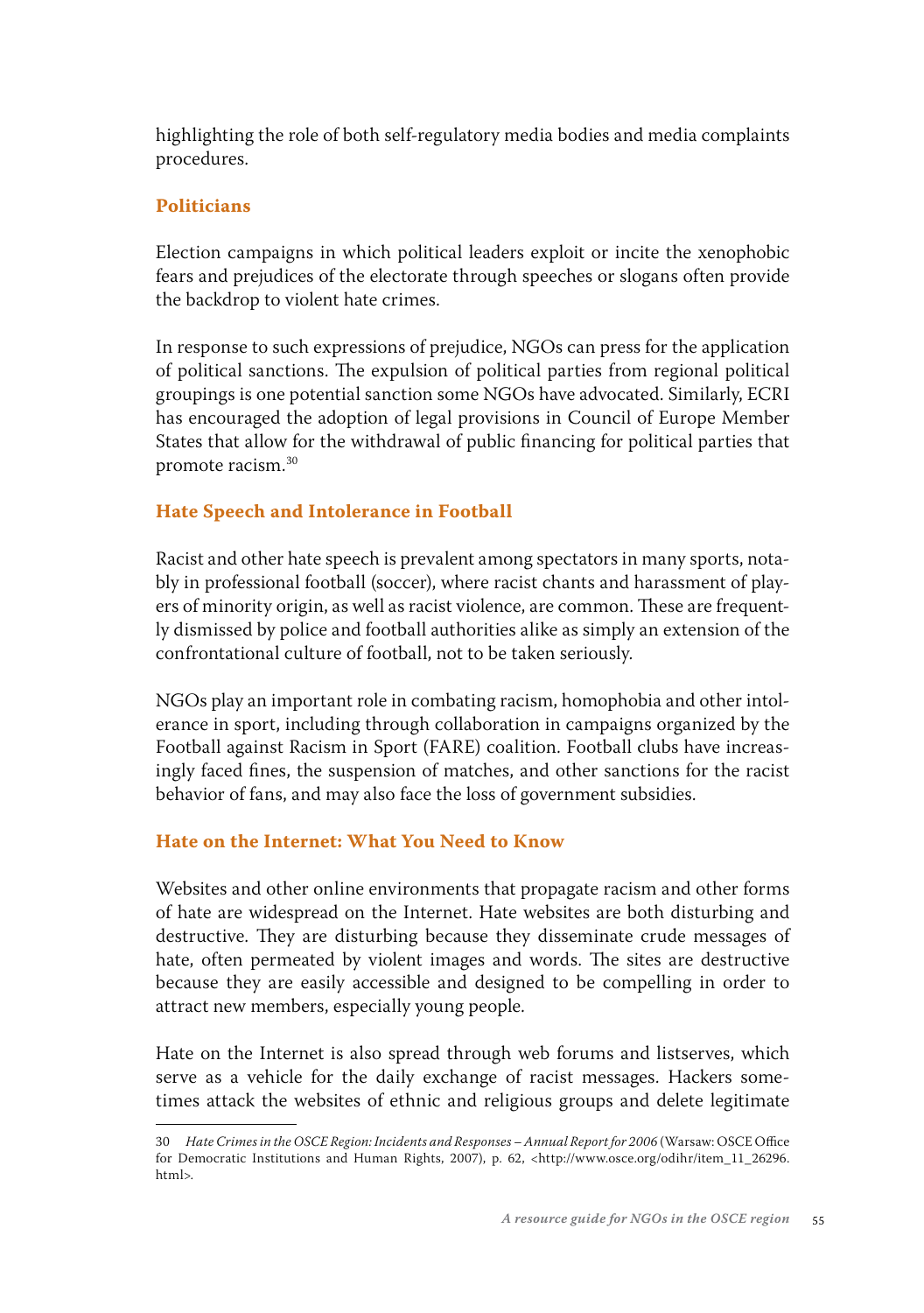content, substituting racist and degrading images and statements. Hate-music sites, which contain songs with hateful and prejudiced lyrics, are available on or through links in hate websites.

A significant barrier to police in investigating hate sites that appear to violate hate crime laws is the lack of training on the technical issues involved in identifying who is responsible for hate sites and where those sites originate, and proving who is responsible for the content. NGOs may be able to supplement police investigations by providing technical expertise to train police officers on these issues.

Racist and intolerant speech on the Internet has had a causal relationship to hate crimes. This has included incidents in which hate groups and individuals use the Internet to identify particular people as targets for violence, to encourage such attacks, and to disseminate home addresses and other personal information on the targeted individuals with a view to facilitating these attacks. Explicit instructions for racist attacks on particular individuals are regularly found on the websites of "skinhead" and other extremist groups, despite legal norms in most countries that prohibit such direct incitement to violence.

Extremists in the United Kingdom in May 2006 published the name and home address of a vocal anti-racist worker on several hate websites. After numerous death threats, the worker was attacked and stabbed in front of his two daughters. He sustained serious injuries.<sup>31</sup>

## **What can NGOs do?**

#### *Monitor the Content of Hate Websites*

NGOs that wish to start projects monitoring the Internet can use specialized software to create databases of hate content. This can be used for research, information exchange, comparative work and training. NGOs can also share this information with police agencies, academics, ombudsman institutions, anti-discrimination units or other NGOs.

#### *Advocate for Removal of Hate from the Internet*

NGOs can develop contacts with Internet-service providers and become familiar with their policies for dealing with hate sites. Then, by monitoring Internet sites, they can identify content that poses an immediate threat or violates guidelines, and quickly notify Internet-service providers. This does not supplant the role of law enforcement agencies where criminal acts may have occurred but, given the complexity of legal regulation of the Internet, the Internet-service providers may be more effective in removing the problematic content. In some countries, NGOs

<sup>31</sup> Ibid, p. 65.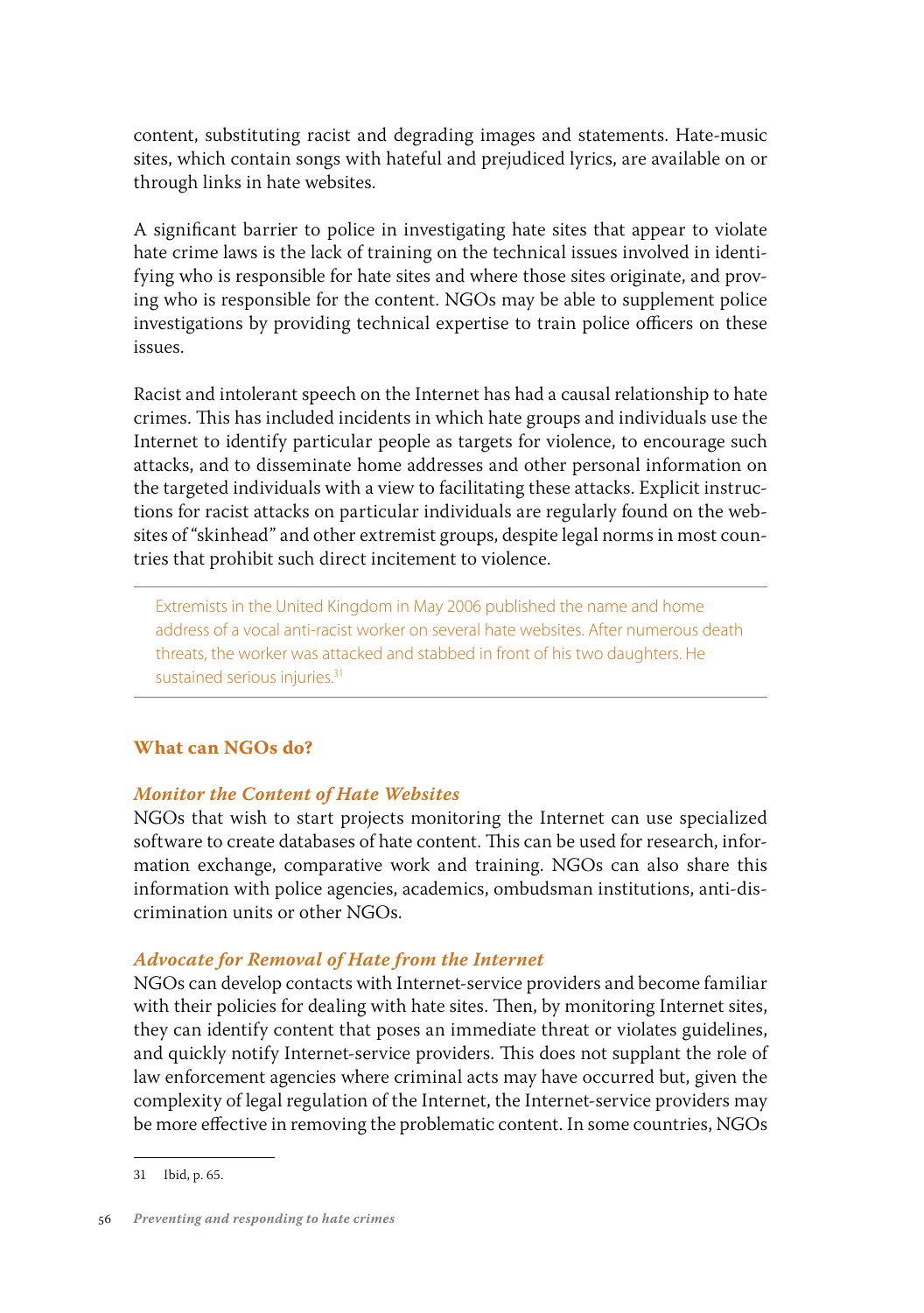have been responsible for the closure of websites dedicated to hate speech. They have done so through direct intervention with service providers and government agencies, and bringing legal action.

NGOs have been successful in persuading online authors, owners or Internetservice providers to remove hate sites and discriminatory expressions from the Internet, particularly in states with hate-speech laws. NGOs can also offer support for existing or new NGOs that deal with cyber hate.

In the Netherlands, the Magenta Foundation's Complaints Bureau for Discrimination on the Internet has succeeded in removing thousands of instances of hate speech from the Internet since 1997, by sending requests for their removal to authors or owners of sites containing hate speech. The Netherlands has strong antidiscrimination legislation, and pointing out the illegality of material to authors or owners was enough to have them remove the material in 95 per cent of the cases.<sup>32</sup>

#### *Education*

Comprehensive guides to education on the problem of cyberhate for parents, teachers and students have been developed by NGOs and are available on the web. NGOs can play an important role in providing training and educational materials against cyber hate:

- **For law enforcement:** NGOs can provide educational materials and training to police and prosecutors in skills and techniques for investigating hate crimes involving the use of the Internet;
- **For parents:** NGOs can provide advice and train parents how to recognize and assess problematic websites, how to transfer this knowledge to their children and how to monitor what sites children log onto. NGOs can distribute "filters" to parents that block access to hate sites on their home computers;
- **For teachers:** NGOs can provide advice on how to talk about cyberhate and how to develop students' critical-thinking skills, which will allow them to ask appropriate questions about the validity of information on websites; and
- **For students:** NGOs can provide young people with information on the dangers of cyberhate, how to recognize and assess discriminatory material, and what can be done against it.

<sup>32</sup> See http://www.meldpunt.nl/ (In Dutch).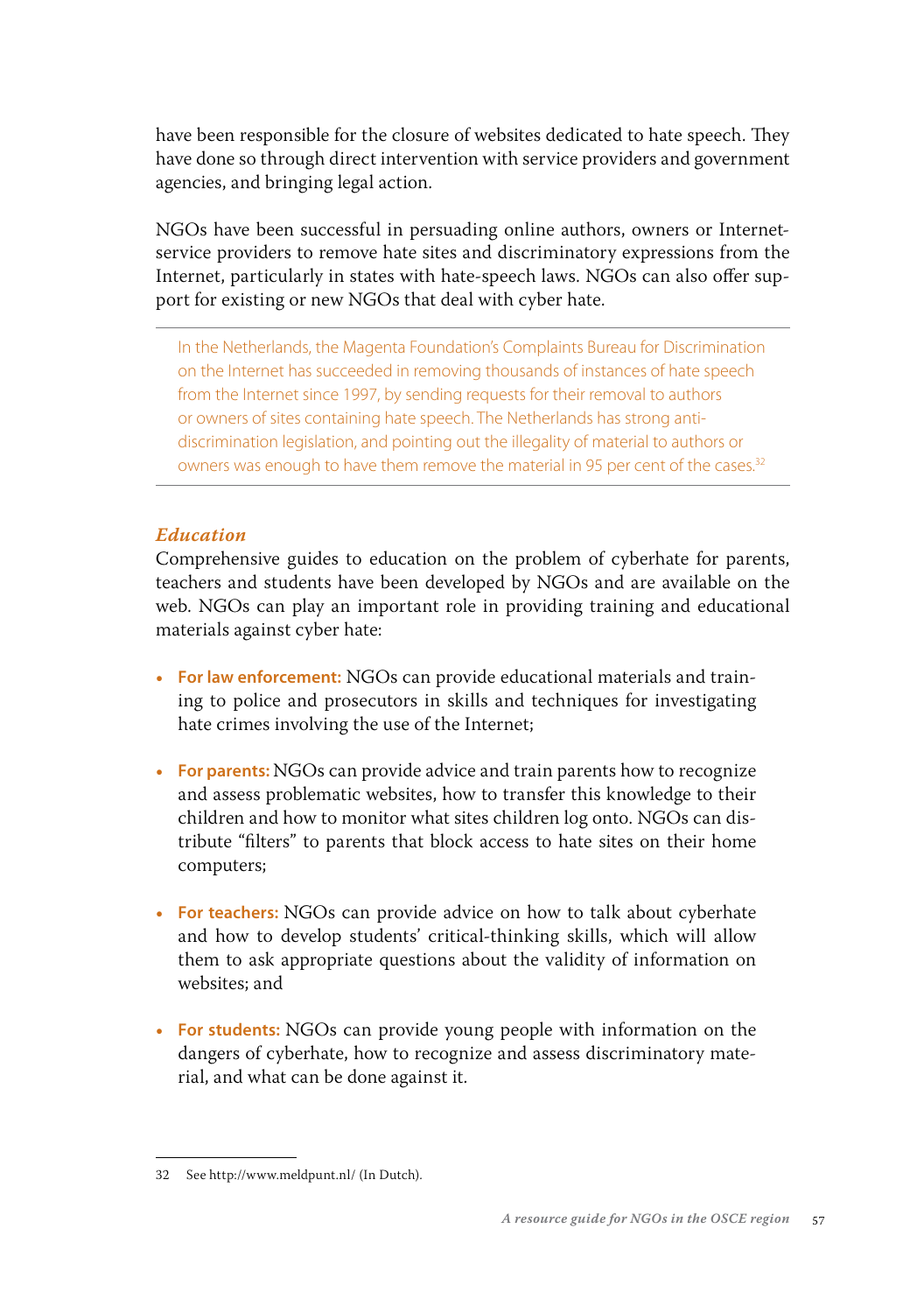The United States-based youth hate prevention coalition Partners Against Hate published the manual "Hate on the Internet: A Resource Guide for Educators and Families" to equip parents, educators, librarians and other members of the community with tools to help young people recognize and deal with hate on the Internet.<sup>33</sup>

## **Additional Resources**

| Brian Willoughby, "10 Ways to Fight Hate on Campus: A Response Guide for    |
|-----------------------------------------------------------------------------|
| College Activists" Southern Poverty Law Center, 2004.                       |
| "101 Ways to Combat Prejudice: Close the Book on Hate", Anti-Defamation     |
| League, 2001.                                                               |
| Ellen Hofheimer Bettmann, Lorraine Tiven, Building Community and            |
| Combating Hate: Lessons for the Middle School Classroom (Washington,        |
| DC: Partners Against Hate, 2004).                                           |
| "Combating Racist Crime and Violence: Testimonies and Advocacy Strategies", |
| European Network Against Racism, May 2009.                                  |
| "Hate on Display: Extremist Symbols, Logos, and Tattoos - Revised and       |
| Updated", Anti-Defamation League, 2003.                                     |
| Lorraine Tiven, Hate on the Internet: A Response Guide for Educators and    |
| Families (Washington, DC: Partners Against Hate 2003).                      |
| "Let's Fight Racism Together! Handbook for Minority Activists in Ukraine =  |
| Preodoleem rasizm vmeste! Informatsionnoe posobie", (Kiev: Social Action    |
| Centre, 2008).                                                              |
| "Peer Leadership: Helping Youth Become Change Agents in their Schools and   |
| Communities", Partners Against Hate, July 2002                              |
| Deborah A. Batiste, Program Activity Guide, Helping Youth Resist Bias and   |
| Hate: A Resource Guide for Parents and Educators of Middle School Age       |
| Children, (Washington, DC: Partners Against Hate, 2003).                    |
| Michael Wotorson, Program Activity Guide: Helping Children Resist Bias and  |
| Hate (Washington, DC: Partners Against Hate, 2001).                         |
| Jim Carnes (ed.), Responding to Hate at School: A Guide for Teachers,       |
| Counselors and Administrators (Montgomery, AL: Southern Poverty Law         |
| Center, 1999).                                                              |
| Matthew Collins (ed.), Gerry Gable, (ed.), "Signs of Hate", Searchlight     |
| Information Services, 2003.                                                 |
| Kenneth S. Stern, "Skinheads: Who They Are & What to Do When They Come      |
| to Town", AJC, 1990.                                                        |
| Jim Carrier, Richard Cohen, (ed.) Ten Ways to Fight Hate: A Community       |
| Response Guide, (Montgomery, AL: Southern Poverty Law Center 2000).         |

<sup>33 &</sup>quot;Hate on the Internet: A Response Guide for Educators and Families", Partners Against Hate, December 2003, <http://www.partnersagainsthate.org/publications/index.html>.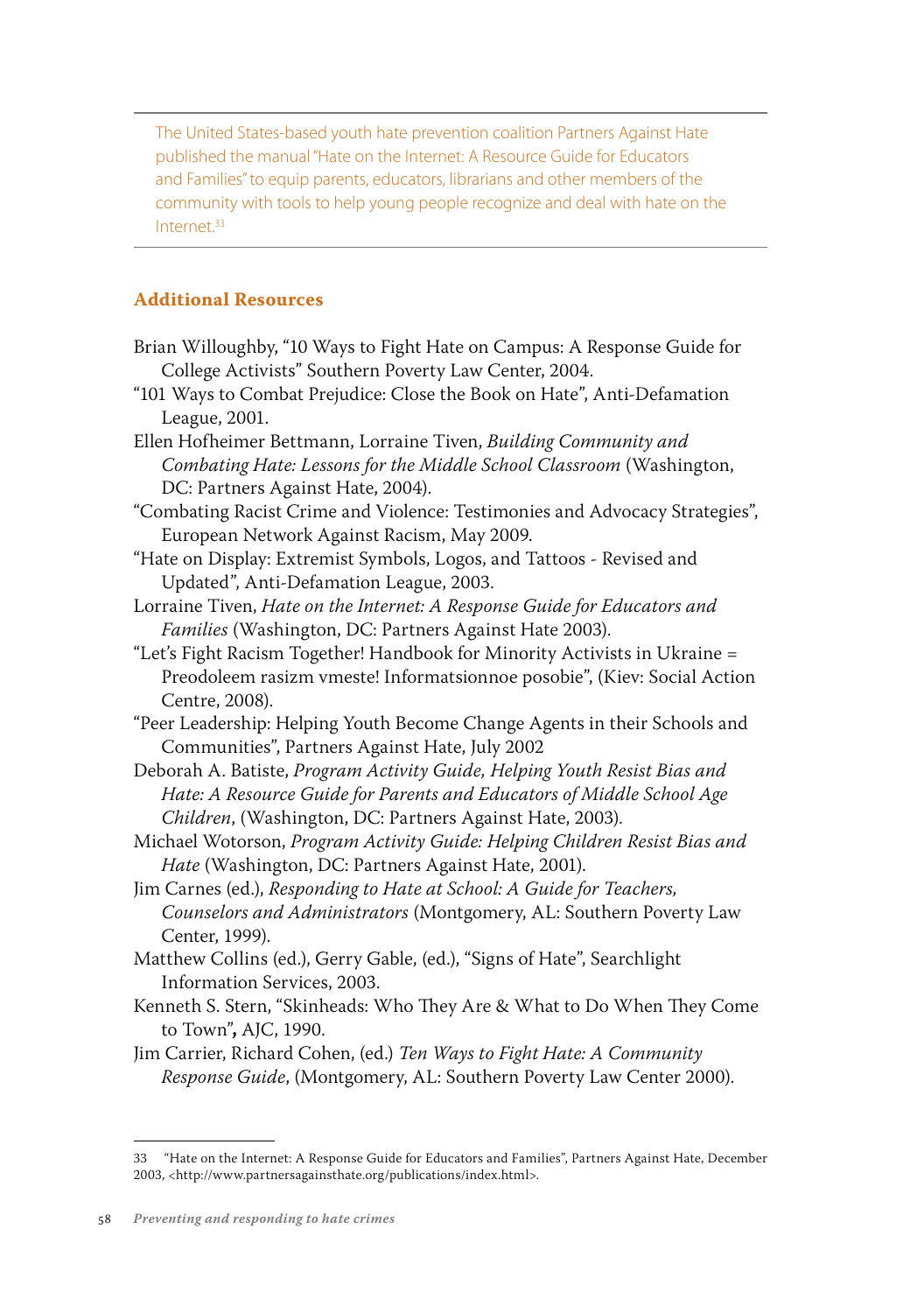Caryl Stern-LaRosa, Ellen Hofheimer Bettmann, *The Anti-Defamation League's Hate Hurts: How Children Learn and Unlearn Prejudice, a Guide for Adults and Children* (New York: Anti-Defamation League, 2000) "Turn It Down Resource Kit", Center for New Community, 2002.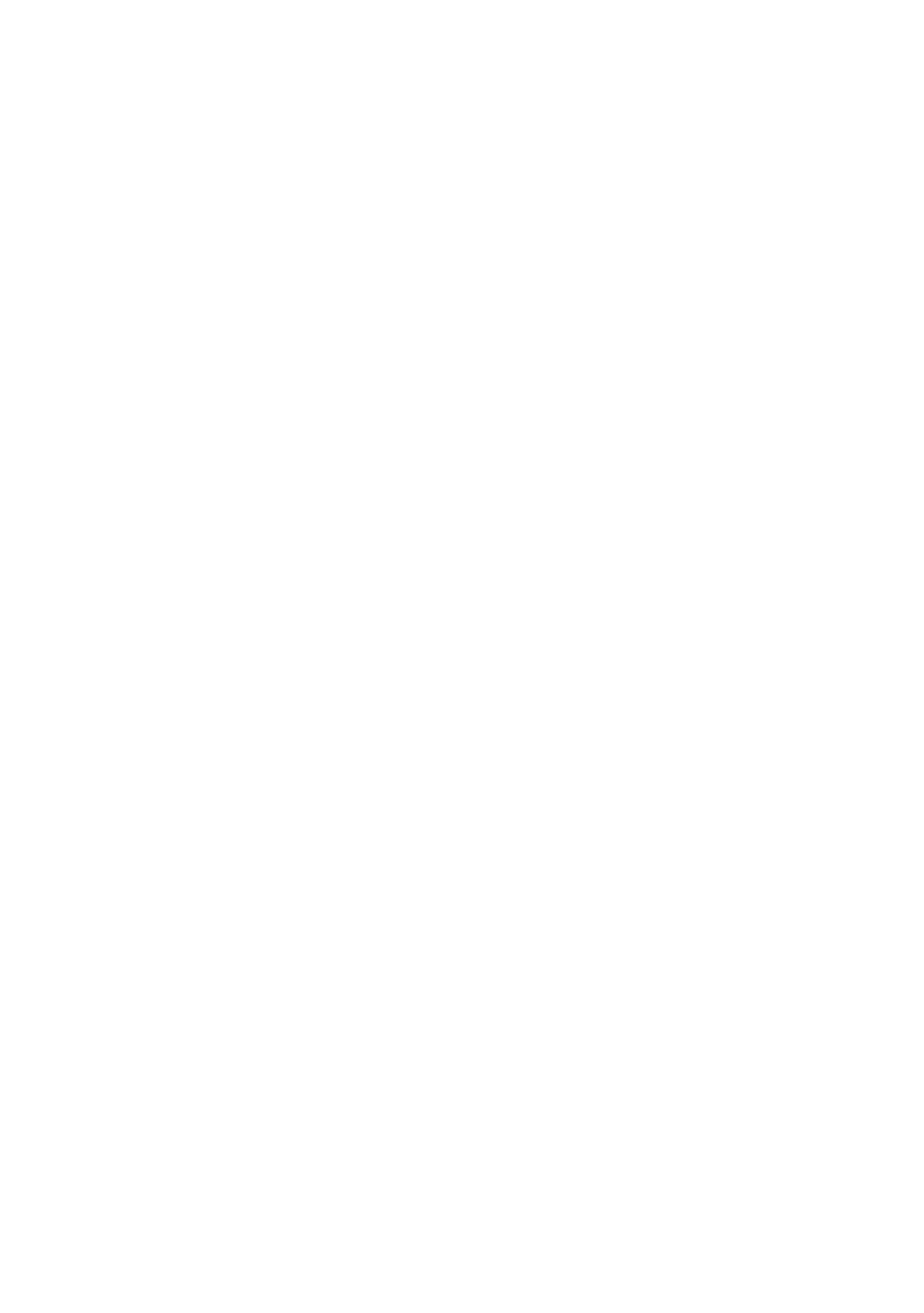## **Chapter 7**

# The NGO role in raising awareness and lobbying

One approach to improving the reporting and recording of hate crimes is to increase public awareness that these are serious crimes against which effective action can be taken.

The analysis and dissemination of data and information on hate crimes can be powerful advocacy tools with both government and specialized institutions. The latter includes national specialized anti-discrimination bodies, such as equalopportunity commissions or anti-discrimination ombudsmen. Many of these specialized bodies play an important role as advocates for change to legislation and policy in their areas of responsibility. Some are also mandated to consider individual cases. A list of relevant specialized bodies and ombudsman institutions in the OSCE region can be accessed on ODIHR's Tolerance and Non-Discrimination Information System (TANDIS).34

The European Network Against Racism (ENAR) is an EU-wide network of more than 600 organizations that works to combat racism, xenophobia, anti-Semitism and Islamophobia in Europe. ENAR produces annual "shadow reports" on countries in the region that include developments concerning hate crimes. These are described as efforts "to fill the gaps in the official and academic data, to offer an alternative to that data and to offer an NGO perspective on the realities of racism with the EU and its Member States". ENAR publishes a weekly summary of developments in the region — the Weekly Mail — on its website.<sup>35</sup>

### **The Public Response to Hate Crimes: Involving the Community**

The increased awareness of hate crimes and their consequences in a community can generate a public response to hate-motivated incidents that helps to combat hate crime. The following paragraphs set out useful tools for raising awareness:

<sup>34</sup> See <http://tandis/index.php?p=qu-sp,list>.

<sup>35</sup> See <http://www.enar-eu.org/Page\_Generale.asp?DocID=15291&la=1&langue=EN>.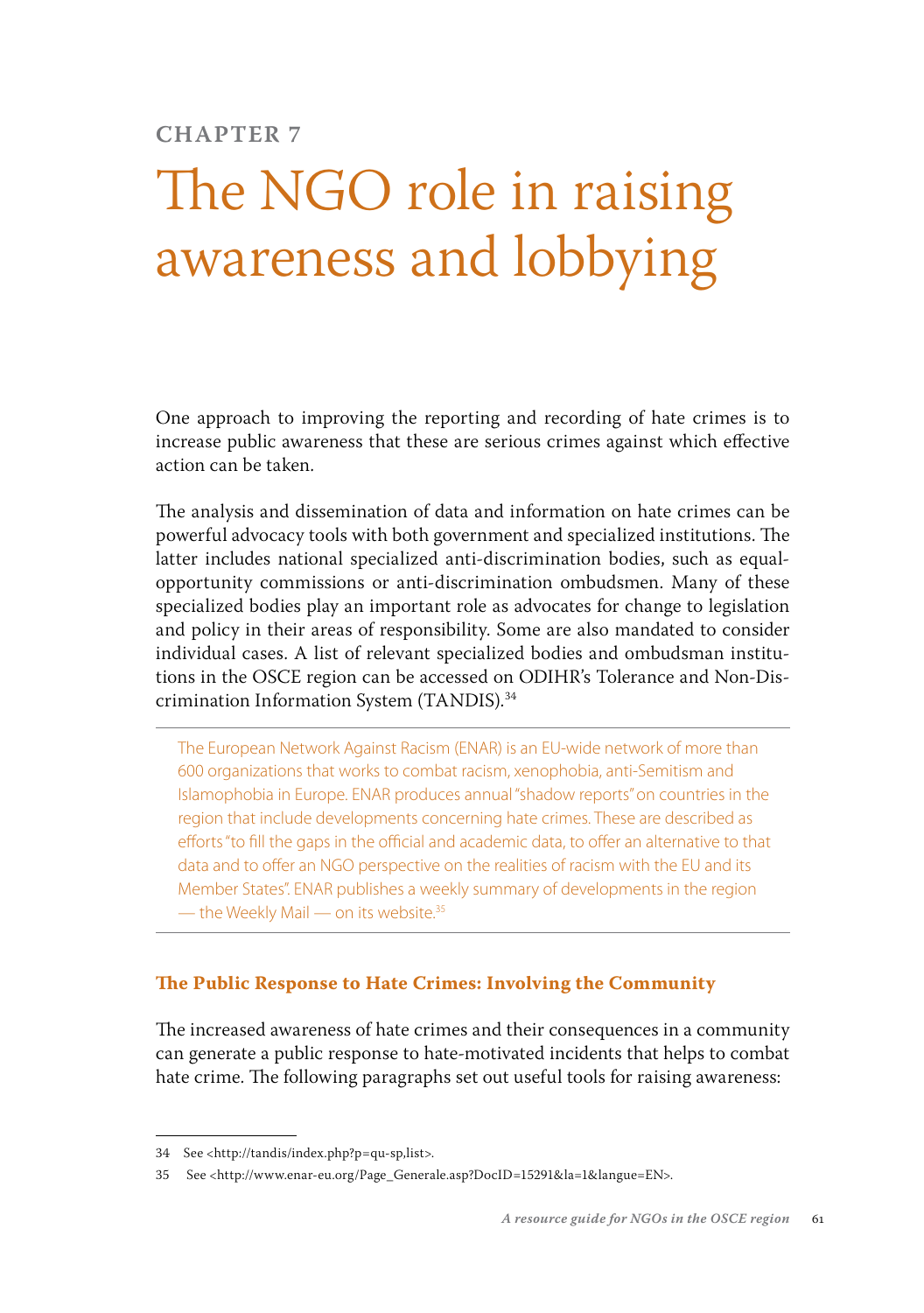## *Public Forums and Campaigning*

NGO campaigning and advocacy use a wide range of public forums. These range from street demonstrations and public meetings to conferences and round-table discussions, from concerts and theatre productions to "information fairs" and multicultural food festivals. The venues for public events range from schools and public buildings to neighbourhood community centres, town squares and football stadiums.

## *Using Memorable Dates*

National and international campaigning is frequently organized around certain memorable dates, including annual days and weeks dedicated to action against discrimination. In many countries, days of action or commemorations are based on their own national history and experience.

The UNITED for Intercultural Action network stimulates and co-ordinates a wide range of local activities in all European Countries for the annual commemoration of 9 November, the anniversary of the 1938 pogrom known as "Kristallnacht". This has been recognized as the International Day Against Fascism and Anti-Semitism.36

#### *Conferences*

National and international conferences can be important opportunities for NGO members to meet other NGO activists and independent experts. Conferences can also provide a forum in which NGOs can meet on more or less even terms with representatives of governments and specialized agencies. Conferences may also help NGOs draw the attention of the media and public opinion to hate crime issues.

In July 2006, the Russian Federation hosted the G8 Forum and a parallel Civil G8 Forum, in which national and international NGOs met to discuss human rights and other international issues. NGOs presented recommendations from round-table discussions in a session with then-President Vladimir Putin, and then presented them to the G8 Forum. NGOs presented proposals to combat hate crimes at a round table on extremism, migration, racism and xenophobia. A day-long meeting hosted by Russian NGOs brought together representatives of other national and international NGOs after the conclusion of the Civil G8, taking advantage of their presence in Moscow for a frank exchange of views, concerns and practical experiences.<sup>37</sup>

<sup>36</sup> See, for example, "International Day against Fascism and anti-Semitism on 9 November, Statement by Terry Davis, Secretary General of the Council of Europe" Council of Europe website, <https://wcd.coe.int/ ViewDoc.jsp?id=1367177&Site=DC&BackColorInternet=DBDCF2&BackColorIntranet=FDC864&BackColor Logged=FDC864>.

<sup>37</sup> See the Civil G8 website at <http://www.civilg8.ru/> and the ICARE Special Report on the Civil G8 at <http://www.icare.to/g8.html>.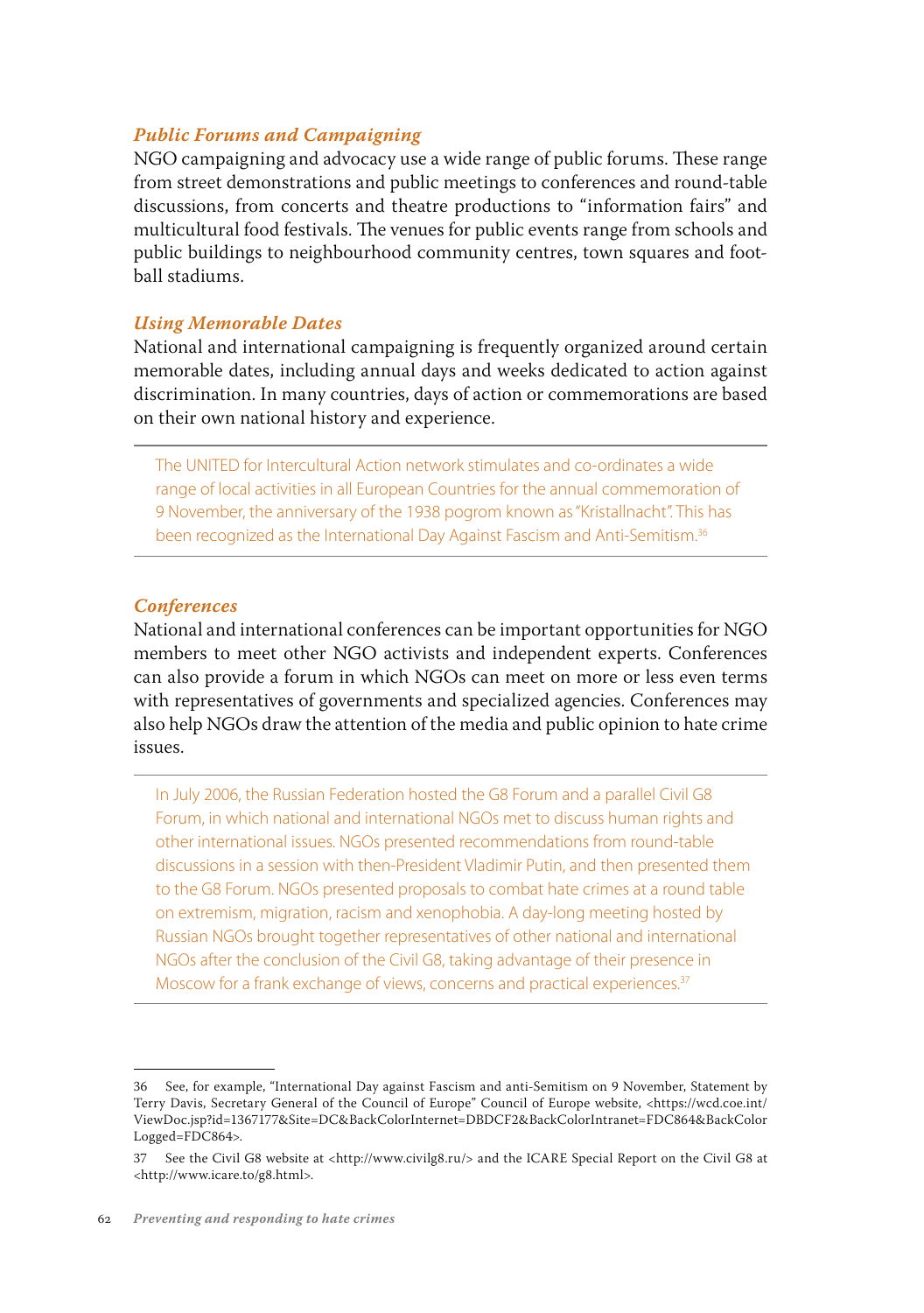### *Using Film and Video*

NGOs in many countries have effectively used film and video for communitybased campaigning, teaching and raising awareness. This has ranged from the preparation of short announcements for broadcast on television (sometimes called "public-service announcements") to international film festivals highlighting particular problems of discrimination. In some countries, media companies will agree to broadcast short audio and video materials produced by or for NGOs that address issues of concern to the community. NGOs should press for this kind of access to the media.

In Spain, the Movement against Intolerance regularly holds events in which film and video on human rights and antidiscrimination themes are shown, followed by discussions. The NGO provides practical training in radio broadcasting through the creation and broadcast of radio programmes on the themes of violence, racism and intolerance, "with the participation of immigrants, refugees and ethnic minorities". Advocacy tools include short video messages for television. Links to these and to public broadcast materials are provided on their website.<sup>38</sup>

#### *Museums and Exhibitions*

In some countries, NGOs and civil society have established museums commemorating the suffering caused by discrimination and hatred in the past. Museums of this kind increasingly use photographs, video and modern information technology to devise interactive exhibits through which children can explore issues of tolerance and equality. They provide important venues for discussions of issues of discrimination and tolerance education.

Children's drawing competitions are frequently sponsored as part of anti-racism and anti-discrimination campaigns. As part of the 2008 "Football Against Racism" campaign in Ukraine, Lviv football supporters sponsored an anti-racism drawing competition for schoolchildren.39

## *Rallies and Demonstrations*

Public events such as rallies, demonstrations or vigils can provide a powerful, visible community response to hate crimes or incidents. Because these gatherings are usually held outdoors in well-traveled public spaces, they are often attended by individuals who may not otherwise be reached by outreach efforts.

<sup>38</sup> See Zona Multimedia (in Spanish) at <http://www.movimientocontralaintolerancia.com/html/audiovisual/audiovisual.asp#>.

<sup>39</sup> See Football Against Racism in Europe, http://www.farenet.org/default.asp?intPageID=2.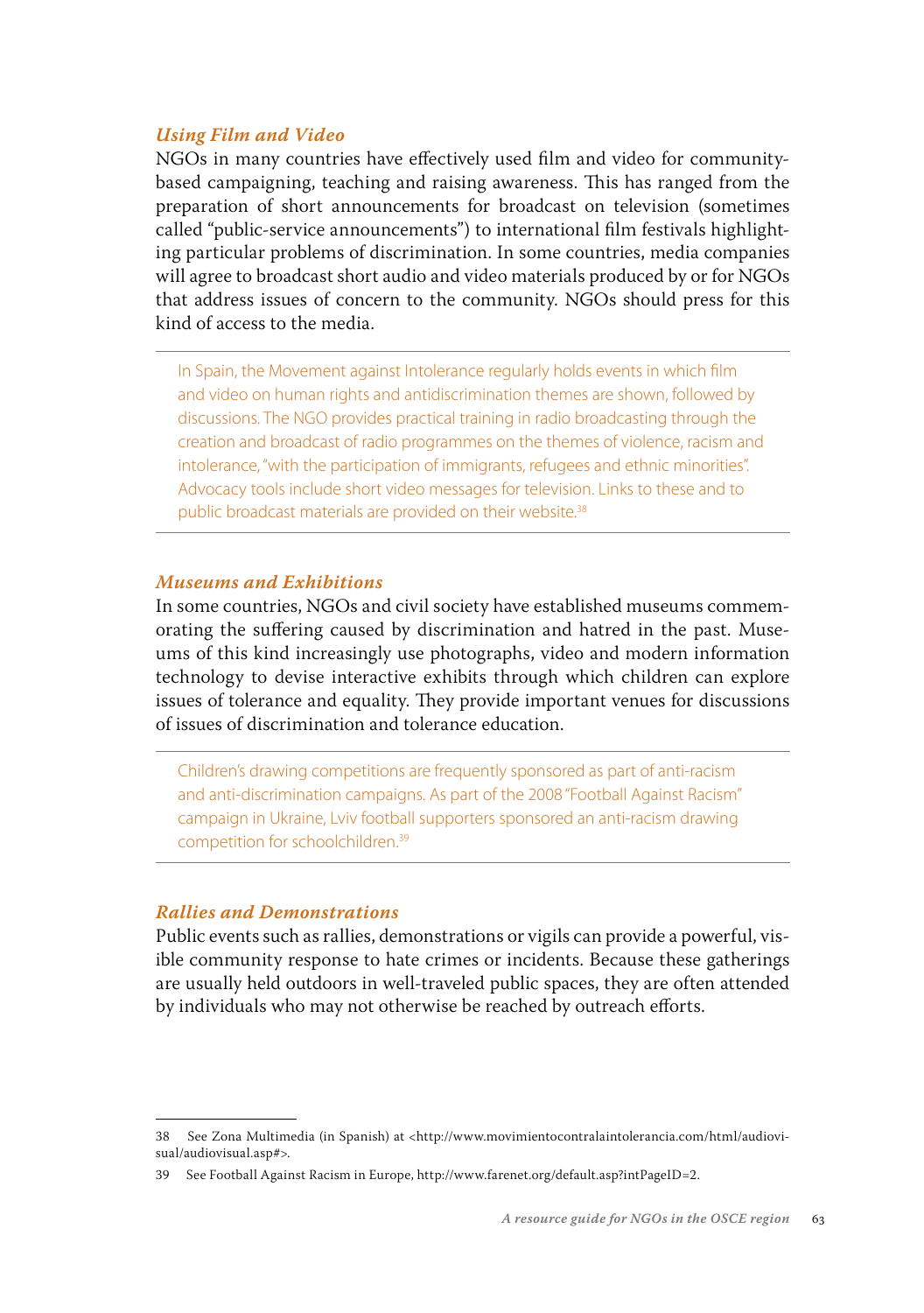On 13 June 2008, a march was held in Rome to protest the "scapegoating" and persecution of Roma in Italy. The march brought together members of diverse communities in what was said to have been the first protest of its kind in Italy. Participants included Roma, Italian intellectuals and Jewish survivors from Nazi death camps, wearing "the same black triangle bearing the letter Z as worn by Gypsy inmates at the camps". 40

An important consideration in regard to public events is whether their participants will be safe. In some communities, public gatherings may turn violent if skinhead or other groups with an agenda of hate attend. In other communities, police may feel that a public event poses a threat and attempt to stop the rally or vigil from occurring through arrests or other means.

NGOs can reduce the risk of violence by providing prior notification to police and local authorities (and obtaining prior approval if this is required). In some cases, organizers may want to formally request police protection to address the risk of violence from skinhead or other groups. Some NGOs both minimize the risk of violence and promote police involvement in community affairs by inviting senior police officers to participate as speakers in public forums on hate crimes.

## *Vigils*

Vigils are events at which people gather to contemplate a particular event or situation. They are usually held at night, often with participants holding candles, and can serve as a form of protest to increase community awareness and to bring people together. Vigils can serve the purpose of commemorating and honouring hate crime victims who have been killed or injured, and can be a powerful way to build a supportive, tolerant community in the aftermath of a disturbing hatemotivated incident or crime. Often, inspirational texts are read out at vigils; in some cases, the names of victims are read out.

## *Sport and Sporting Events*

NGOs have been an important part of efforts to combat racism and related intolerance in sport, with the involvement of sport stars, teams, and team management.

In many countries, football clubs and leagues are committed to highlighting an anti-racism week through events, information campaigns and ceremonies at major matches. In Sweden, for example, a campaign was organized by the Swedish players' union at a series of matches around the theme "Give Racism the Red Card". Flyers were distributed with information about the campaign to an estimated 135,000 spectators, while a short video was shown during the pre-game

<sup>40</sup> Tom Kington, "We won't be Berlusconi's scapegoats, say Gypsies," *The Observer,* June 15, 2008, <http:// www.guardian.co.uk/world/2008/jun/15/italy.race>.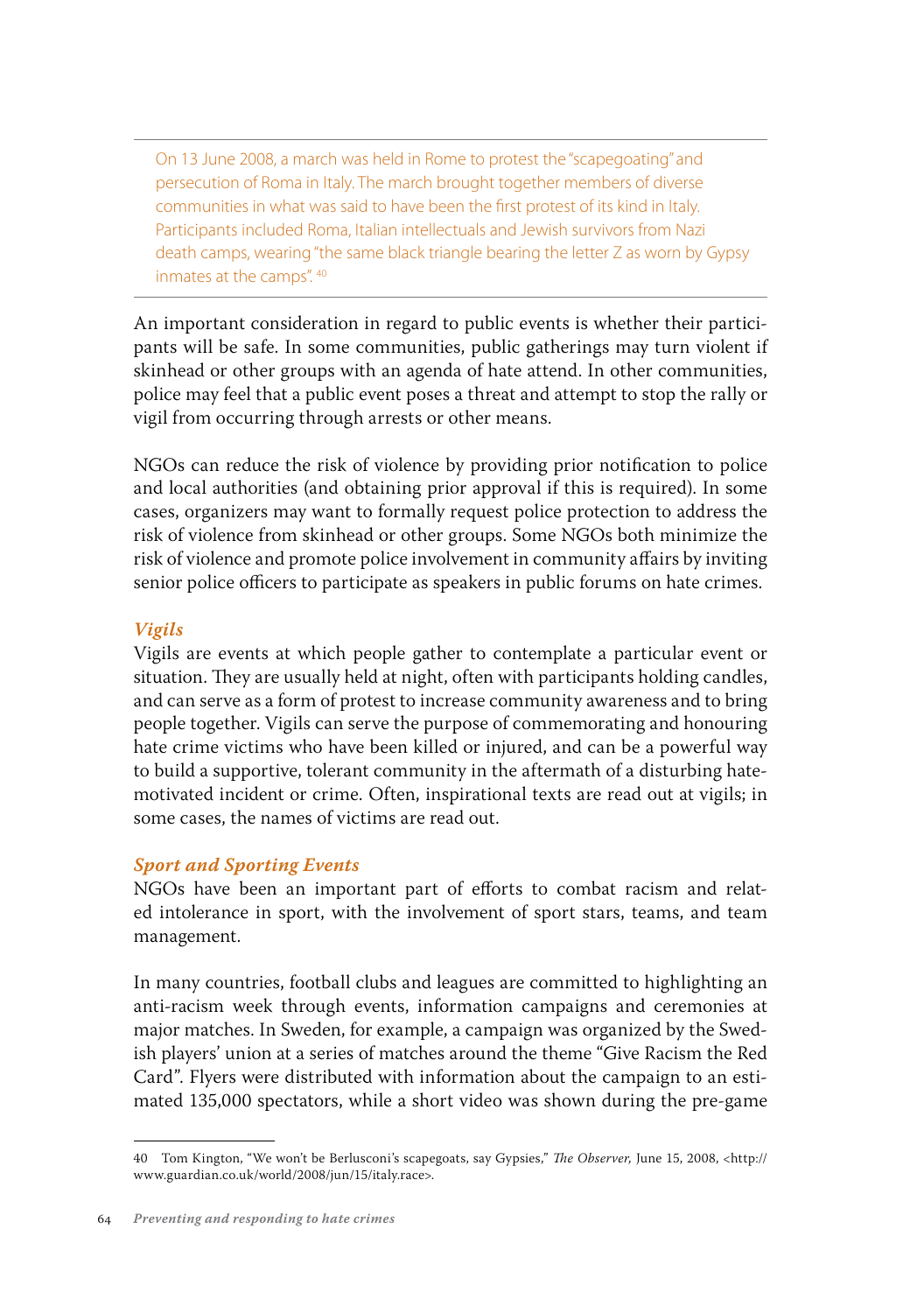ceremonies to provide information about the campaign, at which time players held up Red Cards.<sup>41</sup>

Europe-wide activities organized in conjunction with the Union of European Football Associations (UEFA) included a campaign in conjunction with the Euro 2008 championship "to promote and convey the positive message of fighting discrimination in and outside the stadiums". FARE was also involved in monitoring discrimination at games, while a "multilingual hotline" and email address was available to report racism and discrimination. A television spot entitled "Different Languages, One Goal: No To Racism**"** was produced for broadcast during the playoff season.42

#### *Community Action against Vandalism and Graffiti*

Vandalism is one of the most common hate crimes, and can result in the expensive clean-up and repairs of personal or community property. Organizing a community clean-up of hate graffiti can unite people around a common task that is practical, as well as a symbolic action against hate. Likewise, if an individual's residence has been burgled or a church's windows have been broken, local locksmiths or carpenters can be enlisted to donate services to change locks or replace windows.

In Lodz, Poland's second largest city, an annual clean-up of racist and anti-Semitic graffiti has been held since 2000, in a tradition begun by a group of journalists and local political leaders. In 2007, the "Colorful Tolerance" campaign began with a demonstration in front of city hall in which teenagers held up photographs of examples of anti-Semitic graffiti from around the city. Students, teachers, journalists and others then moved throughout the city to paint over graffiti on schools, storefronts, homes and city buses. The campaign has been strongly supported by Lodz's mayor and deputy mayor.<sup>43</sup>

### **Building Coalitions**

NGO partners that work in coalition can collaborate closely in developing policies, positions and advocacy strategies and tools for change in combating hate crimes.

#### *Advantages of Working in Coalitions*

Coalitions demonstrate broader public interest in the problem of hate crime beyond the targeted victim groups.

<sup>41</sup> See Football Against Racism in Europe, op. cit.

<sup>42</sup> Ibid.

<sup>43 &</sup>quot;Polish teens protest anti-Semitic graffiti," JTA website, 15 March, 2007, <http://jta.org/news/article/2007/03/15/100631/lodzgraffiti>.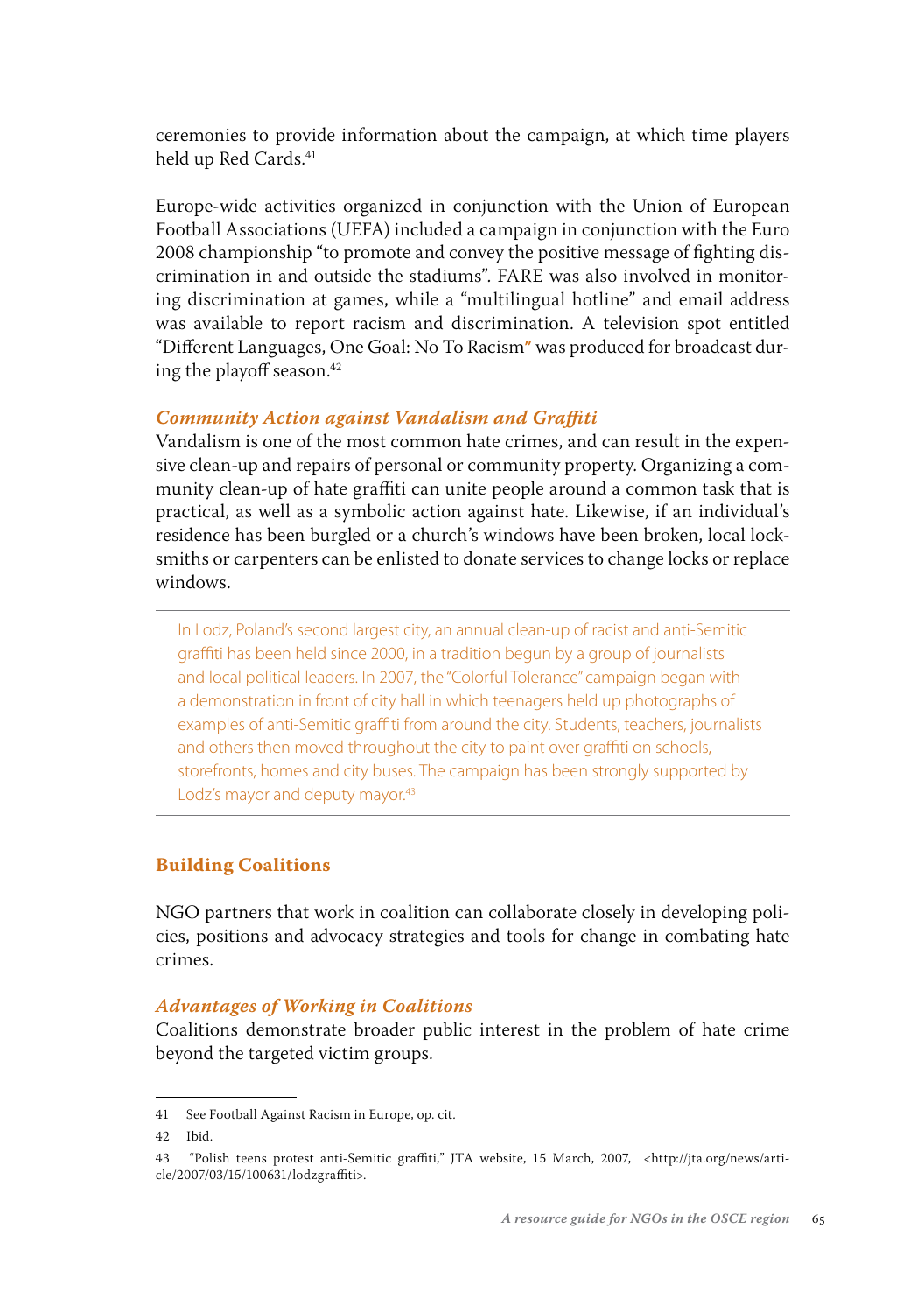Different coalition partners may have their own specific relationship with or access to particular decision makers. For example, religious institutions or religious leaders may have a relationship with police, governmental agencies or the media that an NGO does not have.

Coalitions often begin with NGOs and community groups. They can sometimes expand to include representatives of police agencies, government officials and others with whom ongoing collaboration is important. Coalitions engage in different levels of co-operation, from information sharing and networking to collaboration on specific projects and advocacy.

In many cases, coalitions are created to combat problems of discrimination and violence in particular environments or that affect particular groups. The problem of hate crime violence in schools, for example, can be addressed through broad coalitions that incorporate organizations from the education, child protection and other sectors.

An informal coalition supporting new federal hate crime legislation in the United States in 2008 included 28 state Attorneys General, leaders of the nation's major police organizations and over 300 national law enforcement, professional, education, civil rights, religious and civic organizations, showing how civic organizations and official groups can work together against hate crimes.<sup>44</sup>

In Uzbekistan, 26 Protestant congregations co-operated in publishing an open letter in June 2008 protesting media attacks that named individual religious leaders and churches. The letter said that "garbled facts, aggressive attacks, lies and slander" were used to encourage intolerance and hatred towards members of religious minorities.45

## *Tips for Coalitions*

One of the purposes of hate crime coalitions is to develop goals based on the needs of the diverse communities they represent. An important first step in forming a coalition can be to identify a concrete objective around which groups that may have different missions or agendas can unify. This can build motivation and a sense of empowerment on the part of members to set intermediate, attainable goals at the outset. Marking even limited successes towards the longer-term strategic aim of the coalition can help boost the group's credibility, morale and determination.

<sup>44</sup> For a complete list of participants, see Leadership Conference on Civil Rights, "LLEHCPA 2009 - Endorsing Organizations," http://www.civilrights.org/hatecrimes/llehcpa/organizations.html>.

<sup>45</sup> See "Hate Crime Survey: Religious Intolerance: Uzbekistan", Human Rights First, <http://www.humanrightsfirst.org/discrimination/reports.aspx?s=religious-intolerance&p=countries#turkey>.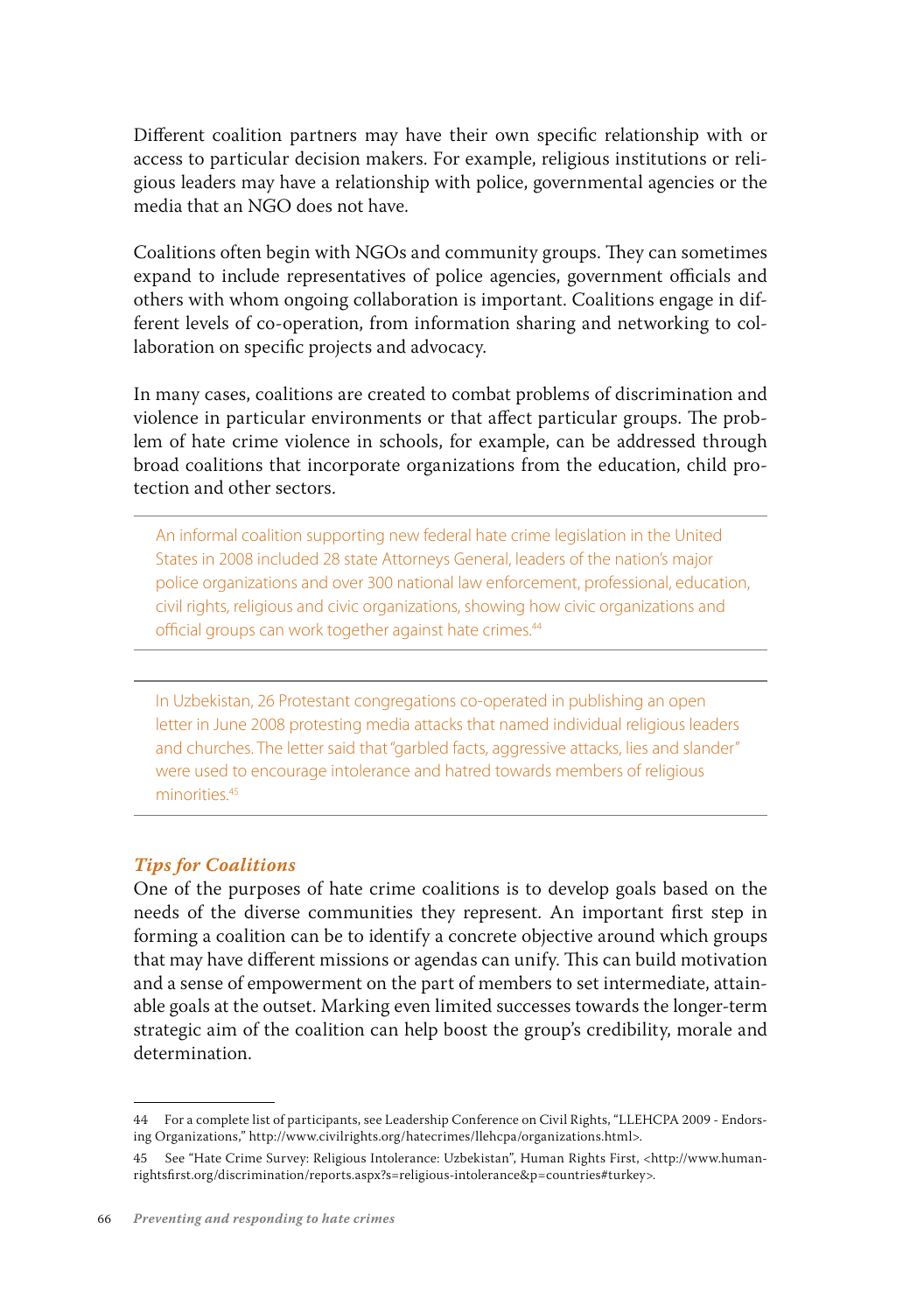For a coalition to function smoothly, it is important to establish clear mechanisms for gathering input, making decisions and selecting leadership.

## *Who to Include in a Coalition*

Since the make-up of the coalition and its leaders will impact its effectiveness and determine how well it can manage conflicts that arise, it is important to map out clearly the needs of the coalition and assess the strengths, shared interests and potential liability of including possible partners.

When forming a coalition, NGOs can initially partner with a small number of other NGOs and community leaders of ethnic, religious and other groups. The initial partners often serve as the nucleus of the coalition, so it is important to identify leaders who are trusted in their communities and who can marshal a commitment to the issue. Prominent leaders can help raise the profile of the coalition, but it is also important to get the support of those who will be making a day-to-day effort to collaborate. In some cases, NGOs can reach out broadly to youth organizations, civic organizations, schools, social clubs, labor unions, business associations and specific government officials.

#### **Working with the Media**

Working with the media can be an effective means both to disseminate accurate information about hate crimes and to send a clear message that hate crimes are unacceptable. In addition, the media can give prior publicity about community events that are organized in response to a particular hate-motivated incident or hate crime.

In areas where a vibrant, free and independent media does not exist, NGOs will need to carefully develop a communication strategy to ensure the dissemination of accurate information about hate crimes. One approach is to work with international NGOs or foreign reporters. Information that is published or broadcast internationally may have a significant audience, even in areas where the local press is neither free nor independent of the government.

Whenever NGOs seek press coverage, it is important to first determine what the core message will be. If several members of an organization or a coalition are working with the media, it is important that they each consult in putting the core message into words beforehand and in delivering a consistent message to the media.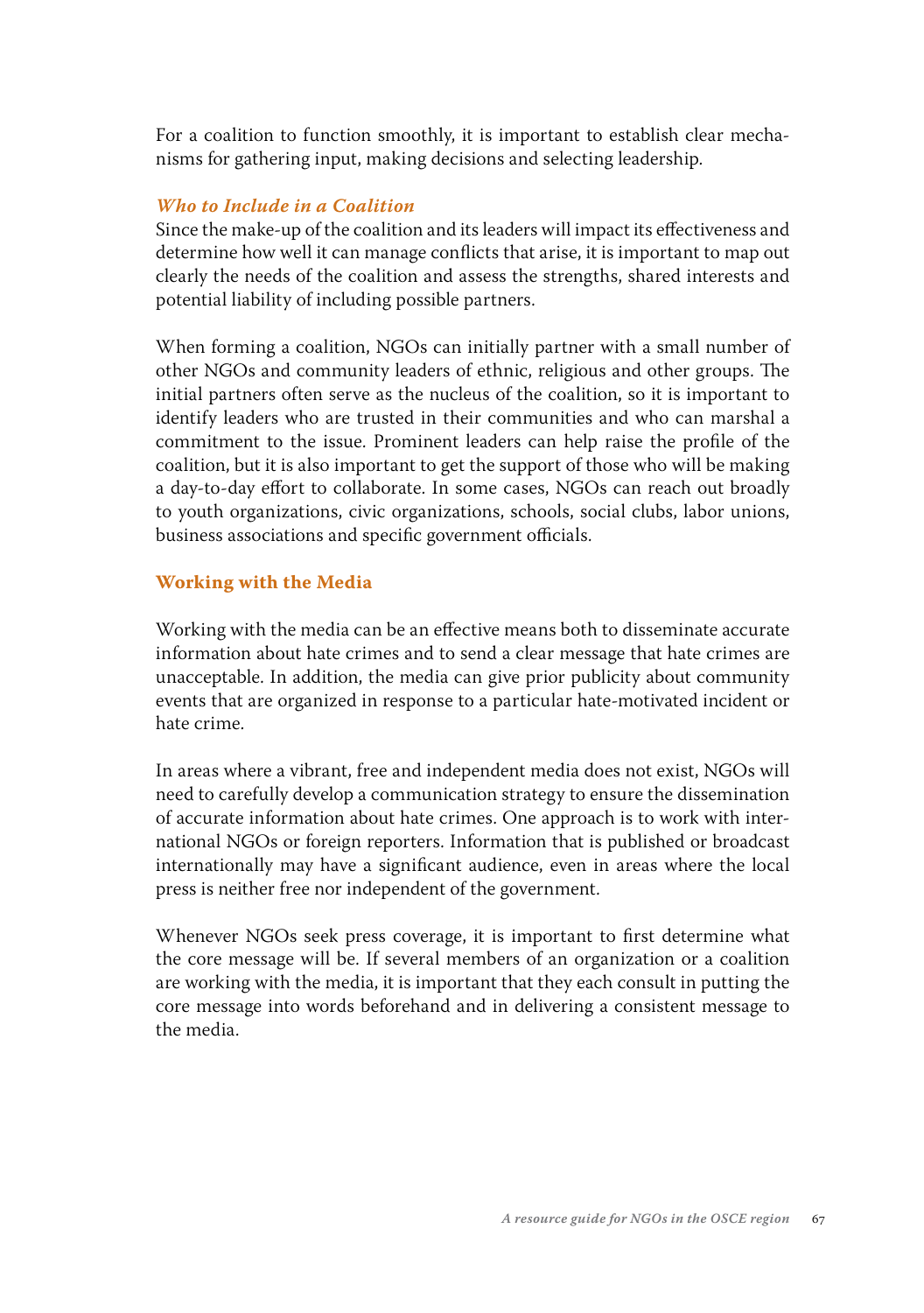### *Gaining Media Attention*

There are several routine methods for NGOs to obtain press coverage:

- **Press releases:** Press releases can provide detailed information to a wide range of media outlets about events and the release of reports, or information needed by a community after a hate crime or incident. Press releases can allow NGOs to circulate a comprehensive, consistent message without having to engage in an overwhelming number of interviews or direct contacts with reporters. For a press release to reach a broad audience, an NGO will need a good list of media sources, with e-mail addresses, especially including the media most important to a particular community;
- **Contacting individual reporters:** When an opportunity for media coverage arises, NGOs can contact individual reporters and provide them with details about the story. While it may be simplest to contact reporters with whom the NGO has previously developed relationships, it may sometimes be even more effective to branch out and contact other individuals whose reporting indicates that they may be willing to cover a particular event or issue;
- **Making NGO leaders and well-known supporters available for press comment:** In addition to NGO representatives, others who are well known and respected in a community should be made available to speak to the media about issues or events. NGOs can organize press briefings in which media can meet leading community or religious figures, sport personalities or others who support their efforts;
- **Editorial boards and publishers:** In many newspapers, decisions on editorial positions are made by an editorial board, comprised of editors and other staff of the paper. Many editorial boards will meet with NGOs and concerned citizens to discuss their papers' editorial positions. Similarly, some publishers are willing to meet with NGOs and others to discuss concerns about their newspapers' coverage of issues.
- **Press conferences:** Press conferences can be an effective way to obtain press coverage that allows an NGO to gather and inform a group of media representatives all at once. In most cases, this requires significant advance planning to ensure attendance, including the notification of many media outlets and specific journalists as to the date and time. It is important to choose an appropriate location for these events: The site of the hate crime, a well-known venue or in front of a courthouse or government building are all options. Sometimes attendance can be increased by the participation of a high-profile supporter of the NGO, such as a sport and entertainment personality or a top community leader. Often, press conferences and press briefings are held at the offices of an NGO. It can be useful to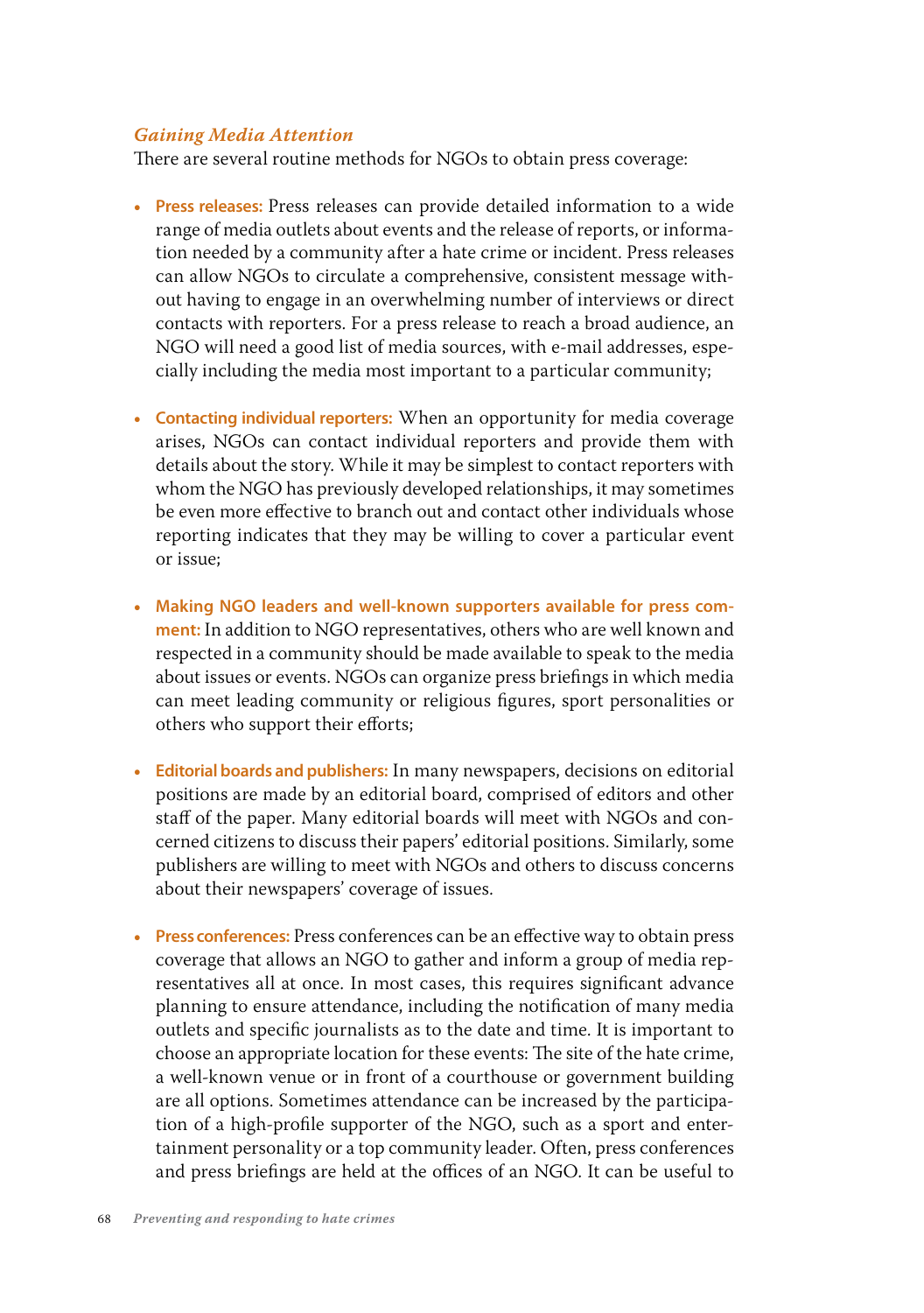distribute a press release at a press conference, to ensure that journalists have easy access to and clear language on the main points being set out orally.

### **Education and Training**

Education is a valuable tool for preventing and responding to hate-motivated incidents and hate crimes. There are many ways to provide education about hate crime issues, including community workshops, programmes with teachers, students and other youth, training for professionals and informational campaigns for the general public.

#### *Community Education*

Some communities have organized educational campaigns after hate crimes have been committed that involved training local business people, educators and/or service providers on the basics of responding to hate crimes in their community. In some cases, people who completed the training were invited to place a "hatefree zone" sticker or flyer in the window of their business, classroom or office to show that they are opposed to bigotry and hate crimes.

Community workshops can both increase awareness about the extent and impact of hate crimes and provide practical strategies for intervening in situations in which hate is being expressed. If community members are educated about lowkey ways to address hate, they may prevent that hate from escalating into a hate crime.

#### *Working with Youth*

Hate crime monitoring and reporting shows that youth are all too often involved in hate crime both as victims and perpetrators. As a consequence, working with youth is a vital part of any hate crime prevention strategy.

Youth education regarding hate crimes often occurs in schools and universities. This is facilitated by the identification of students who have social influence in diverse populations in the school to be trained as student leaders. Once these students have been trained, they can be involved in working with the larger student population to raise awareness about prejudice, harassment and hate crimes. Student leaders can sit on panels to discuss the issues of prejudice in their school and strategies for low-key intervention. Students are the most powerful influence on their peers. If a school can direct that influence towards the prevention of prejudice, harassment and hate crimes, it will move the school's climate towards one of respect and safety.

NGOs and education authorities have worked closely in many countries to develop and implement programmes to teach tolerance. The Council of Europe has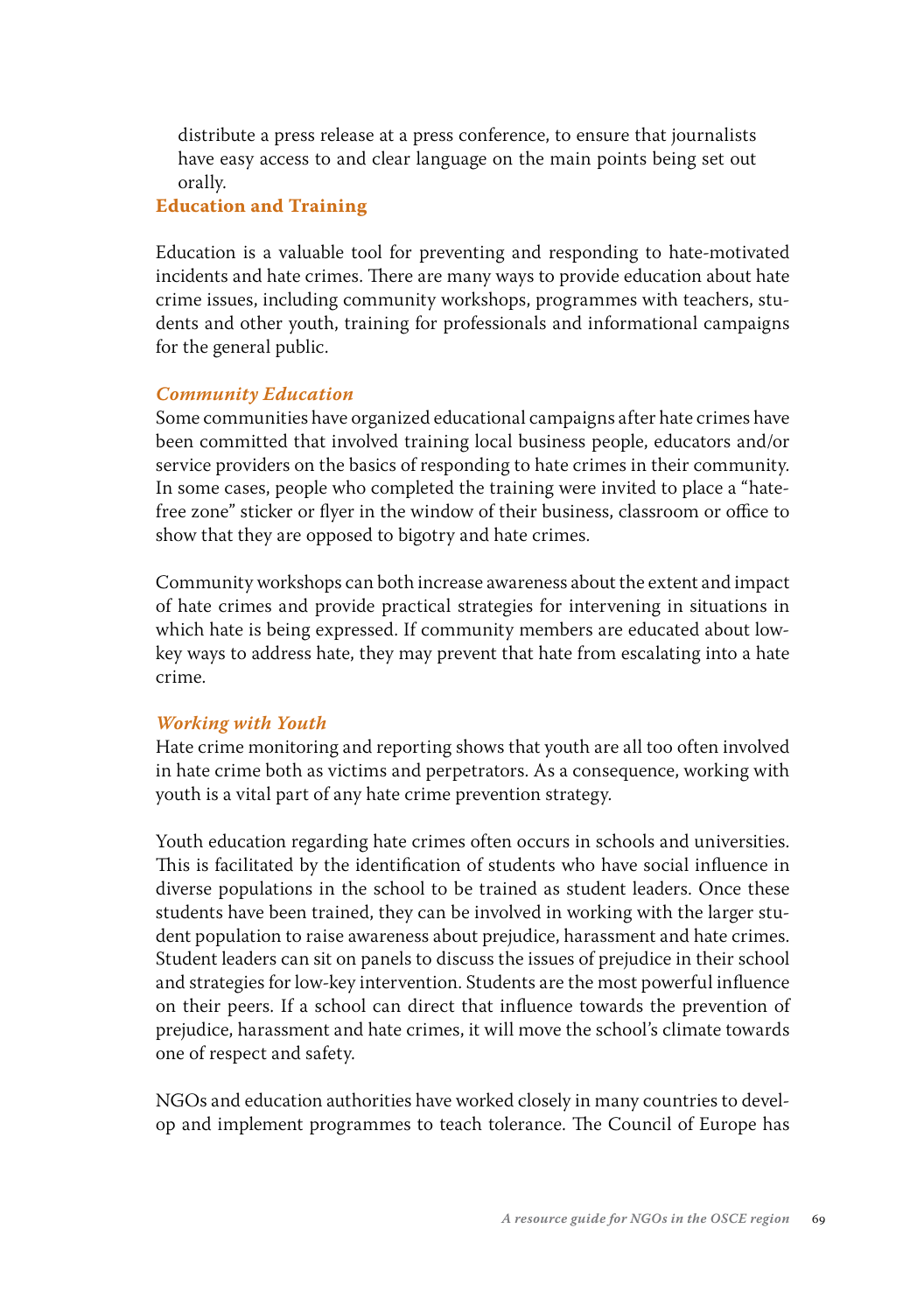developed teaching materials for its campaigns "All Equal – All Different" and "Dosta!" (on the Roma and Sinti), which have been used effectively by NGOs.<sup>46</sup>

One common form of hate crime violence and intimidation in schools is bullying, in which students alone or in groups harass and physically attack others. The target groups for bullying might in some cases include groups who are often the targets of hate crimes. In many countries, anti-bullying campaigns have been organized in which student groups, with support from NGOs, school administrators and local authorities, address the problem of bullying.

In the United Kingdom, the Anti-Bullying Alliance (ABA) includes 65 organizations and promotes a range of anti-bullying programmes, from the preparation of antibullying lesson plans for teachers to the annual observance of a national Anti-Bullying Week. Participants from hundreds of United Kingdom schools took part in the Anti-Bullying Week events of 17-21 November 2008, with the theme "Being different, belonging together". ABA members such as Actionwork provide antibullying materials for campaigning in the United Kingdom and internationally. The Actionwork website provides examples of no-cost and low-cost activities schools and students can organize, as well as access to videos, posters and other materials for campaigns.47

 NGOs from Germany, Italy, Romania, Spain and the United Kingdom are partners in an Internet-based peer-mediation project called "avatar@school". This is an online environment for teenagers in schools throughout Europe and other parts of the world to co-operatively deal with bullying and victimization as "true-to-life characters in real conflict scenarios". The system uses game scenarios and role play to prevent violence amongst young people through peer mediation.<sup>48</sup>

In Georgia, in collaboration with the "UNITED we are Strong!" campaign commemorating "Kristallnacht", the "21st Century" Union, an NGO, organized seminars, discussions and competitions with pupils in different cities in Georgia in 2008.49

#### *Training for Professionals*

Training for professionals in hate crime prevention and response can also be used to begin the process of coalition-building. Training can cover the particular aspects of hate crime response and prevention most relevant to those being trained.

<sup>46</sup> See, for example, "International Day against Fascism and anti-Semitism on 9 November", op. cit.

<sup>47</sup> See *Anti-Bullying Alliance E-Bulletin,* No. 7, July 2008, Anti-Bullying Alliance website <http://www.antibullyingalliance.org.uk/downloads/pdf/aba\_e\_bulletin\_july\_2008.pdf>; Anti-Bullying Week website, <http:// www.antibullyingweek.co.uk/>; and the Actionwork website, <http://www.actionwork.com/>.

<sup>48</sup> See the Avatar@school website, <www.avataratschool.eu>.

<sup>49</sup> See the United for Intercultural Action website, <http://www.unitedagainstracism.org/>.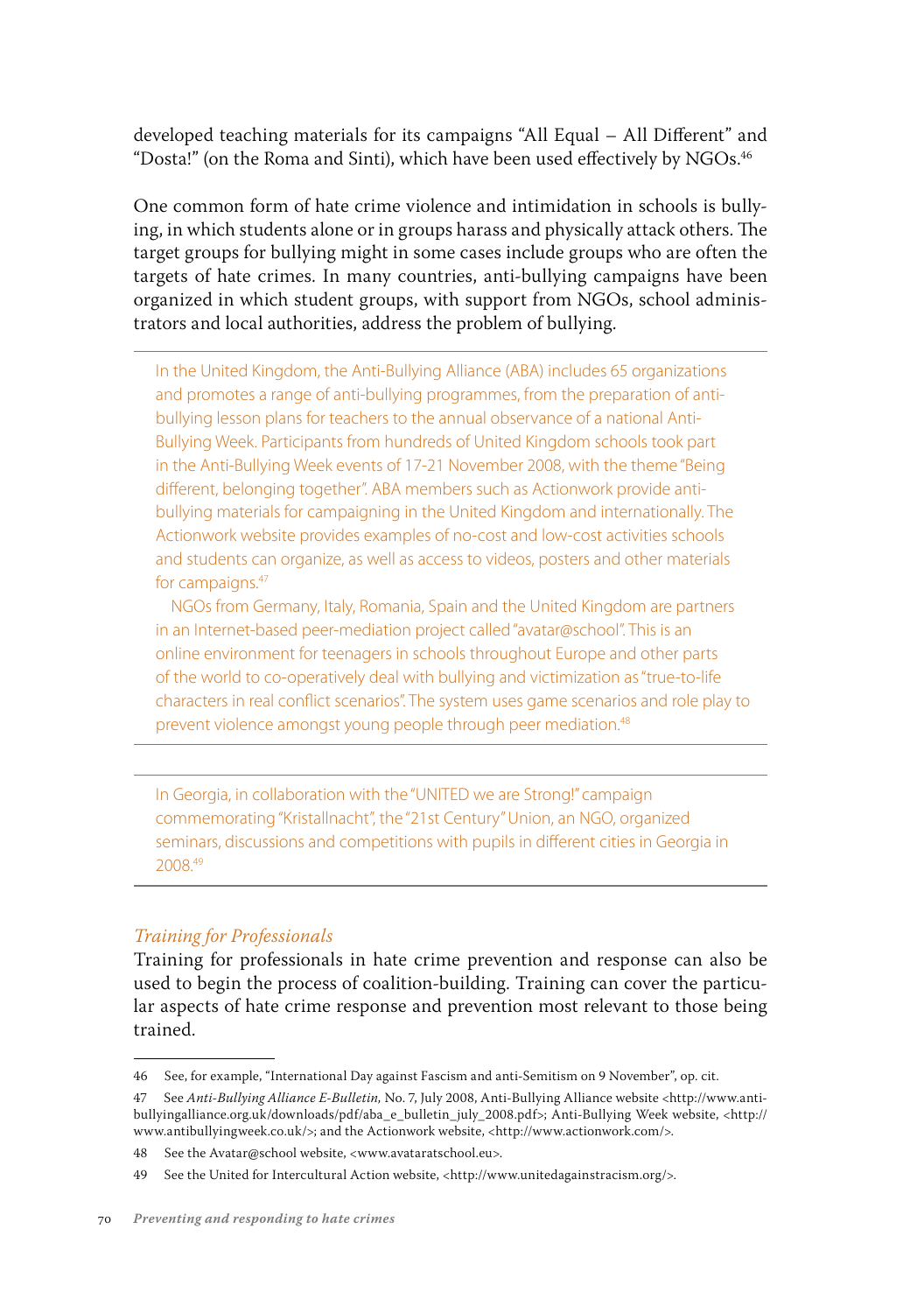Police agencies, social-service providers, teachers and health care professionals are all groups that can benefit from hate crime prevention and response workshops, because professionals in these fields are likely to interact with both victims and perpetrators of hate crimes.

#### *Training of Trainers*

After providing hate crime prevention training to professionals, the next step can be training professionals to provide hate crime prevention workshops for others in the community. These programmes should include complete, up-todate hate crime response and prevention information, as well as information and practice sessions about workshop presentations.

#### **Additional Resources**

- Dr. Robin Oakley, *Combating Hate Crime in Latvia and the Czech Republic: A Comparative Assessment* (Riga: Latvian Centre for Human Rights, 2008).
- Anhelita Kamenska, Ilze Brands-Kehris, *Combating Hate Crimes in Latvia: Legislation and Police Practice* (Riga: Latvian Centre for Human Rights, 2008).
- "Free2choose: The Boundaries of Freedom", Anne Frank House, 2006.
- "From Hate Crimes to Human Rights: Blueprint of the Coalition Europe's Campaign on Hate Crimes Coalition Europe", Coalition Europe, 2006.
- "How to Combat Bias and Hate Crimes: An ADL Blueprint for Action", Anti-Defamation League, 2004.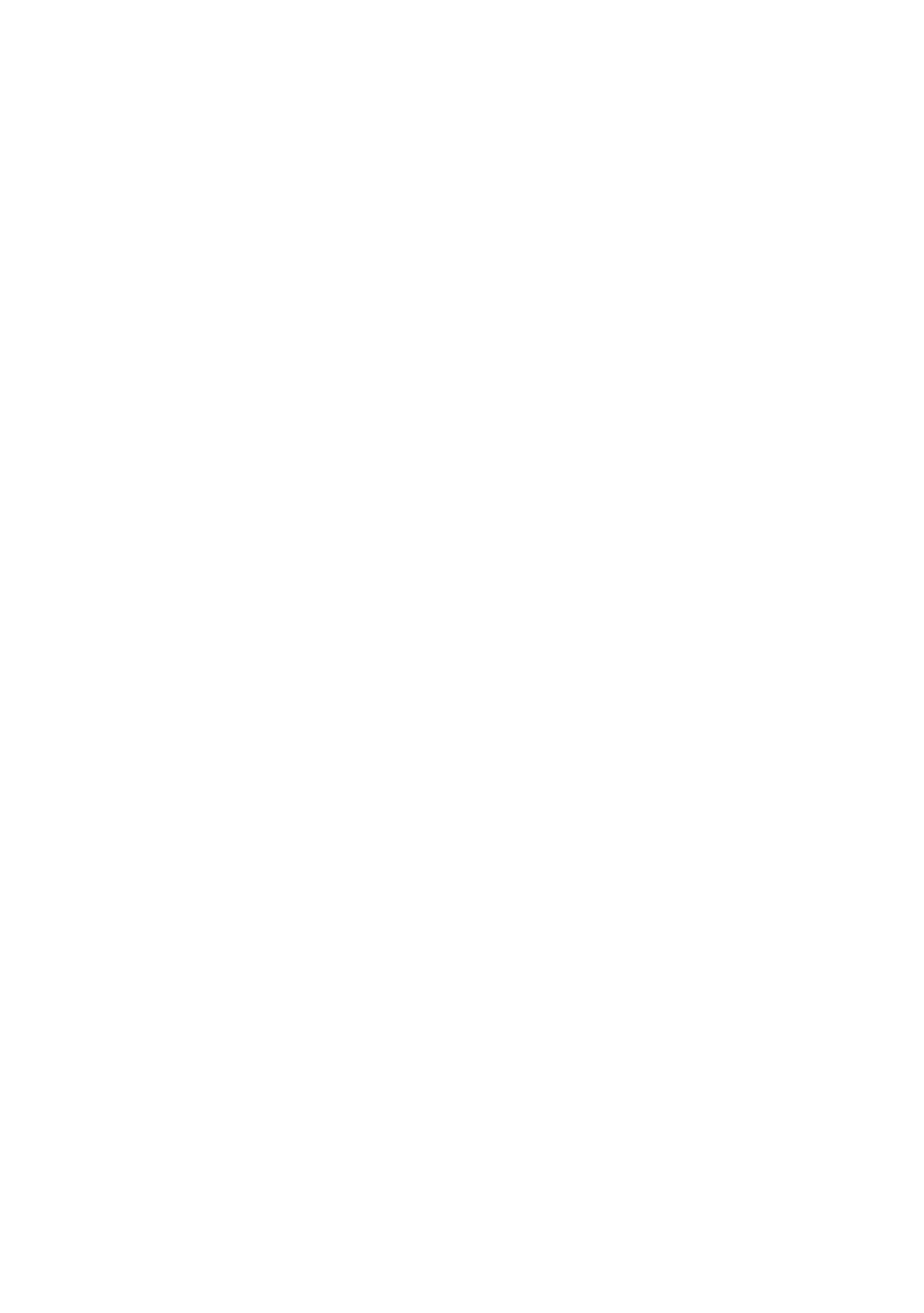# **Chapter 8**

# NGO advocacy: an international framework

NGOs may seek support from a number of specialized bodies in their advocacy efforts. These include the political bodies of international organizations (intergovernmental organizations), bodies created to oversee the implementation of human rights and non-discrimination treaties (treaty-monitoring bodies), and other specialized bodies. NGOs are free to submit information to most of these bodies, some of which are mandated to review submissions on behalf of individual victims of human rights abuses. NGOs may also turn to these bodies for support with capacity and network building. In some cases, NGOs may turn to specialized bodies such as the European Court of Human Rights to seek legal remedies for victims of hate crimes.

#### **Inter-governmental Organizations**

Inter-governmental organizations or institutions that are of particular importance for NGOs working to combat hate crimes include the Organization for Security and Co-operation in Europe, the Council of Europe Commissioner for Human Rights and the European Union's Fundamental Rights Agency.

Many of these organizations co-ordinate international conferences and workshops related to hate crimes, tolerance and non-discrimination. NGOs that participate in such conferences may advocate directly with government representatives and the representatives of specialized agencies and give public resonance to issues through the media. In such international settings, NGOs often work in coalitions to amplify their message. In raising concerns about hate crimes with inter-governmental organizations, it is important to show that not only representatives of the group under attack are speaking out.

## *The OSCE*

The OSCE organizes an annual Human Dimension Implementation Meeting (HDIM) in Warsaw to review the implementation of a broad range of OSCE human dimension commitments, including the promotion of tolerance and the protection of the rights of national minorities. The HDIM lasts 10 working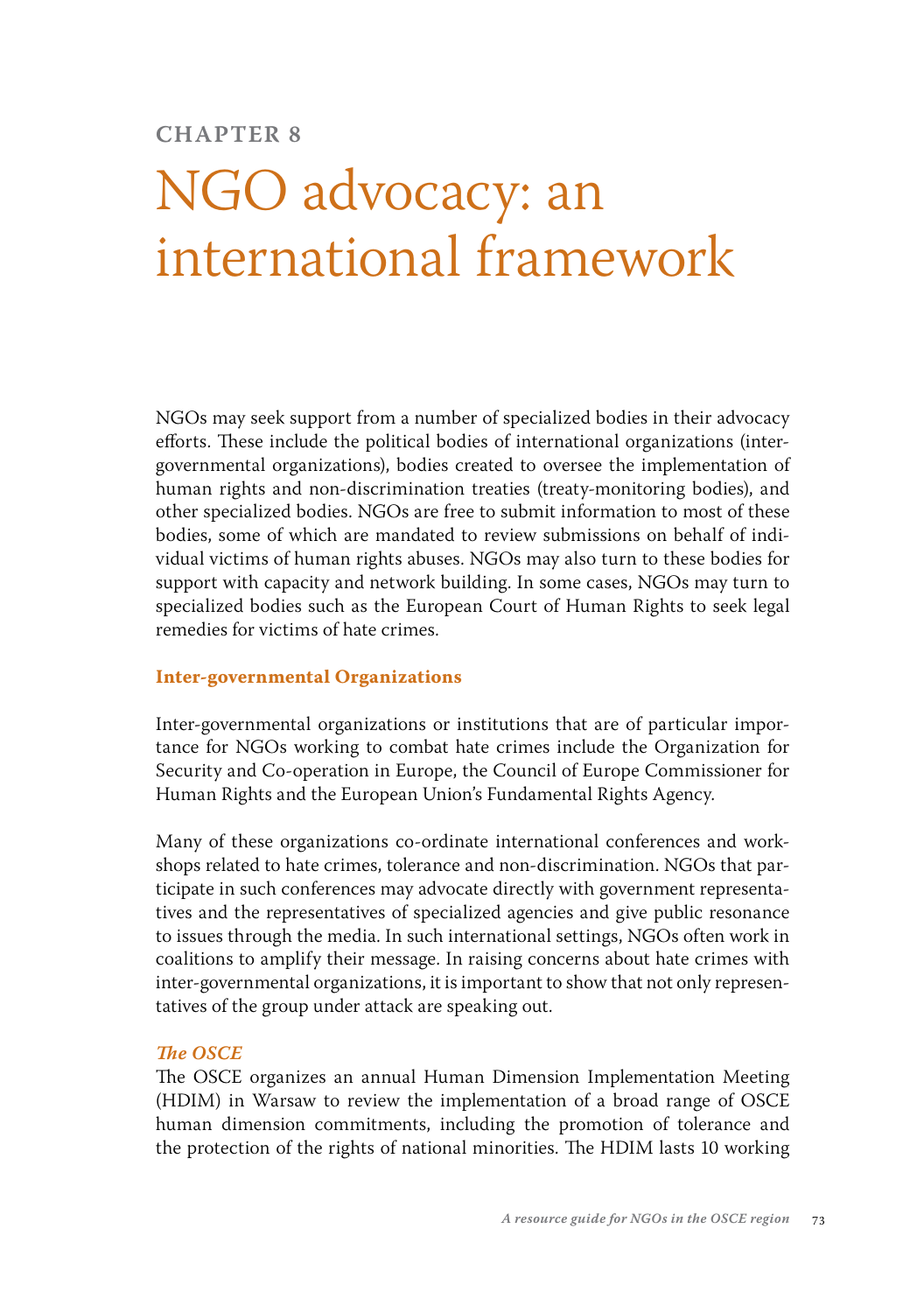days and is attended by representatives of OSCE participating States, NGOs and international organizations and institutions.

Rules for participation in the HDIM are particularly "NGO-friendly", providing NGO representatives with opportunities to distribute written submissions and to participate in conference discussions. It is the only human rights conference in Europe in which representatives of civil society take part with governments on an equal footing.

## *The Council of Europe Commissioner for Human Rights*

The Commissioner for Human Rights is an independent institution within the Council of Europe, mandated to promote awareness of and respect for human rights in the 47 Council of Europe member states.

The objectives of the Commissioner for Human Rights include promoting education about and awareness of human rights, identifying legislative gaps concerning human rights and facilitating the activities of national ombudsman institutions and other human rights structures. The Commissioner regularly conducts official country visits, reporting on the national human rights context and providing recommendations for the improved protection of human rights.

The Commissioner works with a wide range of institutions, including civil society organizations.

## *The European Union Agency for Fundamental Rights (FRA)*

FRA is a body of the European Union based in Vienna. The agency provides institutions and authorities of the EU and its Member States with assistance and expertise relating to fundamental rights. FRA collects and publishes data and information on issues of racism, xenophobia and related intolerance through its European Information Network on Racism and Xenophobia (RAXEN) National Focal Points (NFPs) covering all EU Member States.

FRA engages with a number of stakeholders, including NGOs, and co-ordinates the Fundamental Rights Platform<sup>50</sup>, a network of civil society actors dealing with a wide range of human rights issues.

## **Treaty Monitoring Bodies**

A number of international human rights treaties establish committees of experts to monitor their implementation. NGOs may, in some circumstances, assist individuals who believe that their rights under a relevant treaty have been violated by a State Party to submit complaints to such bodies.

<sup>50</sup> See the "Fundamental Rights Platform" page on the FRA website at <http://fra.europa.eu/fraWebsite/civil\_ society/fr\_platform/fr\_platform\_en.htm>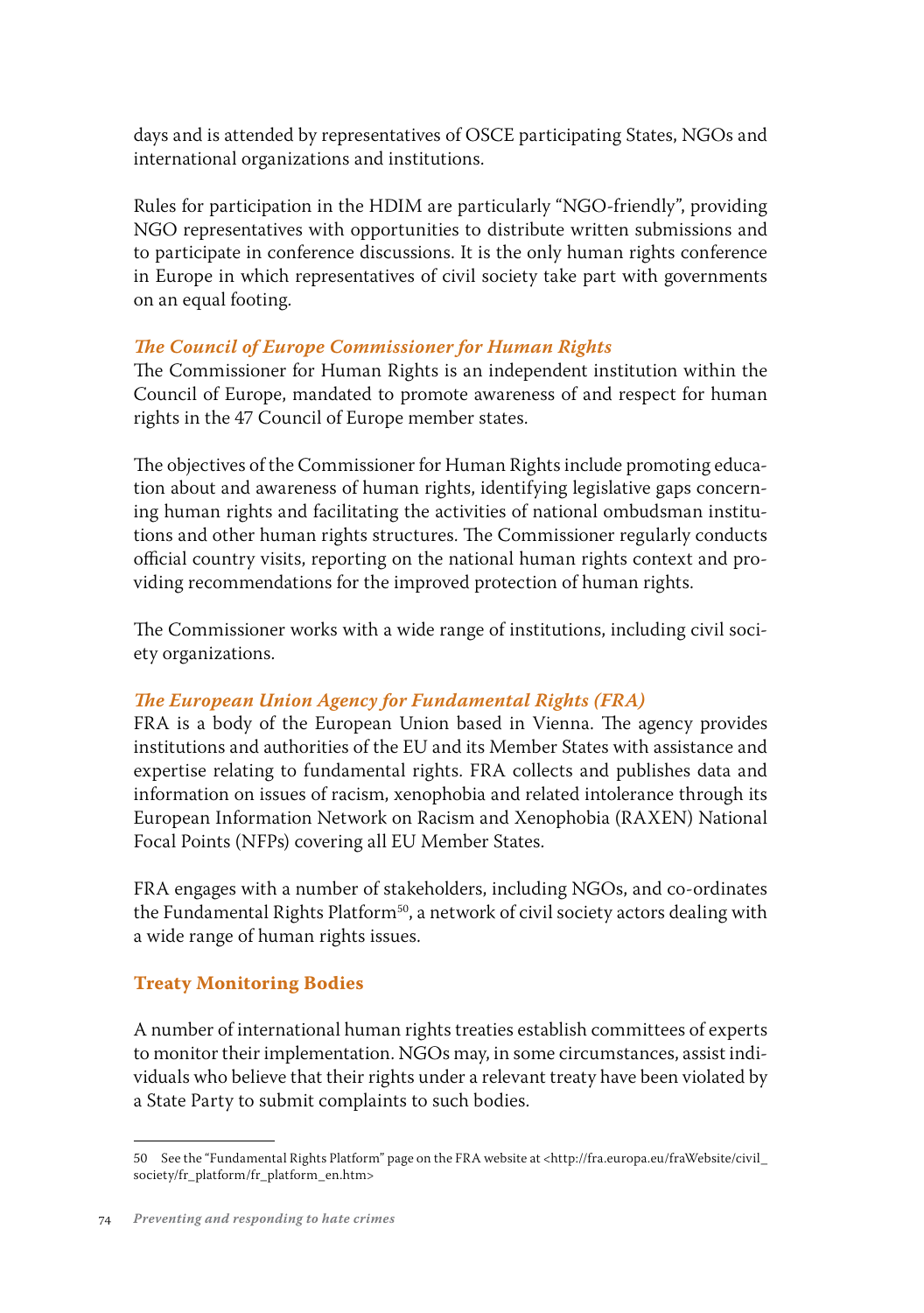Treaty-based bodies are often mandated to receive reports from States Parties regarding the steps they have undertaken to implement certain conventions. It is common practice for NGOs to draft and submit "shadow reports" to treatymonitoring bodies to highlight or present supplemental information that may be missing in the reports from States Bodies. NGOs may, for example, include information about a state's record on hate crime prevention and response in such reports.

### *The Committee on the Elimination of Racial Discrimination (CERD)*

 $CERD<sup>51</sup>$  is the treaty-based body of independent experts that monitors implementation of the Convention on the Elimination of All Forms of Racial Discrimination by its States Parties. States Parties to the Convention are required to submit regular reports to the Committee outlining how CERD-protected rights are being implemented in their respective countries.

CERD is also mandated under particular circumstances to receive complaints or communications from individuals who claim that their rights have been violated by a State Party to CERD. Complaints may be submitted by an individual or group of individuals. Complaints may also be brought by third-party representatives, provided that they have provided written consent from the person they are representing or if special circumstances make it impossible for that person to give such consent.

## *The European Court of Human Rights (ECHR)*

The ECHR was established under the European Convention on Human Rights to monitor and enforce the respect of human rights by States Parties. All 47 members of the Council of Europe are parties to the Convention.

In certain circumstances, NGOs may seek legal redress before the European Court of Human Rights on behalf of victims of hate crimes who believe that their rights or freedoms under the European Convention on Human Rights have been violated. While hate crimes are criminal acts committed with a bias motive, the European Court of Human Rights has recognized that states have a positive obligation to investigate the potential racial motivations of crimes.<sup>52</sup>

In Bulgaria, for example, lawyers acting for the European Roma Rights Centre, in co-operation with Sofia's Human Rights Project, represented the mother and wife of a Roma victim of racially motivated murder in a case before European Court of Human Rights. The Court found that the authorities had failed to conduct an

<sup>51</sup> See the "Committee on the Elimination of Racial Discrimination" page on the OHCHR website, <http:// www2.ohchr.org/english/bodies/cerd/index.htm>.

<sup>52</sup> Nachova and Others v Bulgaria, (App no 43577/98 and 43579/98), Judgement of 6 July 2005, paragraphs 160-168, <http://www.echr.coe.int/Eng/Press/2004/Feb/ChamberJudgmentNachovaandothersvBulgaria260204.htm>.